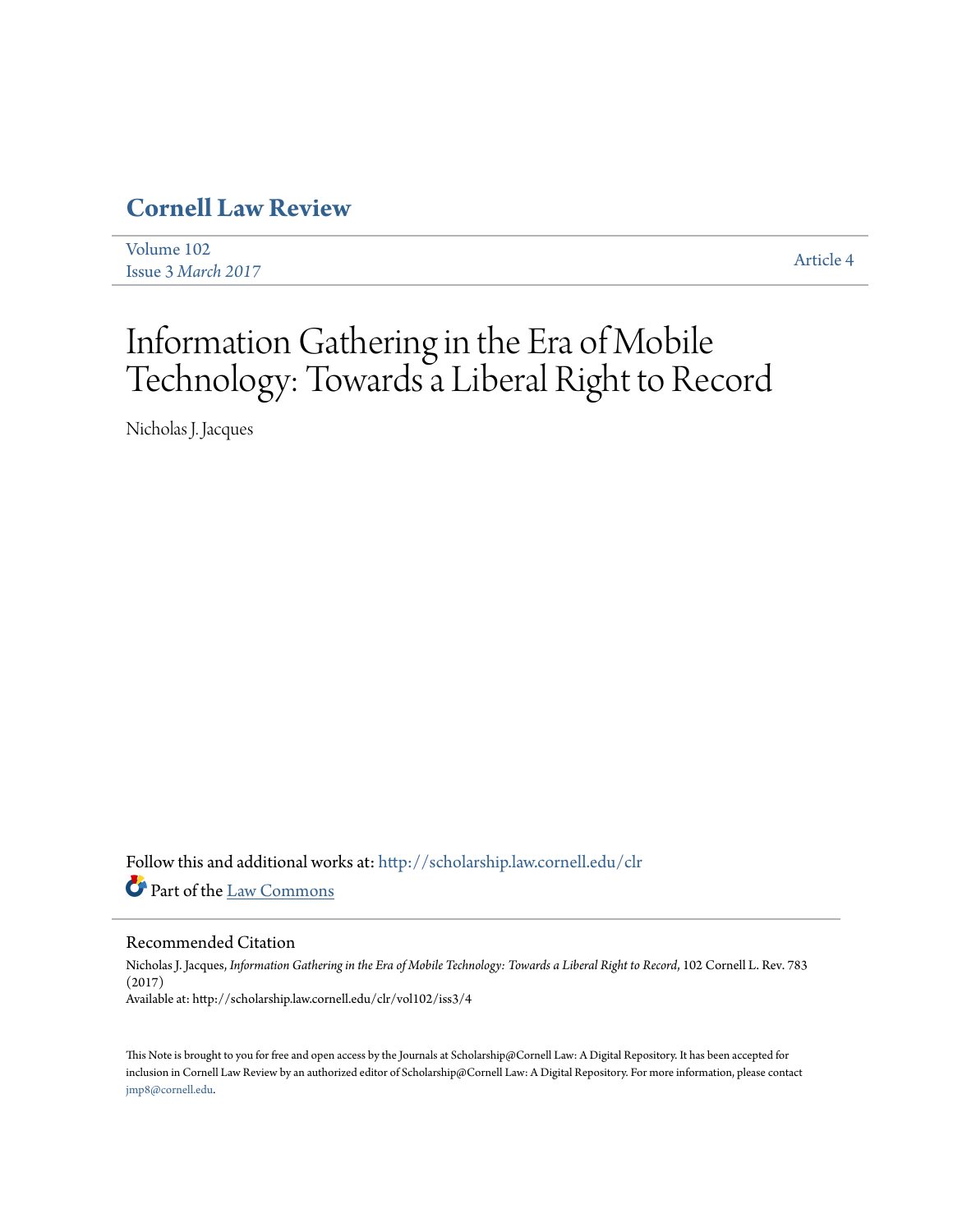# NOTE

# INFORMATION GATHERING IN THE ERA OF MOBILE TECHNOLOGY: TOWARDS A LIBERAL RIGHT TO RECORD

#### *Nicholas J. Jacques*†

| INTRODUCTION $\ldots \ldots \ldots \ldots \ldots \ldots \ldots \ldots \ldots \ldots \ldots \ldots$ 783 |  |
|--------------------------------------------------------------------------------------------------------|--|
|                                                                                                        |  |
|                                                                                                        |  |
|                                                                                                        |  |
| 2. Access to Government Information<br>789                                                             |  |
| 3. Access to Criminal Proceedings  792                                                                 |  |
|                                                                                                        |  |
| B. The Right to Record Police Officers 796                                                             |  |
| II. THEORETICAL FRAMEWORK<br>800                                                                       |  |
|                                                                                                        |  |
| B. Democratic Theory of Free Speech  803                                                               |  |
| 805<br>III.                                                                                            |  |
| IV.<br>810                                                                                             |  |
|                                                                                                        |  |
|                                                                                                        |  |
| <b>CONCLUSION</b>                                                                                      |  |

#### **INTRODUCTION**

Cameras are everywhere. From private security footage to homeland security surveillance to the photographic mapping of the streets of the world, people today are under constant scrutiny while in the public sphere.<sup>1</sup> This phenomenon raises numerous legal questions, but possibly most problematic is the

<sup>†</sup> B.A Northeastern University, 2014; J.D. Candidate, Cornell Law School, 2017; Articles Editor, *Cornell Law Review*, Volume 102; Executive Bench Editor, Cornell Law School Moot Court Board, 2016–17. I would like to thank Professor Tebbe for helping me get started on this Note, Professor Grimmelmann for helping me improve the final product, the *Cornell Law Review* Notes and Publishing Offices for polishing it for publication, and the numerous 2L associates who suffered through the minutiae. Further thanks go to my parents for getting me this far and to my late grandparents, Leo and Margaret Jacques, for taking such a special interest in my education. <sup>1</sup> *See generally* Seth F. Kreimer, *Pervasive Image Capture and the First*

*Amendment: Memory, Discourse, and the Right to Record*, 159 U. PA. L. REV. 335, 337–45 (2011) (surveying the legal challenges posed by mass image capture).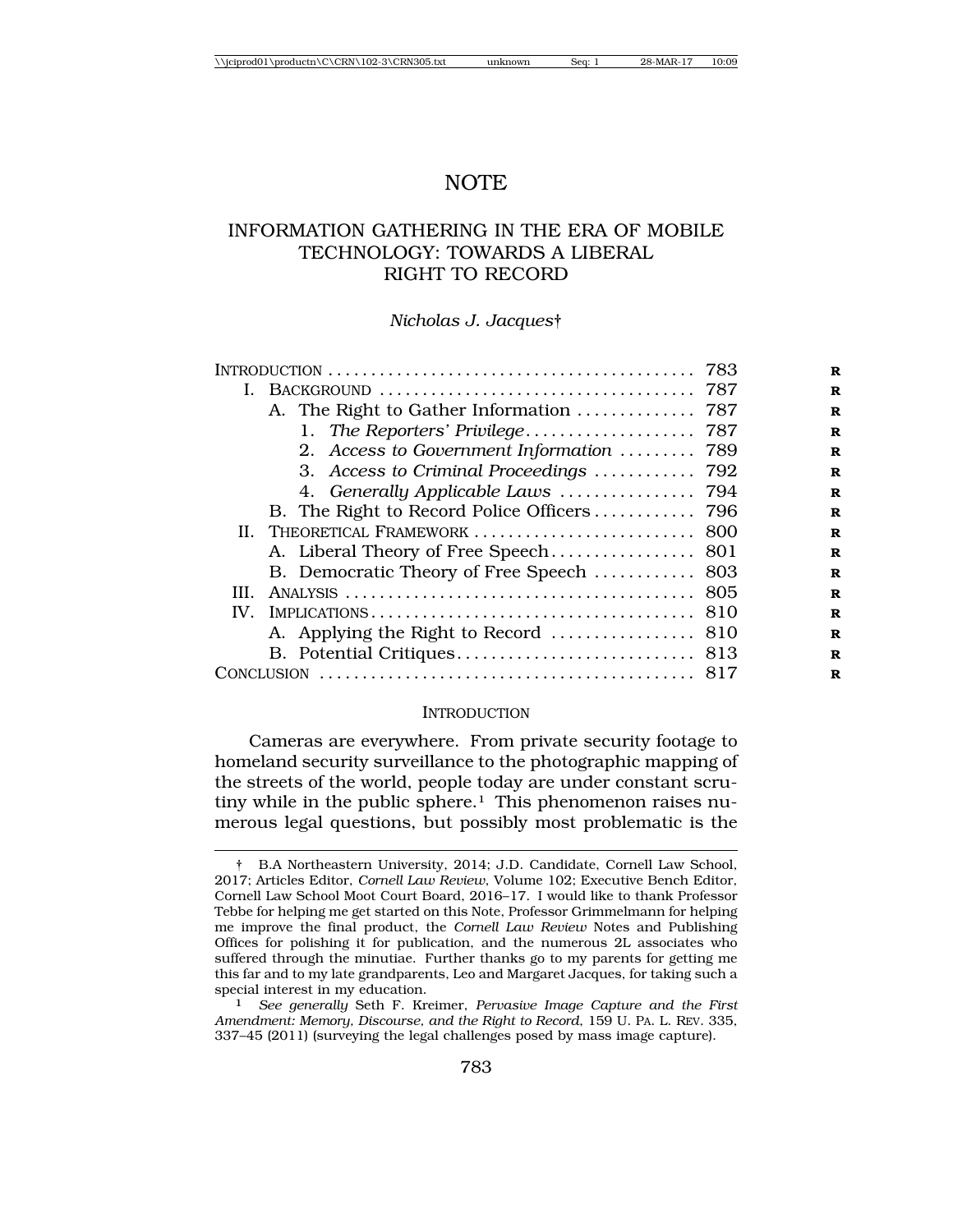ubiquity of camera phones; today everyone has the ability to instantaneously create a video and spread it across the world.2 The enormity of this power at first glance seems to beg for legal regulation, but the nature of the issue cautions against it. Videos, after all, are just a medium of expression. And liberal democracy places a premium on freedom of expression, often to the detriment of other rights.3

A video that a woman uploaded to Facebook in October 2015 highlights the complexity of this issue.4 The subject of the video is a man who the woman alleges was filming her and some other women on a Boston street without their consent. The woman took offense and, in the spirit of vigilante justice, she turned the table on the man and confronted him with her own camera. In the video, the woman and the man both accuse each other of legal wrongdoing by filming the other without permission.5 The woman turned her video over to the police, but the police declined to investigate because there was no evidence the man had committed a crime.<sup>6</sup> Ironically though, the woman very well might have. Massachusetts' wiretapping law criminalizes the recording of any speech without the speaker's consent (subject to certain exceptions that do not apply here).7 Unsympathetic police officers could well have investigated the woman for filming the video that she readily turned over as evidence, an unsympathetic prosecutor could have charged her with wiretapping, an unsympathetic jury could have convicted her, and an unsympathetic judge could have sentenced her to up to five years in prison.8

This prospect is intuitively troublesome. Although some may disagree with the woman's tactics, she does not appear to

4 Jase Dillan, FACEBOOK (Oct. 29, 2015), https://www.facebook.com/boston sara/videos/10102165415247387/ [https://perma.cc/AZ27-57CM].

5 *See id.*

8 *See id.*

<sup>2</sup> In 2012 there were more than 4.4 billion camera phones in the world. Felix Richter, *4.4. Billion Camera Phones . . .*, STATISTA (Oct. 13, 2012), https://www .statista.com/chart/653/prevalence-of-selected-features-in-the-global-installedbase-of-mobile-phones/ [https://perma.cc/LR32-AA75].

<sup>3</sup> *See* U.S. CONST. amend. I; OWEN M. FISS, THE IRONY OF FREE SPEECH 3 (1996) (explaining that free speech is vital for collective self-determination, even at the expense of other rights).

<sup>6</sup> Rossalyn Warren, *A Woman Confronted a Man She Claims was Secretly Filming Her in Public*, BUZZFEED (Nov. 2, 2015, 11:04 AM), http://www.buzzfeed .com/rossalynwarren/a-woman-confronted-a-man-she-claims-was-secretly-filming-wom#.wtpPxja [https://perma.cc/Z9ZE-YCNS].

<sup>7</sup> MASS. GEN. LAWS ch. 272, § 99(B)(2), (C)(1) (2010). The issue with the woman's video is that it captured the man speaking. If the video the man allegedly took captured the woman or others speaking he may have been likewise liable.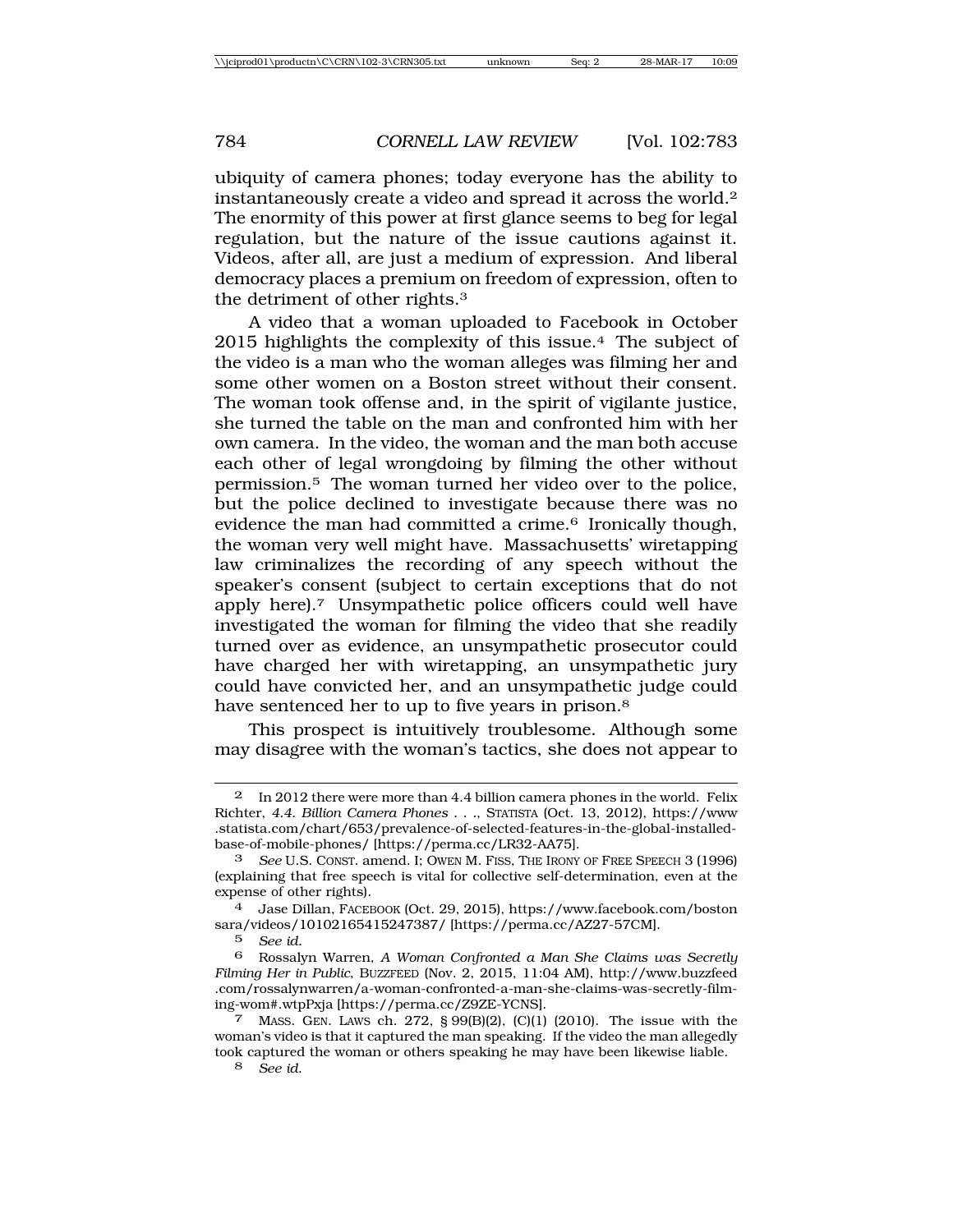be the original aggressor in the situation. She perceived an injustice and used a modern medium—the cellphone video—to expose this injustice, express her displeasure, and contribute to a broader conversation about the harassment of women. If she had penned a letter to the editor about this incident (assuming her allegations were based in truth), her speech would have invoked the core of the First Amendment. So can it possibly be that the First Amendment would remain silent were this woman imprisoned for making this video? Recent developments in the federal courts of appeals suggest it would not.

Three circuit courts have held that the First Amendment protects citizens' right to record police officers performing their duties in public without the officer's consent.9 Although the courts limited these holdings to this narrow circumstance, they have not articulated any principle that would prevent further expansion of the holdings. This naturally raises the question of whether this burgeoning right to record<sup>10</sup> extends beyond the nonconsensual recording of police officers. And if it does extend beyond this narrow circumstance, where does it end? Does the right to record protect the woman in the video discussed above? What about the man whom she accused of surreptitiously recording her and other women? This Note seeks to develop a framework for the right to record that can begin to answer these and other questions.

These recent cases base the right to record on the established principle that the First Amendment not only protects the right to disseminate information but also the right to seek out and collect information. The Supreme Court and lower courts have developed this First Amendment right to gather informa- $\chi$  tion<sup>11</sup> in a patchwork of cases over the past forty years, but the Court has never explained its exact origins or rationale.12 In

<sup>9</sup> *See* ACLU of Illinois v. Alvarez, 679 F.3d 583 (7th Cir. 2012); Glik v. Cunniffe, 655 F.3d 78 (1st Cir. 2011); Smith v. City of Cumming, 212 F.3d 1332, 1332 (11th Cir. 2000).

<sup>10</sup> This Note defines the right to record as the right to use technology to capture one's auditory and/or visual impression without the subject's consent. Although this Note frequently discusses the right to record in terms of videography, it extends equally to still photography and purely audio recordings as well.

<sup>11</sup> The "right to gather information" is often referred to as the "newsgathering right." For the purposes of this Note, I will refer to this right as the "right to gather information" because the formulation "newsgathering right" implies the right only protects gathering information of some public interest or import. As discussed *infra* subpart I.A, this is not necessarily the case.

<sup>12</sup> *See infra* subpart I.A. *See generally* Barry P. McDonald, *The First Amendment and the Free Flow of Information: Towards a Realistic Right to Gather Information in the Information Age*, 65 OHIO ST. L.J. 249, 273–302 (2004) (providing an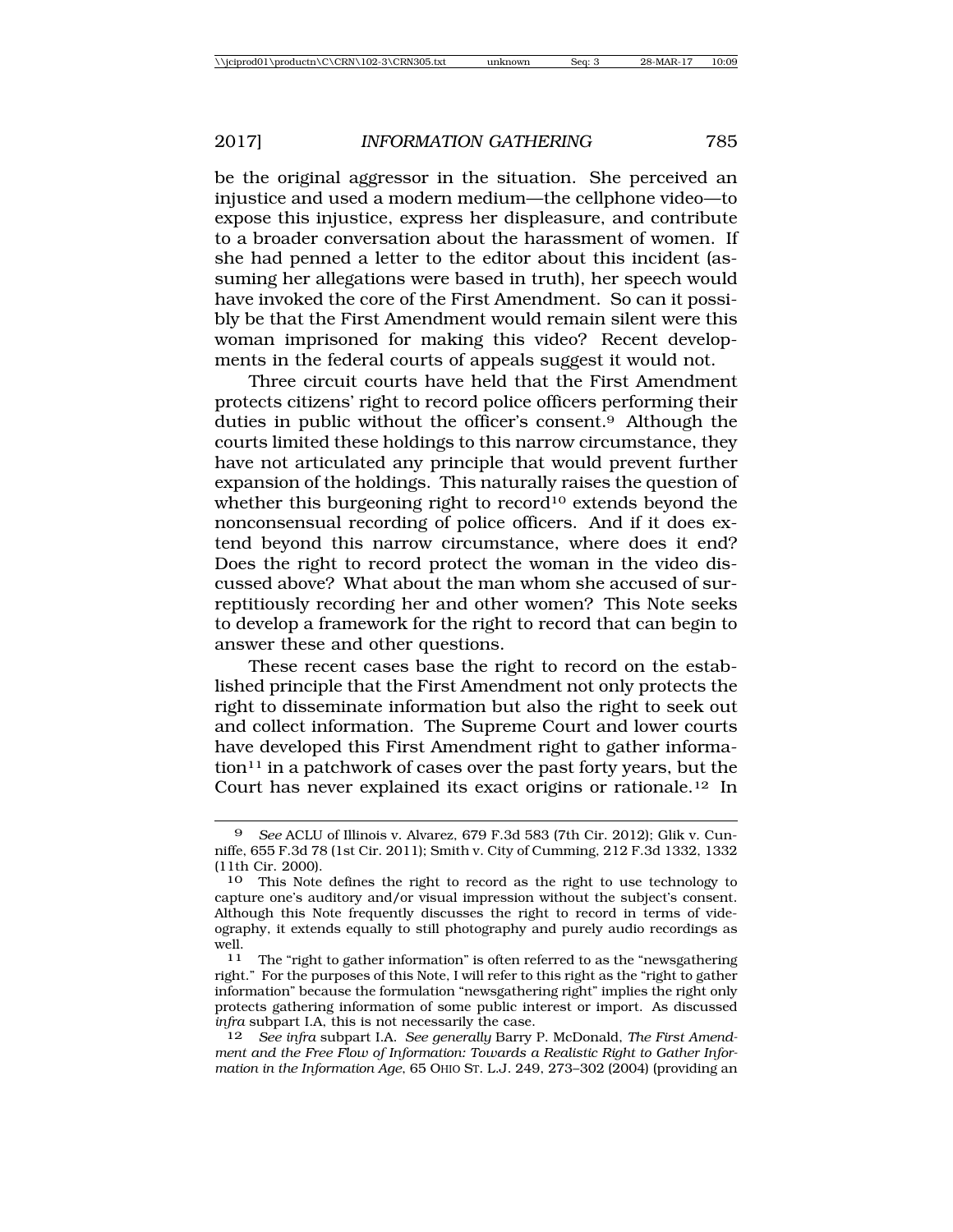order to delineate the boundaries of the right to record, this Note seeks to identify the theoretical basis of the Court's right to gather information doctrine.13 This Note examines the right to gather information as a democratic right and as a liberal right—based on two of the most common justifications for protecting free speech—and determines that Supreme Court precedent is more consistent with a liberal view of the right to gather information.14 As such, this Note concludes that the right to record is personal to the videographer and is not dependent on the purpose or subject matter of the recording, or the importance of the recording to the public at large. Thus, the right to record applies to any circumstance in which the videographer can readily see and hear the recording's subject from somewhere the videographer has a right to be and in which the subject does not have a reasonable expectation of privacy.15

This Note begins in Part I with an overview of the case law establishing the right to gather information and the recent circuit court cases recognizing a right to record police officers without their consent. Part II then presents a brief overview of the democratic and liberal free-speech theories. Part III proceeds by analyzing the case law on the right to gather information against both theories and concludes that Supreme Court precedent on the matter is most consistent with a right to gather information based on a liberal theory of free speech. Part IV discusses the implications of a liberal right to record by proposing a test for when it should apply and discussing potential criticisms of a liberal right to record. This Note concludes by discussing how courts and legislators can bring the law into compliance with the right to record and identifying areas of further scholarship.

overview of the development of the right to gather information and suggesting criteria for determining who should be able to invoke this right).

<sup>13</sup> *Cf.* Frederick Schauer, *Must Speech Be Special?*, 78 N.W. U. L. REV. 1284, 1298 (1983) ("The very reason we are concerned about the underlying theoretical justification for the principle of freedom of speech, in a way that we are not with respect to the age of the presidency and equal representation in the Senate, is that the text is not clear, and we are therefore required to work out a theory of free speech so that we can intelligently apply the vague words of the document." (internal footnotes omitted)).

<sup>14</sup> This Note defines the democratic theory of free speech as the idea that the freedom of speech is a necessary means to achieve democratic governance. It defines the liberal theory of free speech as the idea that freedom of speech is an aspect of personal autonomy that a government cannot strip from a sovereign person. *See infra* Part III (elaborating further on these definitions and explaining these theories).

<sup>15</sup> *See infra* subpart IV.A.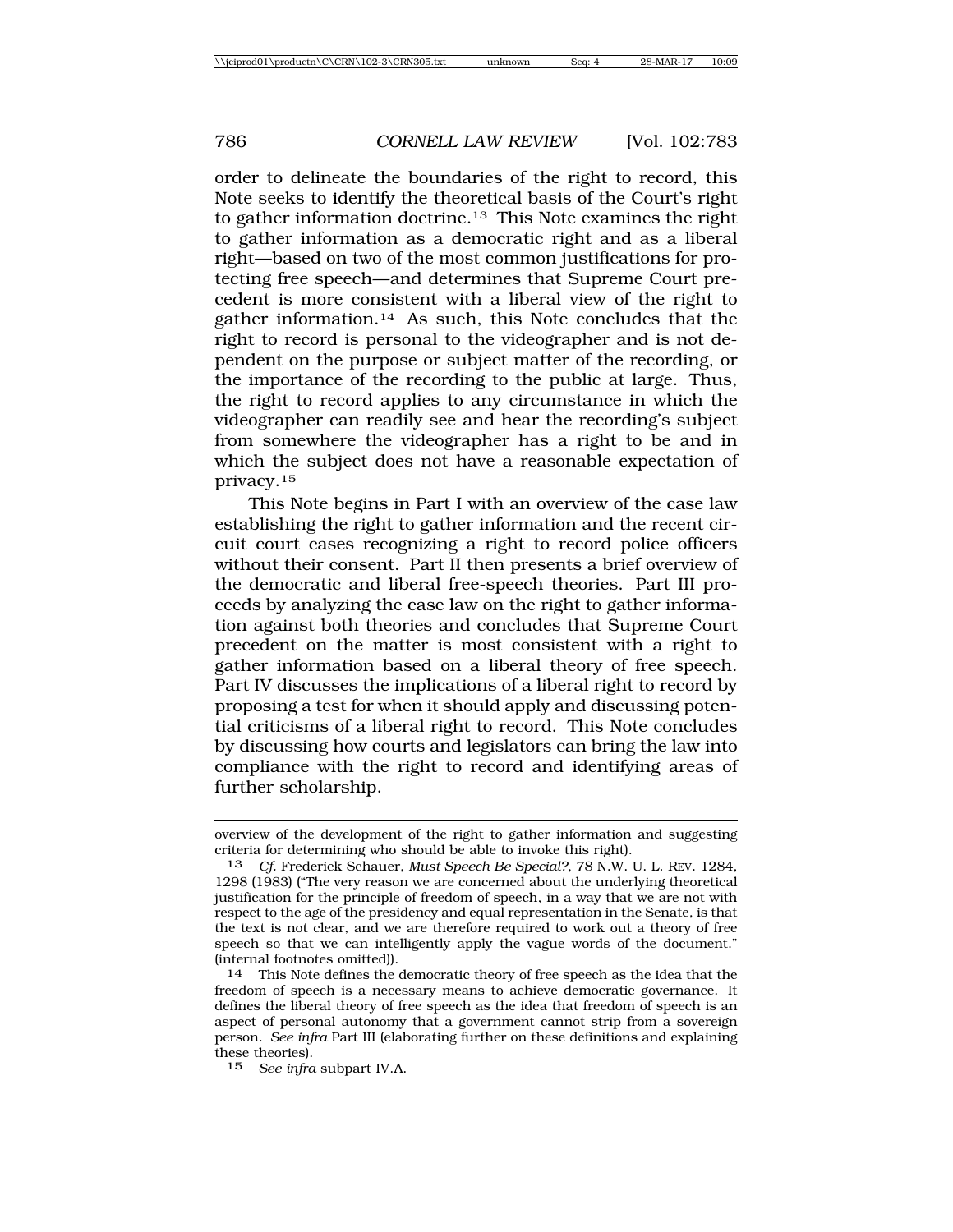This Note has two important limitations. First, it assumes that the First Amendment right to gather information at a minimum includes a right to record police officers performing their duties in public. Although every circuit court to directly address the issue has concluded this is the case,16 the Supreme Court has not spoken on the issue, and there are strong arguments that no such right exists.17 Second, this Note does not seek to settle the age-old debate over whether the First Amendment or the broader right to free speech is a democratic or a liberal right, or even whether these justifications are mutually exclusive. Rather, this Note concludes only that the existing Supreme Court doctrine regarding the right to gather information is squarely grounded in a liberal view of free speech, and through this lens, the right to record cannot be logically limited to recording police officers.

#### I

#### **BACKGROUND**

## A. The Right to Gather Information

1. *The Reporters' Privilege*

The right to gather information can be traced to the Supreme Court's opinion in *Branzburg v. Hayes*, which was ironically a loss for the journalists trying to assert their First Amendment right to gather information.18 *Branzburg* was a consolidation of four cases in each of which journalists sought to quash grand-jury subpoenas compelling them to testify about the identity of their confidential sources.19 The journalists argued that the First Amendment immunized them against the subpoenas because if they were forced to betray their sources' confidence, future sources would "be measurably de-

19 *See id.* at 668–78.

<sup>16</sup> The Third and Fourth Circuits have held that there is no "clearly established" right to film police officers performing their duties in public such that a 42 U.S.C. § 1983 plaintiff can overcome qualified immunity. Kelly v. Borough of Carlisle, 622 F.3d 248, 262 (3d Cir. 2010) (holding there is "insufficient case law establishing a right to videotape police officers during a traffic stop to put a reasonably competent officer on 'fair notice' that seizing a camera or arresting an individual for videotaping police during the stop would violate the First Amendment"); Szymecki v. Houck, 353 F. App'x 852, 853 (4th Cir. 2009) (not precedential) (holding that the plaintiff's "asserted First Amendment right to record police activities on public property was not clearly established in this circuit at the time of the alleged conduct").

<sup>17</sup> *See, e.g.*, ACLU of Illinois v. Alvarez, 679 F.3d 583, 609 (7th Cir. 2012) (Posner, J., dissenting) (cautioning against expansion of First Amendment rights that threatens public safety and privacy interests).

<sup>18</sup> 408 U.S. 665 (1972).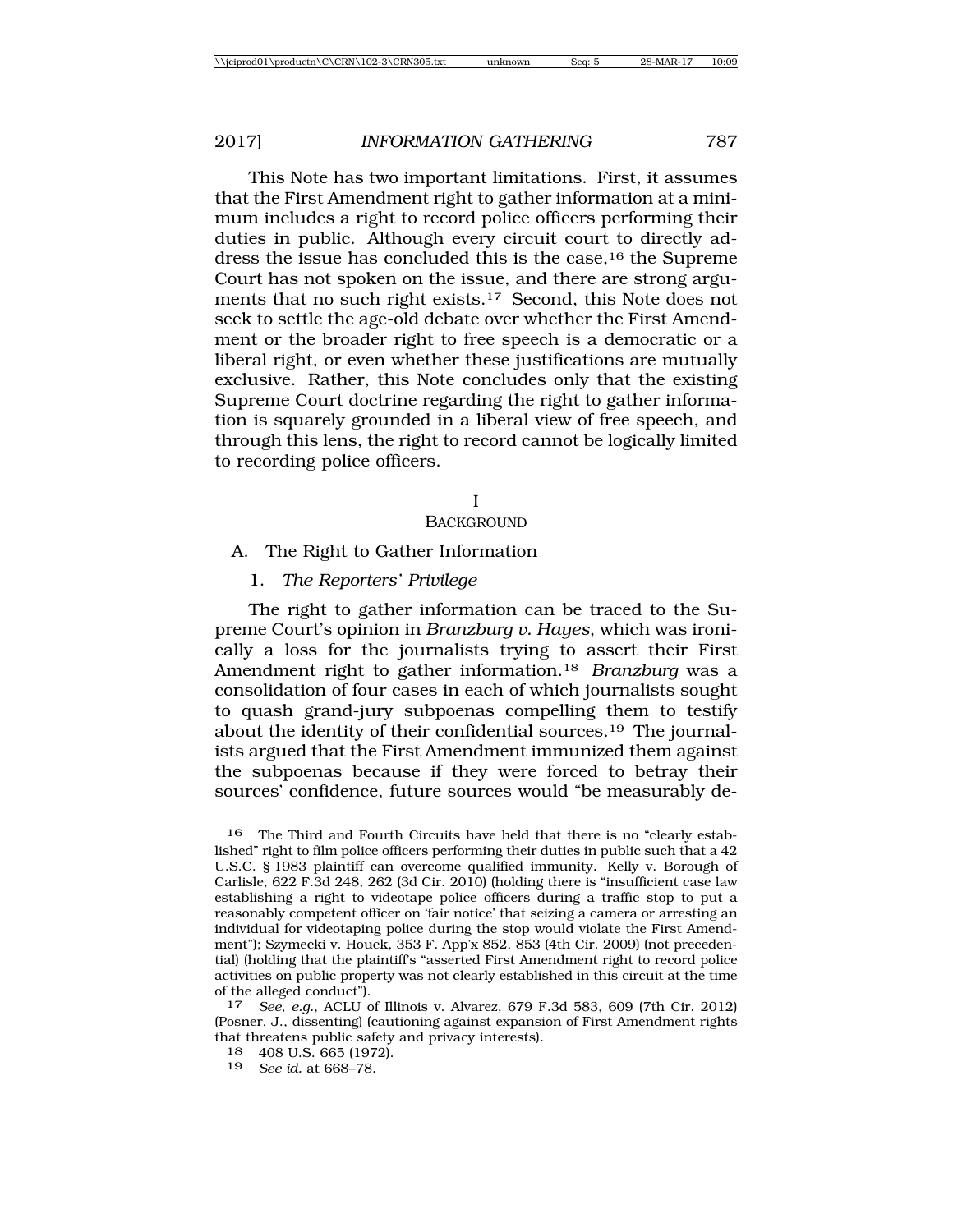terred from furnishing publishable information, all to the detriment of the free flow of information protected by the First Amendment."<sup>20</sup> The Court rejected this argument,<sup>21</sup> but in framing the issue it crucially clarified that "it [is not] suggested that news gathering does not qualify for First Amendment protection; without some protection for seeking out the news, freedom of the press could be eviscerated."22

In addition to its explicit endorsement of the right to gather information, the Court's lengthy treatment of the historic importance of grand juries and their investigatory powers further evinces that the Court intended that its holding be narrowly applied to the facts of the case and that it indeed envisioned there is a right to gather information that simply was not implicated.23 This view is bolstered by Justice Lewis F. Powell Jr.'s short but notorious concurrence, which called for a case-bycase determination as to whether a journalist was entitled to a privilege from subpoena by balancing the journalists' First Amendment interests against the state's need for the information.24

Indeed, Justice Powell's concurrence cast considerable confusion over the Court's opinion and the state of the socalled reporters' privilege. Lower courts responded by reading Powell's concurrence in conjunction with Justice Potter Stewarts's dissent to establish a qualified reporters' privilege.25 Thus, this special First Amendment privilege, grounded in the

25 *See, e.g.*, Zerilli v. Smith, 656 F.2d 705, 714 (D.C. Cir. 1981) (holding that protection of a news reporter's sources in many situations outweighs the interest of compelling disclosure of those sources under the First Amendment); Bruno & Stillman, Inc. v. Globe Newspaper Co., 633 F.2d 583, 595–96 (1st Cir. 1980) (explaining that courts must balance the potential harm to the flow of information when considering when to allow disclosure of reporter sources); *see also* Stephen Bates, *Overruling a Higher Court: The Goodale Gambit and* Branzburg v. Hayes, 14 NEXUS 17, 25 (2009) (detailing how the lower courts have been deferential to reporters' privilege in protecting their sources).

<sup>20</sup> *Id.* at 680.

The Court discussed five reasons: (1) not all incidental burdens on speech violate the First Amendment, *id.* at 682; (2) the institutional press enjoys no greater rights to information than ordinary citizens, *id.* at 684; (3) there was no such privilege at common law, *id.* at 685; (4) grand juries are historically important, *id.* at 686–88; and (5) the journalists' fears of a chilling effect on the flow of news were overblown, *id.* at 693–95.

<sup>22</sup> *Id.* at 681. The Court reemphasized this point later in the opinion and suggested that the First Amendment could sometimes be grounds to squash a subpoena: "[A]s we have earlier indicated, news gathering is not without its First Amendment protections, and grand jury investigations if instituted or conducted other than in good faith, would pose wholly different issues for resolution under the First Amendment." *Id.* at 707–08.

<sup>23</sup> *See id.* at 686–88, 693–95.

<sup>24</sup> *Id.* at 710 (Powell, J., concurring).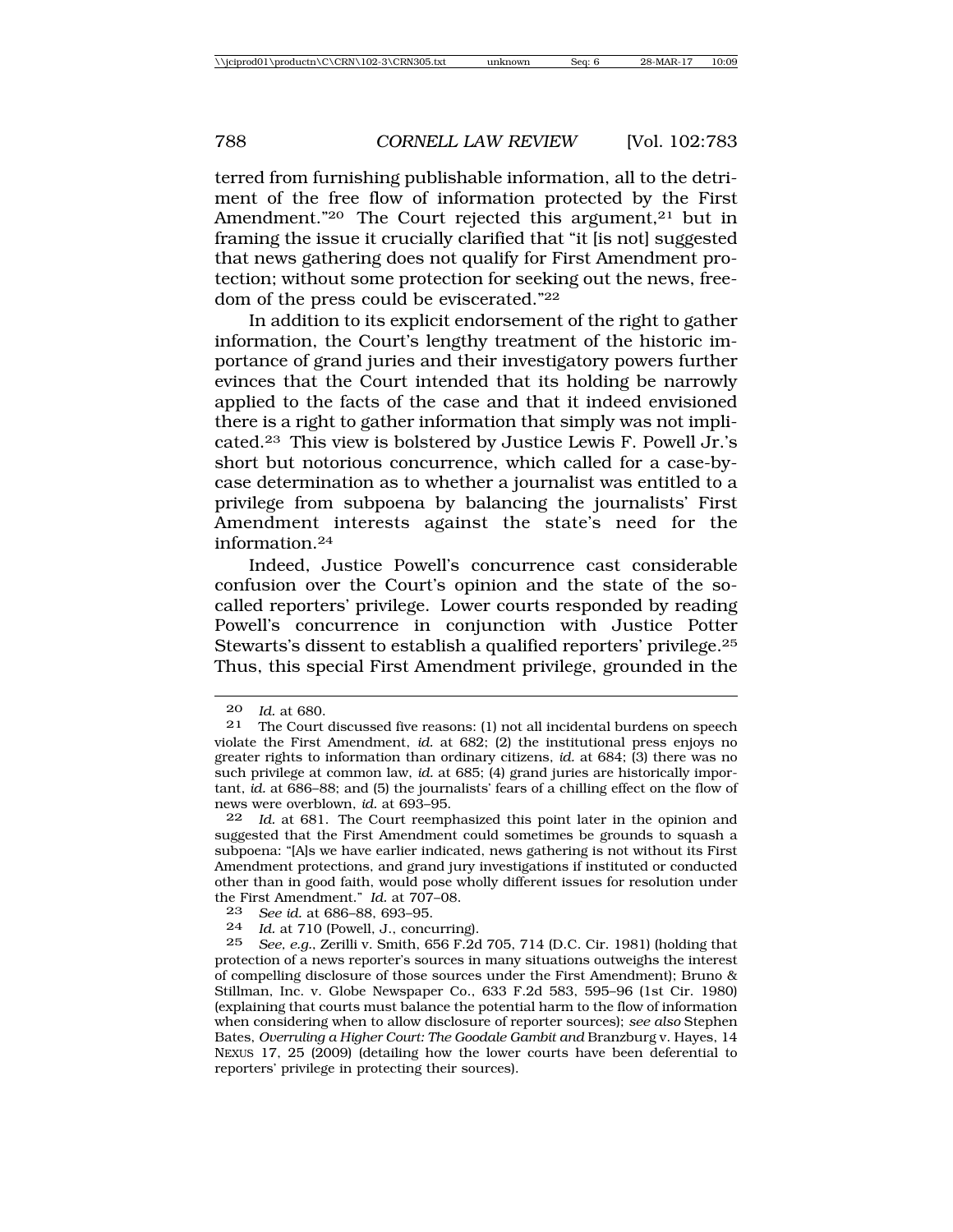press' right to gather information, soon became near-universal law; in the years following *Branzburg*, only the Sixth Circuit read *Branzburg* to deny the reporters' privilege altogether.26 Regardless of the uncertainty surrounding *Branzburg*'s holding, the Court has repeated *Branzburg*'s dicta that "news gathering is not without its First Amendment protections,"27 and "without some protection for seeking out the news, freedom of the press could be eviscerated."28

# 2. *Access to Government Information*

Following *Branzburg*, the Court addressed a series of cases over whether the First Amendment right to gather information means the government must provide the media access to certain information. The Court in *Pell v. Procunier* and *Saxbe v. Washington Post Co.* affirmed substantially identical policies of the California Department of Corrections and the Federal Bureau of Prisons, respectively, limiting face-to-face interviews between the members of the media and prison inmates.29 Both policies restricted prisoners to receiving visitors with whom they had some prior personal relationship, but allowed journalists to tour the prisons and "stop and speak about any subject to any inmates whom they might encounter."30 Journalists could also request a randomly selected group of inmates to interview, but they could not interview whomever they wished.31 Rejecting the journalists' claims, the Court held that

<sup>26</sup> *See* Storer Commcn'ns, Inc. v. Giovan (*In re* Grand Jury Proceedings), 810 F.2d 580, 584 (6th Cir. 1987); Bates, *supra* note 25, at 26–27. More recently, **R** though, the tide has begun to turn away from the qualified reporters' privilege. The Seventh Circuit rejected the privilege on first impression in 2003, McKevitt v. Pallasch, 339 F.3d 530, 533 (7th Cir. 2003), and the D.C. Circuit soon thereafter distinguished its prior holding in *Zerilli*, 656 F.2d at 714, to hold that *Branzburg* categorically denied a reporters' privilege in criminal cases, *In re* Grand Jury Subpoena, Judith Miller, 397 F.3d 964, 972 (D.C. Cir. 2005).

<sup>27</sup> Pell v. Procunier, 417 U.S. 817, 833 (1974) (quoting *Branzburg*, 408 U.S. at 707).

<sup>28</sup> Richmond Newspapers, Inc. v. Virginia, 448 U.S. 555, 576 (1980) (quoting *Branzburg*, 408 U.S. at 681).

<sup>29</sup> Saxbe v. Washington Post Co., 417 U.S. 843, 846–48 (1974); *Pell*, 417 U.S. at 830–31.<br>30 *Pell* 

<sup>30</sup> *Pell*, 417 U.S. at 830; *see also Saxbe*, 417 U.S. at 846–48 (describing substantially identical Federal Bureau of Prisons Policy Statement).

<sup>31</sup> *Saxbe*, 417 at 846–48; *Pell*, 417 U.S. at 830. The prisons argued that if journalists could single out prisoners for interviews, the press would focus its interests on a select group of inmates who would then become "virtual 'public figures' within the prison society and . . . bec[o]me the source of severe disciplinary problems." *Pell*, 417 U.S. at 831–32. Indeed, the California Department of Corrections claimed its past "liberal posture with regard to press interviews" was in part to blame for a fatal escape attempt. Hillery v. Procunier, 364 F. Supp. 196, 198 (N.D. Cal. 1973).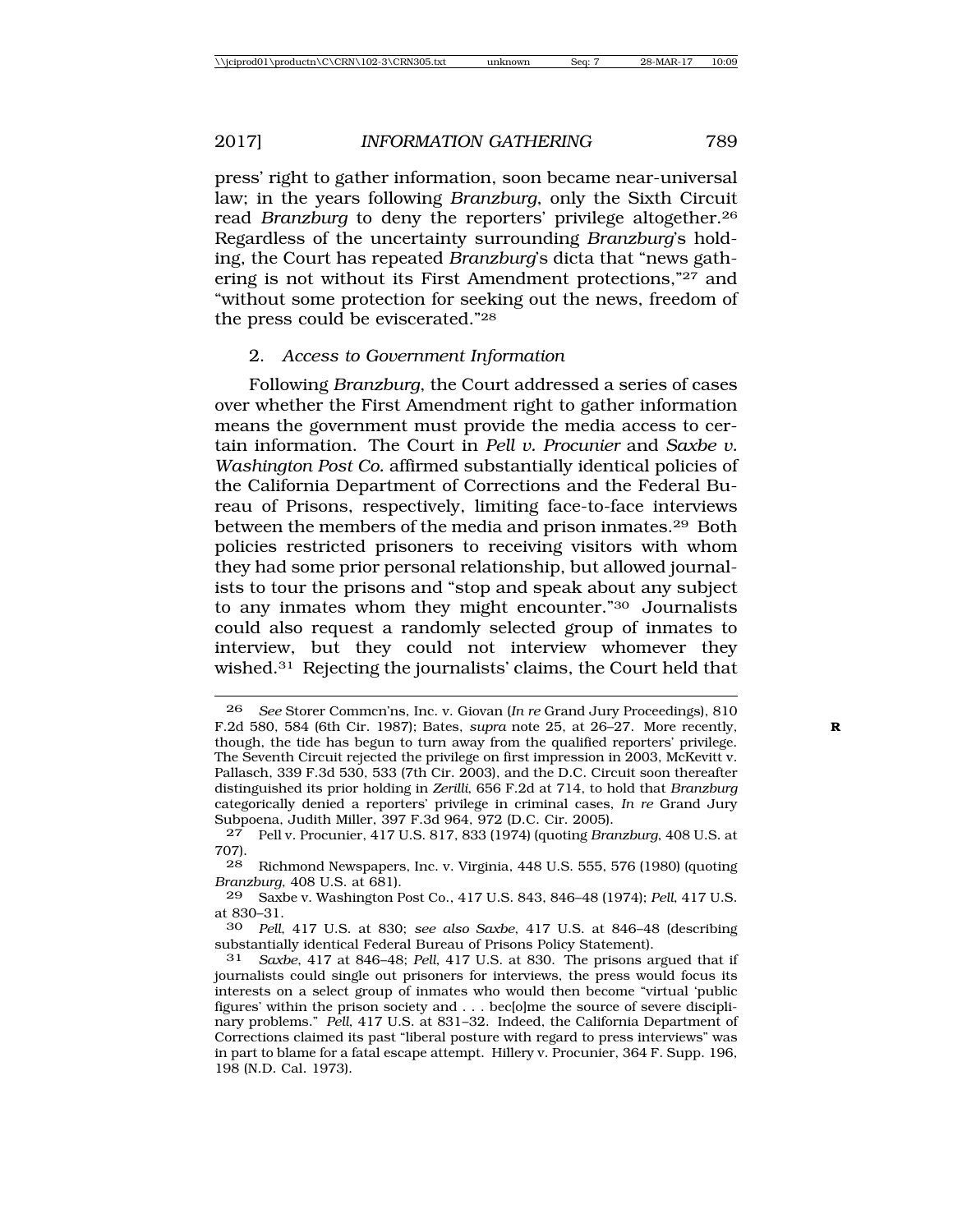the Constitution grants the press no greater rights than members of the ordinary public and does not impose "upon government the affirmative duty to make available to journalists sources of information not available to members of the public generally."32 Thus, the Court held that the policies were permissible insofar as they granted the press at least as much access as the general public.33

Justice Powell's dissenting opinion in *Saxbe* revealed the Justices' differing conceptions of the right to gather information and indeed the nature of the First Amendment itself. Powell, in contrast to the majority, envisioned a First Amendment that imposes an affirmative duty on the government to facilitate the free-flow of information.34 Powell agreed with the majority's premise that the Constitution grants the press only the same rights as the public but argued that the First Amendment nevertheless prevents the government from denying members of the public certain information without sufficient reason to do so.35 Emphasizing "the societal function of the First Amendment in preserving free public discussion of governmental affairs" and the public's reliance on the press to facilitate public discussion,36 Powell warned that "[a]t some point official restraints on access to news sources, even though not directed solely at the press," would "undermine the function of the First Amendment."<sup>37</sup> Thus, he concluded that "it is both appropriate and necessary" that the press' access to information does not give way to mere "discretionary authority and administrative convenience."38

The Court significantly broadened *Pell* and *Saxbe* in *Houchins v. KQED, Inc*.39 In that case, a broadcasting company sued to gain access to a county jail after an inmate committed

<sup>32</sup> *Pell*, 417 U.S. at 834; *see also Saxbe*, 417 U.S. at 850 (holding the case to be constitutionally indistinguishable from *Pell* and affirming that the Constitution does not require information be available to journalists that is not available to the general public).

<sup>33</sup> *See Saxbe*, 417 U.S. at 850; *Pell*, 417 U.S. at 835.

<sup>34</sup> *See Saxbe*, 417 U.S. at 862 (Powell, J., dissenting). Justice Powell incorporated his *Saxbe* dissent into his *Pell* dissent. *See Pell*, 417 U.S. at 835 (Powell, J., concurring in part and dissenting in part).

<sup>35</sup> *See Saxbe*, 417 U.S. at 857 (Powell, J., dissenting).

<sup>36</sup> *Id.* at 862–63 (Powell, J., dissenting).

<sup>37</sup> *Id.* at 860 (Powell, J., dissenting).

<sup>38</sup> *Id.* (Powell, J., dissenting)*.* Applying precedent from a prior case involving prisoner communications, Justice Powell opined the regulations were unconstitutional because their blanket application was broader than necessary for prison officials to maintain order. *Id.* at 868 (Powell, J., dissenting).

<sup>39</sup> 438 U.S. 1 (1978).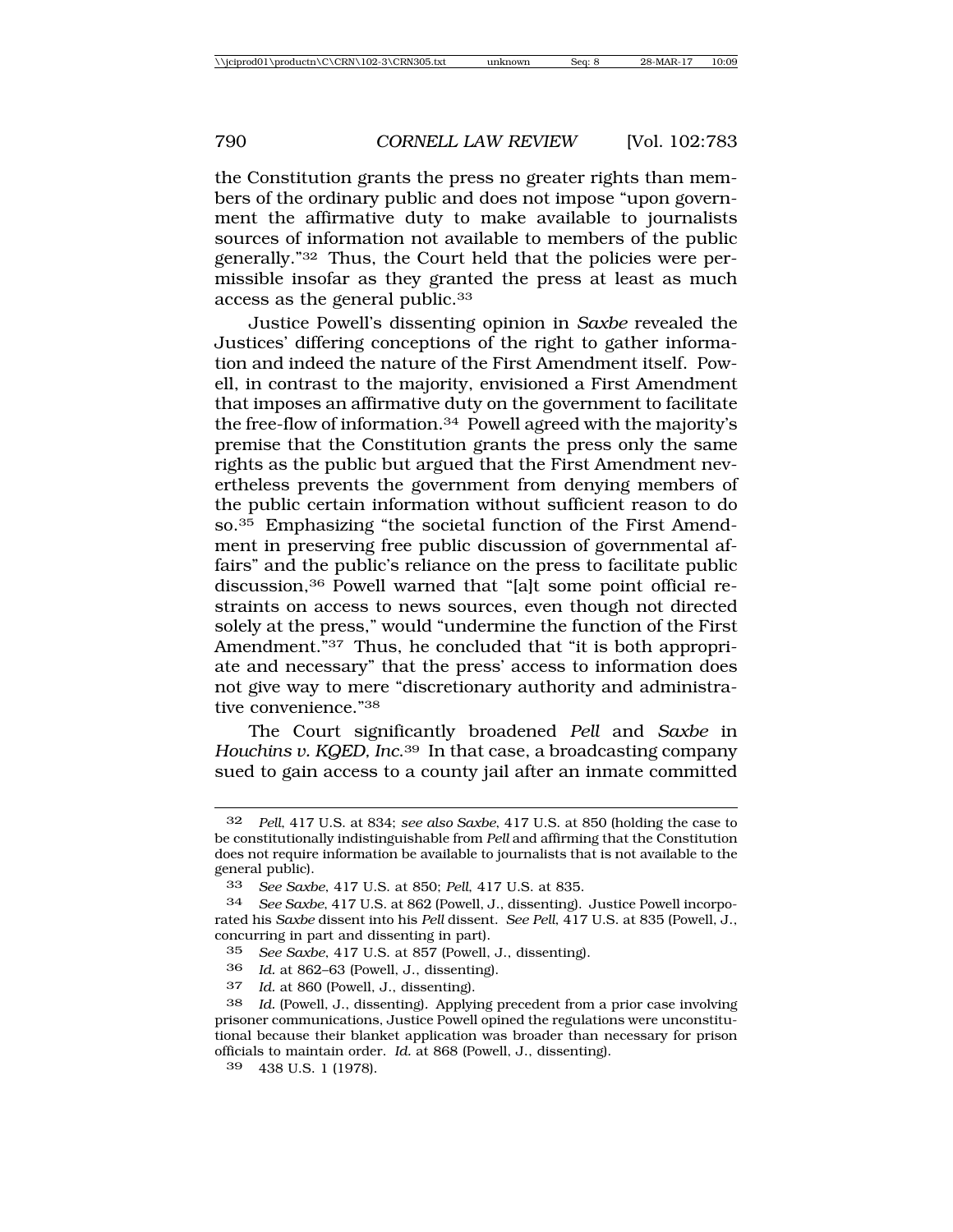suicide, purportedly because of conditions in the jail.40 The sheriff offered to allow journalists to take part in a public tour of the jail, but the journalists would not be able to take pictures or audio or video recordings, would only see parts of the jail, and would not have access to inmates.41 Citing *Pell* and *Saxbe*, the Court sided with the sheriff, using broad language to flatly reject "any notion that the First Amendment confers a right of access to news sources."42 The Court recognized that *Branzburg* endorsed the right to gather information but limited that right to "an undoubted right to gather news 'from any source by means within the law.'"43

Justice John Paul Stevens dissented from *Houchins* with an opinion that echoed many of the sentiments of Justice Powell's dissent in *Saxbe*. He argued that the First Amendment is meant to ensure the free flow of information necessary for selfgovernance and, as such, the right to gather information exists "not for the private benefit of those who might qualify as representatives of the 'press' but to insure that the citizens are fully informed regarding matters of public interest and importance."44 Justice Stevens distinguished *Pell* and *Saxbe* by arguing that the regulations in those cases still left the public with ample alternative channels to examine prison conditions but that the regulations in question "unduly restricted the opportunities of the general public to learn about the conditions of confinement in Santa Rita jail."45

43 *Id.* (quoting Branzburg v. Hayes, 408 U.S. 665, 681–82 (1972)). One could doubt whether this formulation of the right to gather information is a really a right to gather information at all. To say that the right extends to means within the law seems akin to saying that one has a right to criticize the President as long as Congress does not forbid criticism of the President. This could hardly be considered a right to free speech. Another characterization of this formulation of the right to gather information, however, is that the government cannot specifically forbid information-gathering activity, but can impose regulations targeting other governmental interests without regard to the incidental burdens on information gathering. *Cf.* Pell v. Procunier, 417 U.S. 817, 830 (1974) ("We note at the outset that this regulation is not part of an attempt by the State to conceal the conditions in its prisons or to frustrate the press' investigation and reporting of those conditions."). But, as Justice Powell noted in his *Saxbe* dissent, this rule would conflict the Court's holding in *United States v. O'Brien* that any incidental burden on speech must be no greater than necessary to further an important governmental interest unrelated to the speech itself. *See* Saxbe v. Washington Post Co., 417 U.S. 843, 858 (1974) (Powell, J., dissenting); United States v. O'Brien, 391 U.S. 367, 377 (1968).

44 *Houchins*, 438 U.S. at 32 (Stevens, J., dissenting).

45 *Id.* at 29–30 (Stevens, J., dissenting). *See generally* Barry Sullivan, *FOIA and the First Amendment: Representative Democracy and the People's Elusive*

<sup>40</sup> *Id.* at 3–4. <sup>41</sup> *Id.* at 5.

<sup>42</sup> *Id.* at 11.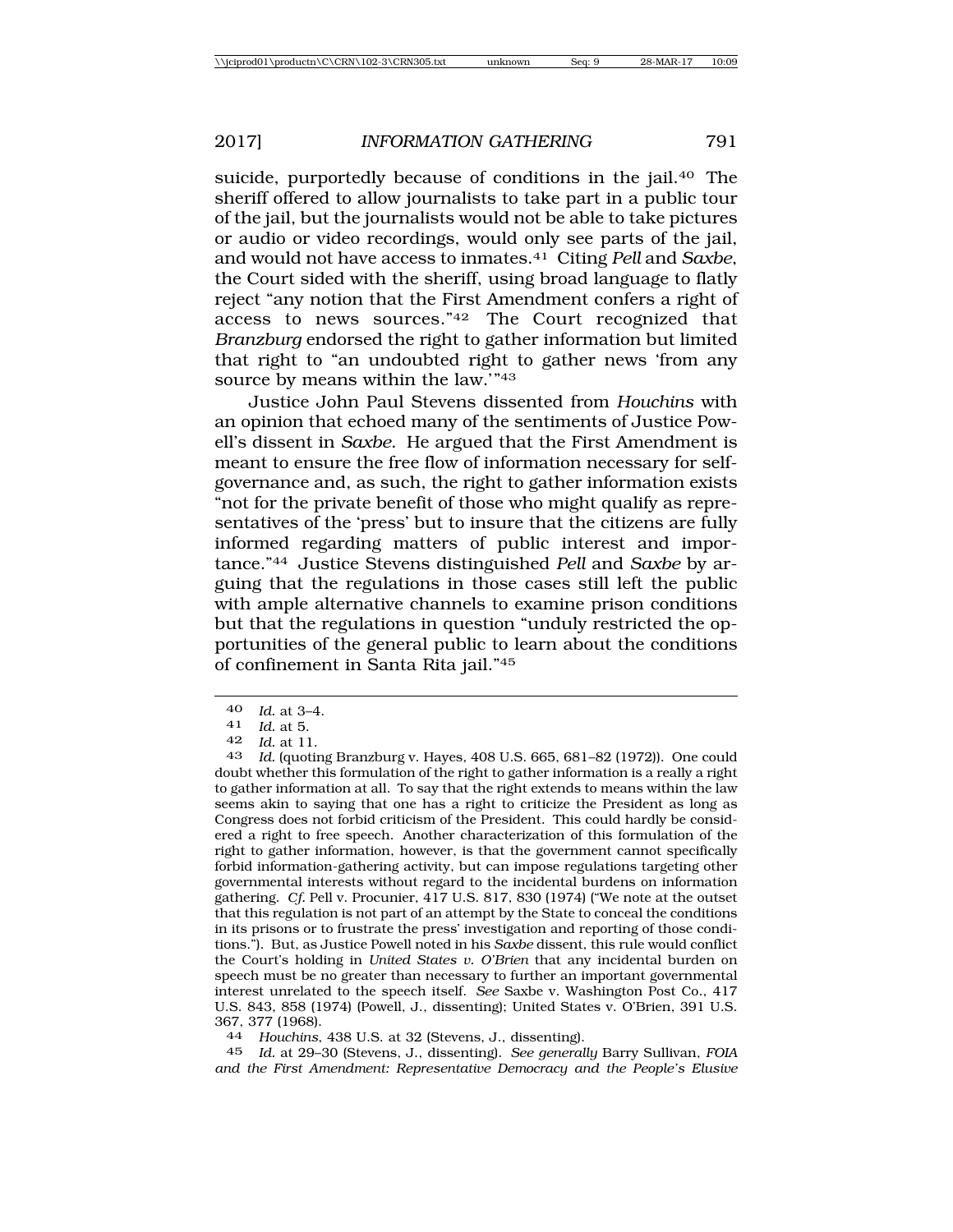By the time the Court had the opportunity to reexamine the question of access to government information, *Pell*, *Saxbe*, and *Houchins* had solidified into well-settled law. In 1999, the Court in *Los Angeles Police Department v. United Reporting Publishing Corp.* considered whether a California law restricting access to arrestee's addresses was a facial First Amendment violation.46 Although the Court was divided over whether the respondent-plaintiff could alternatively succeed on Equal Protection grounds, all nine Justices agreed: "California could decide not to give out arrestee information at all without violating the First Amendment."47 Even Justice Stevens, who dissented in *Houchins*, conceded in dissent that "the majority is surely correct" that California had no First Amendment duty to provide access to this information.48

#### 3. *Access to Criminal Proceedings*

The Court first considered whether the First Amendment granted the public a right to attend criminal proceedings in *Gannett Co., Inc. v. DePasquale* but ultimately disposed of the case without deciding the issue.49 Nevertheless, the issue provoked debate among the Justices over the right to gather information in a series of concurring and dissenting opinions. Justice Powell wrote a concurring opinion in which he argued that the First Amendment right to gather information provides the public with a limited right to attend criminal proceedings weighed against the defendant's Sixth Amendment right to a fair trial.50 He concluded that the appropriate question in these cases is "whether a fair trial for the defendant is likely to be jeopardized by publicity, if members of the press and public are present and free to report prejudicial evidence that will not be presented to the jury."<sup>51</sup> Justice William Rehnquist argued in direct opposition to Justice Powell that the Court's prece-

- 49 443 U.S. 368, 392 (1979).
- 50 *See id.* at 398–99 (Powell, J., concurring).
- 51 *Id.* at 400 (Powell, J., concurring).

*<sup>&</sup>quot;Right to Know*,*"* 72 MD. L. REV. 1, 43–67 (2012) (describing how *Houchins* fits into the broader debate surrounding the constitutional "right to know").

<sup>46</sup> 528 U.S. 32, 34 (1999). <sup>47</sup> *Id.* at 40; *see also id.* at 41 (Scalia, J., dissenting) ("[T]he fact that it is formally nothing but a restriction upon access to government information is determinative."); *id.* at 42 (Ginsburg, J., concurring) ("I join the Court's opinion, which recognizes that California Government Code § 6254(f)(3) is properly analyzed as a restriction on access to government information, not as a restriction on protected speech. That is sufficient reason to reverse the Ninth Circuit's judgment." (internal citation omitted)).

<sup>48</sup> *Id.* at 45 (Stevens, J., dissenting).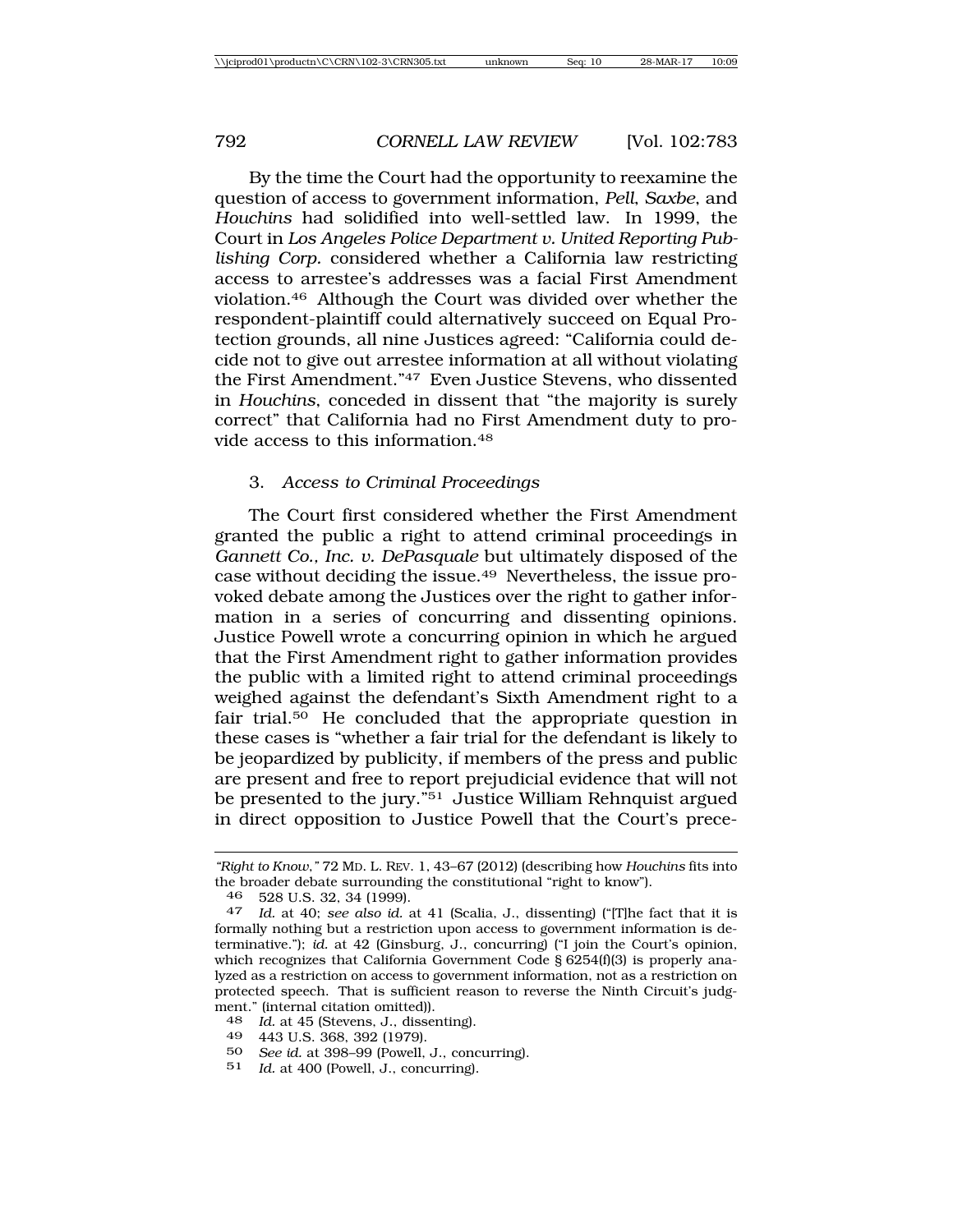dents made clear that there is no right of access to government proceedings, which include criminal proceedings.52 Justice Harry Blackmun and the remaining three Justices agreed with Justice Rehnquist.53

Despite five Justices seeming to agree in *Gannett* that the public has no First Amendment right to attend criminal proceedings, the Court held a year later in *Richmond Newspapers,* Inc. v. Virginia that this right indeed exists.<sup>54</sup> Although the Court was badly divided in its reasoning, six Justices explicitly endorsed some sort of right to gather information as the basis for open trials.55 Chief Justice Burger grounded his plurality opinion in *Branzburg*'s dicta that the First Amendment must include "some protection for seeking out the news"56 and characterized the right to attend criminal trials "as assured by the amalgam of the First Amendment guarantees of speech and press."57 Chief Justice Warren Burger distinguished the prison-access cases because "[p]enal institutions do not share the long tradition of openness" that criminal trials enjoy.58 Thus, the plurality appeared to hold that the First Amendment guarantees a right for the public to access any information to which it has historically enjoyed access.

Justice William J. Brennan Jr. and Justice Stewart more explicitly grounded their opinions in the right to gather information. Echoing the rhetoric Justice Powell used in his *Saxbe* dissent, Justice Brennan—joined by Justice Thurgood

56 *Richmond Newspapers*, 448 U.S. at 576 (quoting Branzburg v. Hayes, 408 U.S. 665, 681 (1972)) (internal quotation marks omitted).

57 *Id.* at 577.

<sup>52</sup> *See id.* at 404–05 (Rehnquist, J., concurring).

<sup>53</sup> Justice Blackmun and the three Justices who joined his dissenting opinion likewise dismissed the notion of a First Amendment right for the public to attend criminal proceedings in favor of a Sixth Amendment right, which the majority rejected. *Id.* at 442–43, 447 (Blackmun, J., concurring in part and dissenting in part) (rejecting First Amendment theory because "this case involves no restraint upon publication or upon comment about information already in the possession % of the public or the press").<br> $54444811555555011$ 

<sup>54</sup> 448 U.S. 555, 580 (1980).

<sup>55</sup> *See id.* at 576, 587–88, 599. Justice Powell did not participate in the decision but had been among the right to gather information's most vocal proponents in prior cases. *See, e.g.*, *Gannett*, 443 U.S. at 400 (Powell, J., concurring); Saxbe v. Washington Post Co., 417 U.S. 843, 858 (1974) (Powell, J., dissenting).

<sup>58</sup> *Id.* at 576 n.11. The Court discussed the "unbroken, uncontradicted history" of the public trial at common law at great length, and concluded it is "supported by reasons as valid today as in centuries past." *Id.* at 573. This discussion focused the need for the public to see criminals brought to justice as the primary justification. *See id.* at 571 ("The crucial prophylactic aspects of the administration of justice cannot function in the dark; no community catharsis can occur if justice is done in a corner or in any covert manner." (internal quotation marks and alterations omitted)).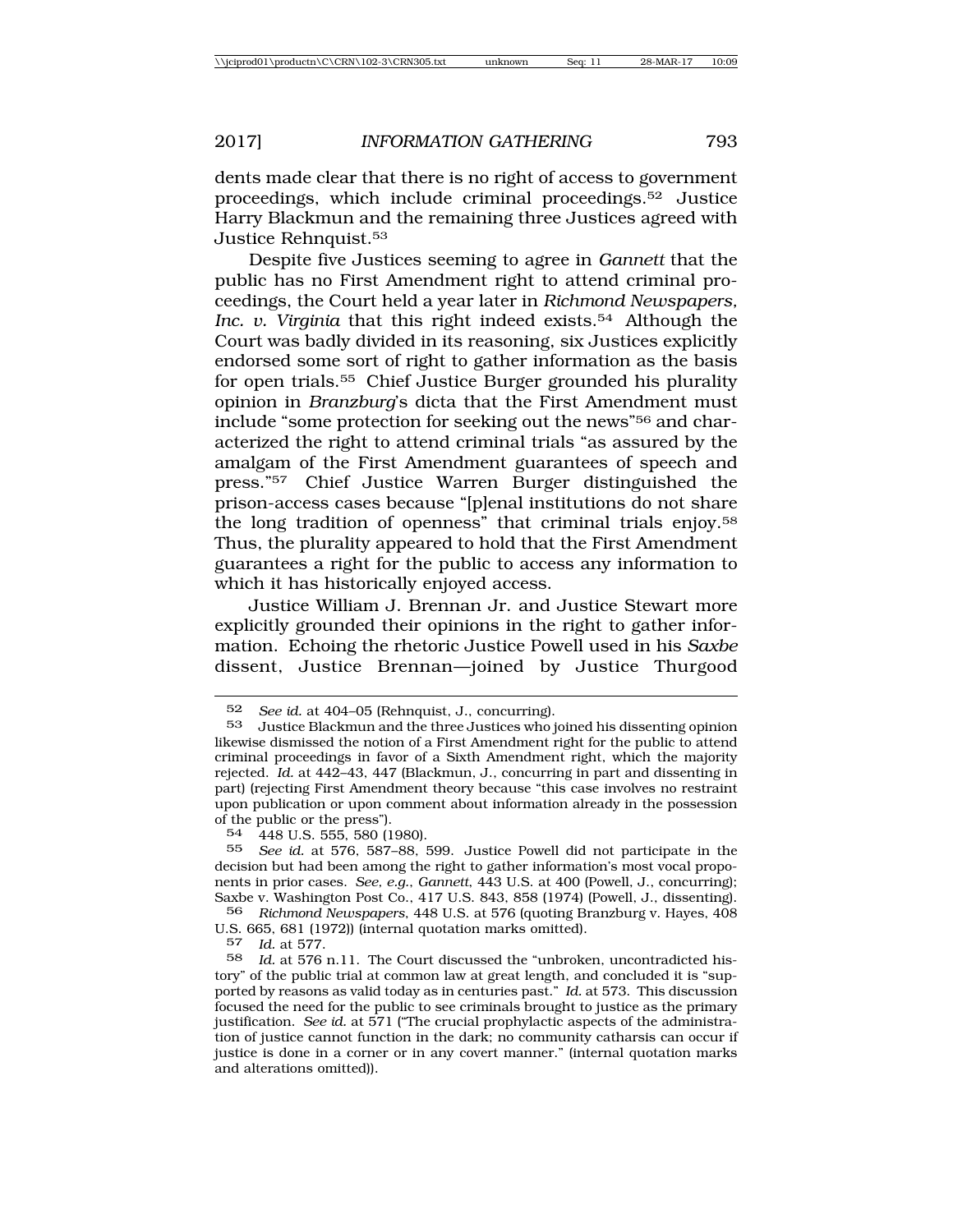Marshall—drew upon the First Amendment's role in "fostering our republican system of self-government."59 In this vein, he concluded that one should consider the right to gather information in light of the "tradition of public entree to particular proceedings or information" and "whether access to a particular government process is important in terms of that very process."60 Justice Stewart tersely explained in a footnote citing *Branzburg*—as if to take it as a forgone conclusion—that "[t]he right to publish implies a freedom to gather information."61 From this premise, Justice Stewart concluded that First Amendment rights apply in the courtroom, and there is thus a right to gather information from court proceedings.62

*Richmond Newspapers* was the first time the Court had actually invoked the right to gather information in favor of the party seeking to gather the information.63 In fact, the only subsequent cases in which the Court held in favor of the information gatherer were open-court cases flowing directly from *Richmond Newspapers*.64 Nevertheless, the open-court cases unequivocally demonstrated that the First Amendment indeed includes a right to gather information.

# 4. *Generally Applicable Laws*

One final line of cases substantially limited the right to gather information by firmly establishing that generally appli-

<sup>59</sup> *Id.* at 587 (Brennan, J., concurring).

<sup>60</sup> *Id.* at 589 (citing *In re* Winship, 397 U.S. 358, 361–62 (1970)).

<sup>61</sup> *Id.* at 599 n.2 (Stewart, J., concurring).

<sup>62</sup> *See id.* at 599–600 (Stewart, J., concurring). Unlike the other Justices who limited their reasoning to criminal proceedings, Justice Stewart advocated extending a right to attend civil proceedings as well. *See id.* at 599 (Stewart, J., concurring). Justice Blackmun, for his part, did not elaborate on why the public has a right to attend criminal proceedings beyond noting the history and importance of open trials. *See id.* at 604 (Blackmun, J., concurring). He only reluctantly concluded that open trials were a First Amendment right after giving up on convincing his colleagues it was better conceived as a Sixth Amendment right. *See id.* at 603–04 (Blackmun, J., concurring). Only Justice Rehnquist dissented, reiterating the point he made in his *Gannett* concurrence that the First Amendment provides no right of access whatsoever. *See id.* at 605 (Rehnquist, J., dissenting).<br>63 This

<sup>63</sup> This fact was not lost on Justice Stevens, who celebrated this milestone as a "watershed" achievement and used the occasion to lament the Court's prior holding in *Houchins*. *Id.* at 582–84 (Stevens, J., concurring) ("Until today the Court has accorded virtually absolute protection to the dissemination of information or ideas, but never before has it squarely held that the acquisition of newsworthy matter is entitled to any constitutional protection whatsoever.").

<sup>64</sup> *See, e.g.*, Press-Enter. Co. v. Superior Court, 464 U.S. 501, 508 (1984) (extending *Richmond Newspapers* to voir dire); Globe Newspaper Co. v. Superior Court, 457 U.S. 596, 610 (1982) (invalidating a Massachusetts statute requiring courtroom closure for testimony of minor sex-abuse victims).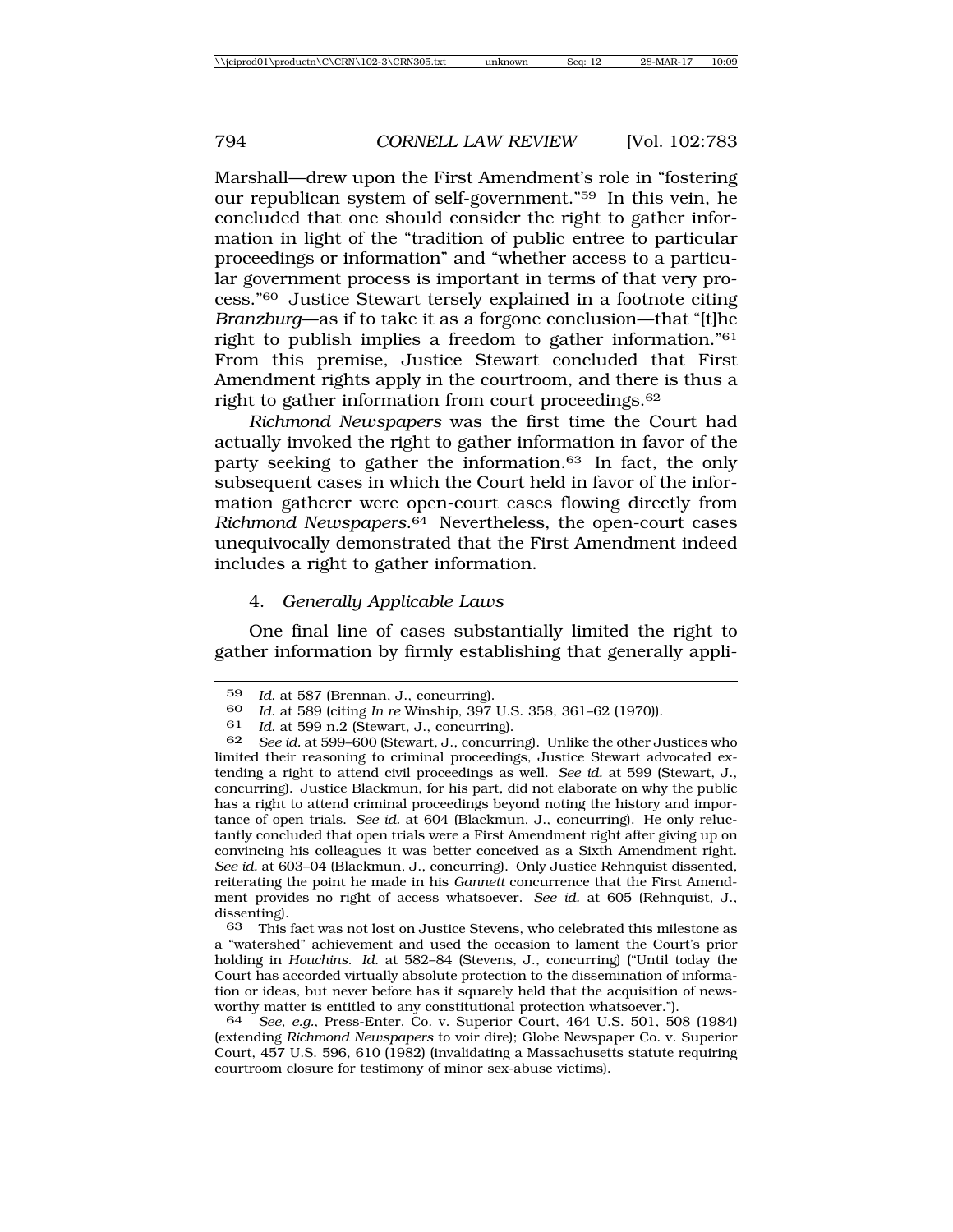cable laws may burden the right to gather information without running afoul of the First Amendment. Although this rule came out of several decades of cases65—including *Branzburg* the preeminent case on the matter is *Cohen v. Cowles Media Co.*66 In that case, the Court held that a newspaper could not use the First Amendment to shield itself from a promissory estoppel suit brought by a source whose confidentiality the newspaper violated.67 The defendant-newspaper did not try to argue that the right to gather information precluded the cause of action but rather relied on a line of cases holding that newspapers have a right to publish "lawfully obtain[ed] truthful information about a matter of public significance."68 But the Court instead held, in broad language, that the First Amendment offered the defendant no protection because "generally applicable laws do not offend the First Amendment simply because their enforcement against the press has incidental effects on its ability to gather and report the news*.*"69

*Cohen* is remarkable because it severely limits whatever ground the right to gather information gained from *Richmond Newspapers* and its progeny. Although factually distinct from the right-of-access cases, the Court's broad holding dispensed with any notion that the First Amendment must allow access to information where the public's right to access outweighs the government's interest in restricting access.70 The Court in *Cohen* did not consider the public's interest in knowing the source's identity, nor (by logical necessity) did it weigh this interest against the plaintiff's interest in seeing his promise upheld.71 Without balancing these interests, the Court in *Cohen* implicitly rejected once and for all the position advanced by several members of the Court that "the societal function of the

68 *Id.* at 668–69 (quoting Smith v. Daily Mail Publ'g Co., 443 U.S. 97, 103 (1979)) (internal quotation marks omitted).

69 *Id.* at 669.

<sup>65</sup> *See, e.g.*, Zacchini v. Scripps-Howard Broad. Co., 433 U.S. 562, 574–75 (1977) (holding no First Amendment exception to state publicity-rights law); Associated Press v. United States, 326 U.S. 1, 20 (1945) (holding no First Amendment exception to Sherman Act); Associated Press v. Nat'l Labor Relations Bd., 301 U.S. 103, 132–33 (1937) (holding no First Amendment exception to National Labor Relations Act).<br>66 501 U.S

<sup>66</sup> 501 U.S. 663 (1991).

<sup>67</sup> *See id.* at 665.

<sup>70</sup> *Cf.* Saxbe v. Washington Post Co., 417 U.S. 843, 862 (1974) (Powell, J., dissenting) ("No aspect of that constitutional guarantee is more rightly treasured than [the First Amendment's] protection of the ability of our people through free and open debate to consider and resolve their own destiny.").<br>
<sup>71</sup> See Cohen, 501 U.S. at 678 (Souter, J., dissenting) ("The

See Cohen, 501 U.S. at 678 (Souter, J., dissenting) ("The importance of this public interest is integral to the balance that should be struck in this case.").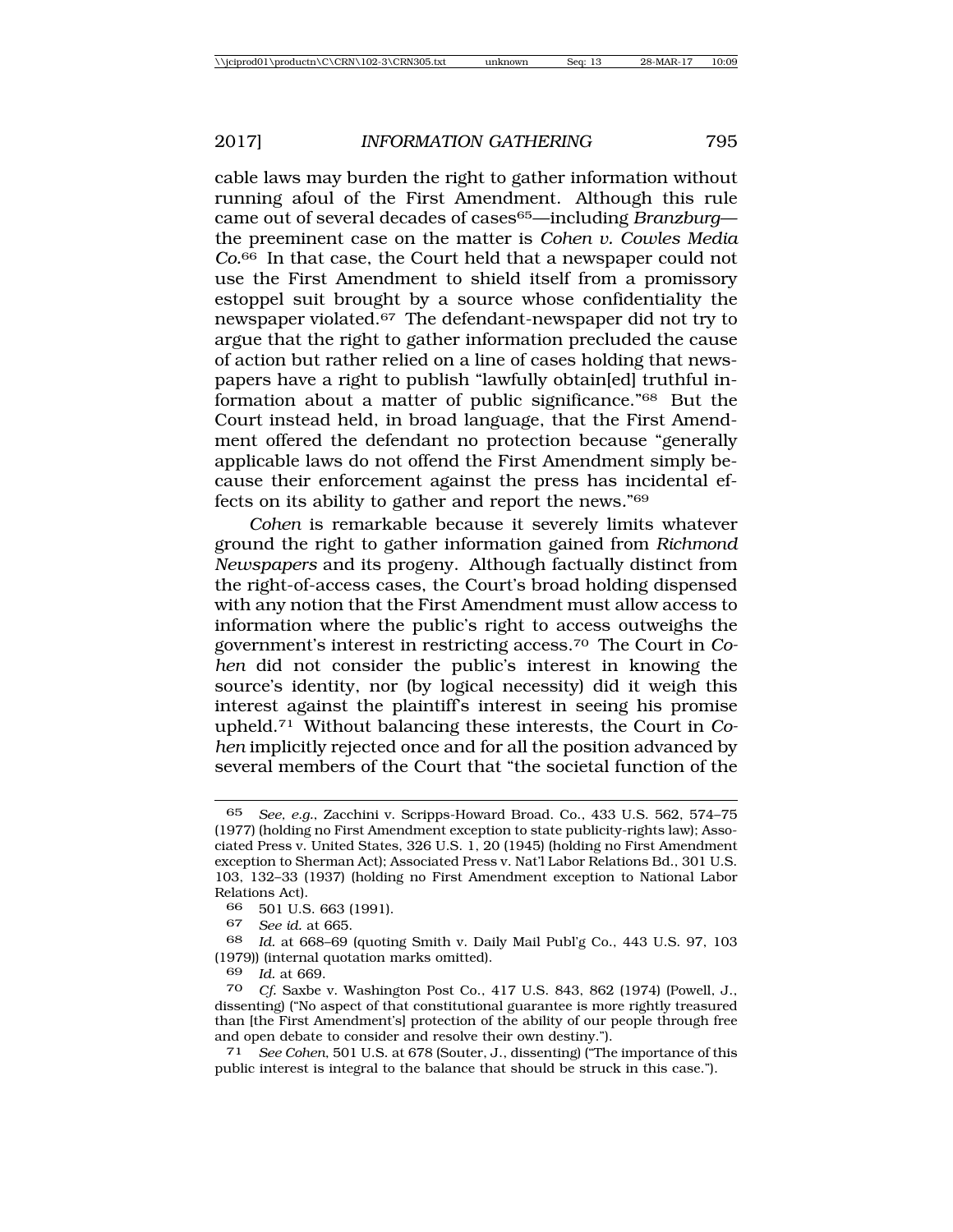First Amendment in preserving free public discussion of governmental affairs" drives the right to gather information. $72$  If the necessity of the free flow of information was the driving force behind the right to gather information, presumably some generally applicable laws would be so detrimental to the freeflow of information to offend the First Amendment. After *Cohen*, the right to gather information seems to be that the First Amendment categorically does not guarantee any access to information, but it prevents laws that directly target informationgathering activity or restrict information historically open to the public.

B. The Right to Record Police Officers

A few important lower-court cases contributed to the right to record and thus warrant brief discussion. In one line of cases, courts have recognized First Amendment rights to film a burglary from a public street, $73$  to photograph a fatal accident scene from behind a reasonable police perimeter,<sup>74</sup> and to more broadly film matters of public interest.75 In the former two cases, the district courts explained that this right applies wherever the photographer or videographer is standing in a place he has a right to be and does "not unreasonably obstruct or interfere" with emergency responders.76 The Ninth Circuit in *Fordyce v. City of Seattle* did not have an opportunity to explore the extent of the right to film matters of public interest because of the case's procedural posture.77

Two important circuit court cases recognize a possible right to film public meetings. In *Blackston v. Alabama*, the Eleventh Circuit held that two plaintiffs had stated a First Amendment claim because they were denied their rights to videotape a public meeting.<sup>78</sup> Rather than a right to gather

<sup>72</sup> *Saxbe*, 417 U.S. at 862–63 (Powell, J., dissenting).

<sup>73</sup> *See* Channel 10, Inc. v. Gunnarson, 337 F. Supp. 634, 638 (D. Minn. 1972).

<sup>74</sup> *See* Connell v. Town of Hudson, 733 F. Supp. 465, 473 (D.N.H. 1990).

<sup>75</sup> *See* Fordyce v. City of Seattle, 55 F.3d 436, 439 (9th Cir. 1995). *Fordyce* specifically addressed the arrest of a videographer filming a public protest, but the Ninth Circuit broadly framed the plaintiff's right in question as a "First Amendment right to film matters of public interest." *Id.*

<sup>76</sup> *Channel 10*, 337 F. Supp. at 638; *see also Connell*, 733 F. Supp. at 469

<sup>(</sup>quoting *Channel 10*, 337 F. Supp. at 638). <sup>77</sup> *See Fordyce*, 55 F.3d at 439 (reversing summary judgment order because genuine issue of material fact existed as to whether defendant-police officer sought to "prevent or dissuade" plaintiff-videographer from exercising First Amendment right).

<sup>78</sup> 30 F.3d 117, 120 (11th Cir. 1994).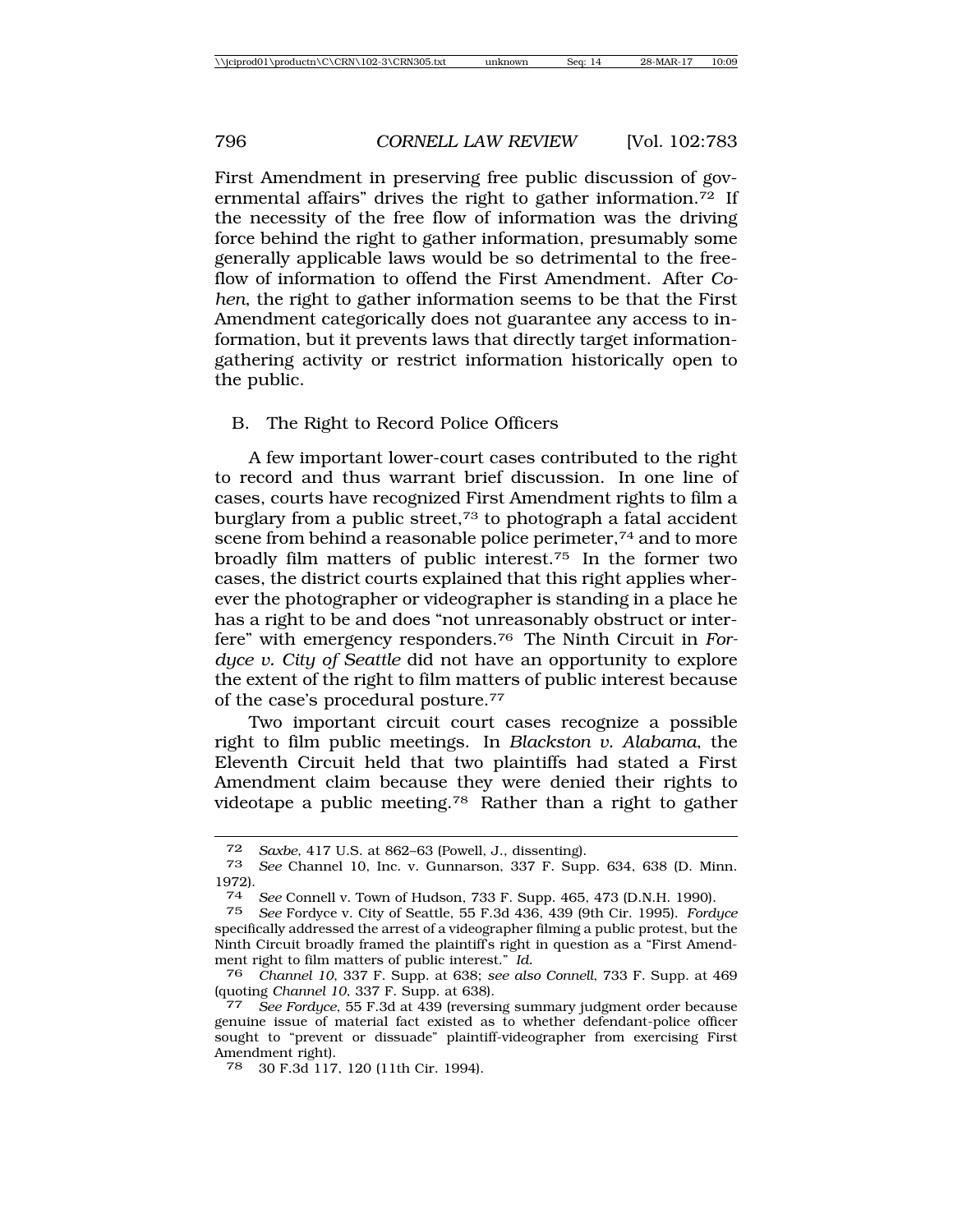information, the Eleventh Circuit framed this right as a right to "expressive conduct."79 The Eleventh Circuit explained that this right might be subject to "time, place, and manner" restrictions, but it was not clear from the pleadings that the state had met its burden for showing that this was an appropriate "time, place, and manner" restriction.80

In *Iacobucci v. Boulter*, the First Circuit held that the police violated the plaintiff's constitutional rights by arresting him for disorderly conduct when he was trying to film a public meeting.81 Although the plaintiff's 42 U.S.C. § 1983 claim was predicated on his Fourth as opposed to his First Amendment rights,82 the court's reasoning in denying the defendant-police officer qualified immunity necessarily relied upon a First Amendment right to film public meetings. The Massachusetts Supreme Judicial Court had limited the state's disorderly conduct statute to exclude "activities . . . implicating the 'lawful exercise of a First Amendment right.'"<sup>83</sup> Thus, in holding that a reasonable police officer would not have arrested the plaintiff for disorderly conduct, the court necessarily concluded—without further discussion—that the plaintiff's "activities" were . . . done in the exercise of his First Amendment rights."84 Although neither of these cases actually discussed the right to gather information, courts would later interpret them this way and use them to develop the right to record.85

The Eleventh Circuit was the first to explicitly recognize a right to record police officers. The plaintiffs in *Smith v. City of Cumming* sued a city police chief, alleging that officers harassed the plaintiffs to prevent them from filming police activity.86 The court cited *Blackston*, *Fordyce*, and the District Court's opinion in *Iacobucci* for the proposition that "[t]he First Amendment protects the right to gather information about what public officials do on public property, and specifically, a right to record matters of public interest."87 The short *Cumming* opinion did not discuss the nature of the right to gather

<sup>79</sup> *Id.*

<sup>80</sup> *See id.*

<sup>81</sup> *See* 193 F.3d 14, 25 (1st Cir. 1999).

<sup>82</sup> *See id.* at 21.

<sup>83</sup> *Id.* at 24 (quoting Commonwealth v. A Juvenile, 334 N.E.2d 617, 628 (Mass. 1975)).<br> $84 \frac{Id}{d}$  at 2.

*Id.* at 25.

<sup>85</sup> *See infra* notes 86–94 and accompanying text. **R**

<sup>86</sup> 212 F.3d 1332, 1332 (11th Cir. 2000).

<sup>87</sup> *Id.* at 1333. The Eleventh Circuit nevertheless denied the plaintiffs' § 1983 claim because they could not show that the defendant-police officers' allegedly harassing behavior actually violated this right. *See id.*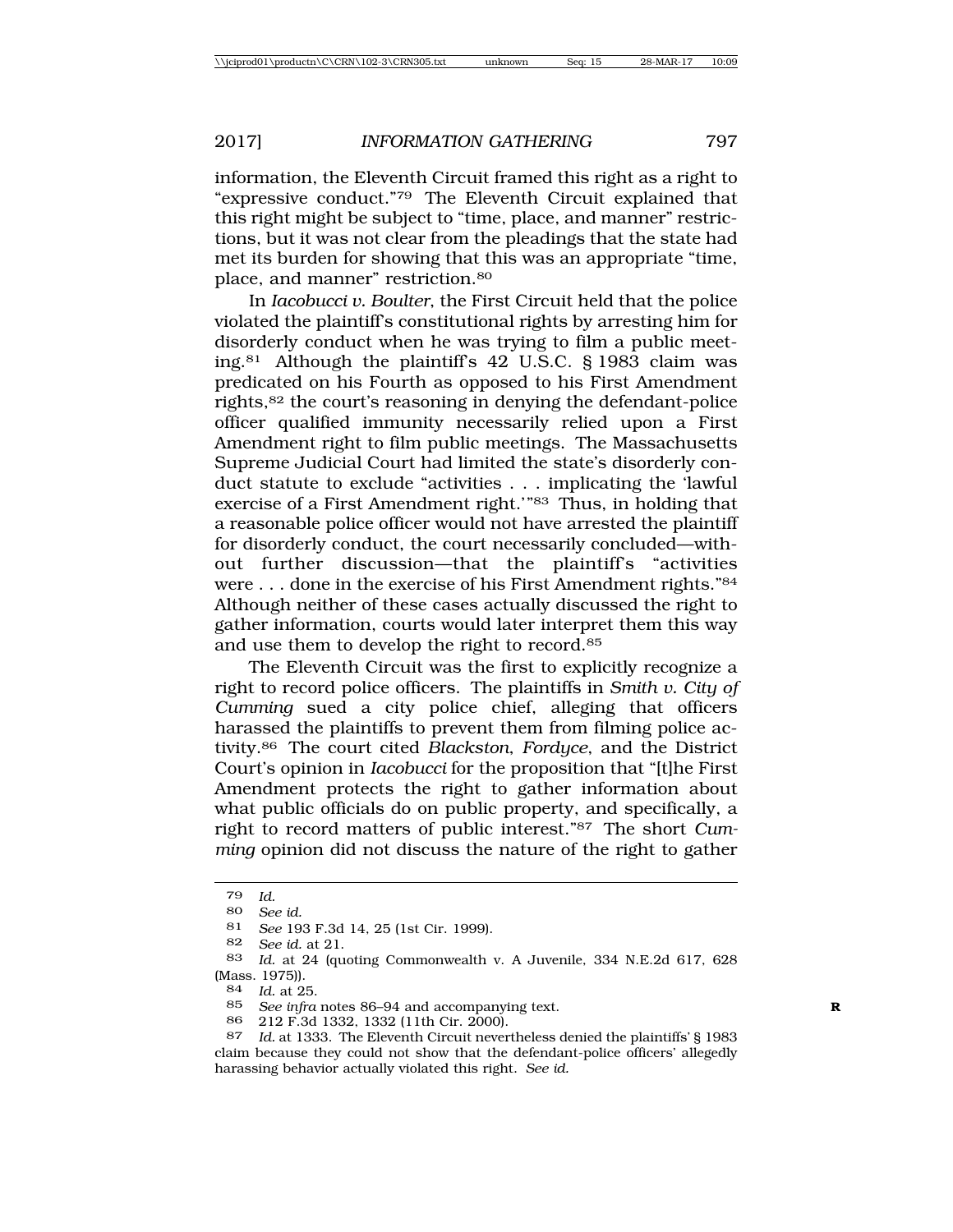information or explore the scope of the right to film public officials that it announced. Nevertheless, the language the court used points to two important takeaways: (1) the right is not limited to filming police officers, and (2) public interest in the dissemination of information of public importance drives the right.

The First Circuit expanded *Iacobucci* in *Glik v. Cunniffe* to hold that citizens have a clearly established First Amendment right to film police officers performing their duties in public.88 The plaintiff in *Glik* sued a Boston police officer for arresting the plaintiff for violating Massachusetts' wiretapping statute after the plaintiff filmed the defendant and other officers using force while making an arrest.89 Harkening back to *Branzburg*, the court began with the premise that the First Amendment "encompasses a range of conduct related to the gathering and dissemination of information."90 Although the court did not engage in much of a doctrinal discussion of the right to gather information itself, the court noted that a right to film government officials serves the First Amendment's broader purpose of facilitating discussion of important topics.91

The court cited to *Smith*, *Fordyce*, *Connell*, and *Channel 10,* Inc., among other cases, to support its conclusion.<sup>92</sup> The court also relied heavily on *Iacobucci* to show that the defendantpolice officer could not claim qualified immunity because the right to record was clearly established in the First Circuit.93 The court noted that it had hardly discussed the First Amendment principles involved in *Iacobucci* but nevertheless justified its reliance on the case by explaining that its passing attention on the issue "implicitly speaks to the fundamental and virtually self-evident nature of the First Amendment's protections in this area."94

90 *Id.* at 82.

92 *Id.* at 83.

93 *Id.* at 82–84.

<sup>88</sup> 655 F.3d 78, 85 (1st Cir. 2011).

<sup>89</sup> *Id.* at 79–80. This is the same statute that the woman discussed in the introduction may have violated. *See supra* note 7 and accompanying text. **R**

<sup>91</sup> *See id.* ("Gathering information about government officials in a form that can readily be disseminated to others serves a cardinal First Amendment interest in protecting and promoting 'the free discussion of governmental affairs.'" (quoting Mills v. Alabama, 384 U.S. 214, 218 (1966))).

<sup>94</sup> *Id.* at 85. The court also noted that *Smith* and *Fordyce* addressed the question in a similarly laconic manner. *See id.* at 84–85. The First Circuit applied and refined the right announced in *Glik* in *Gericke v. Begin*, 753 F.3d 1 (1st Cir. 2014). In that case, the Court refused to grant police officers qualified immunity in a § 1983 suit for arresting a woman for violating New Hampshire's wiretapping laws for filming police during a traffic stop. *Id.* at 4. In doing so, the Court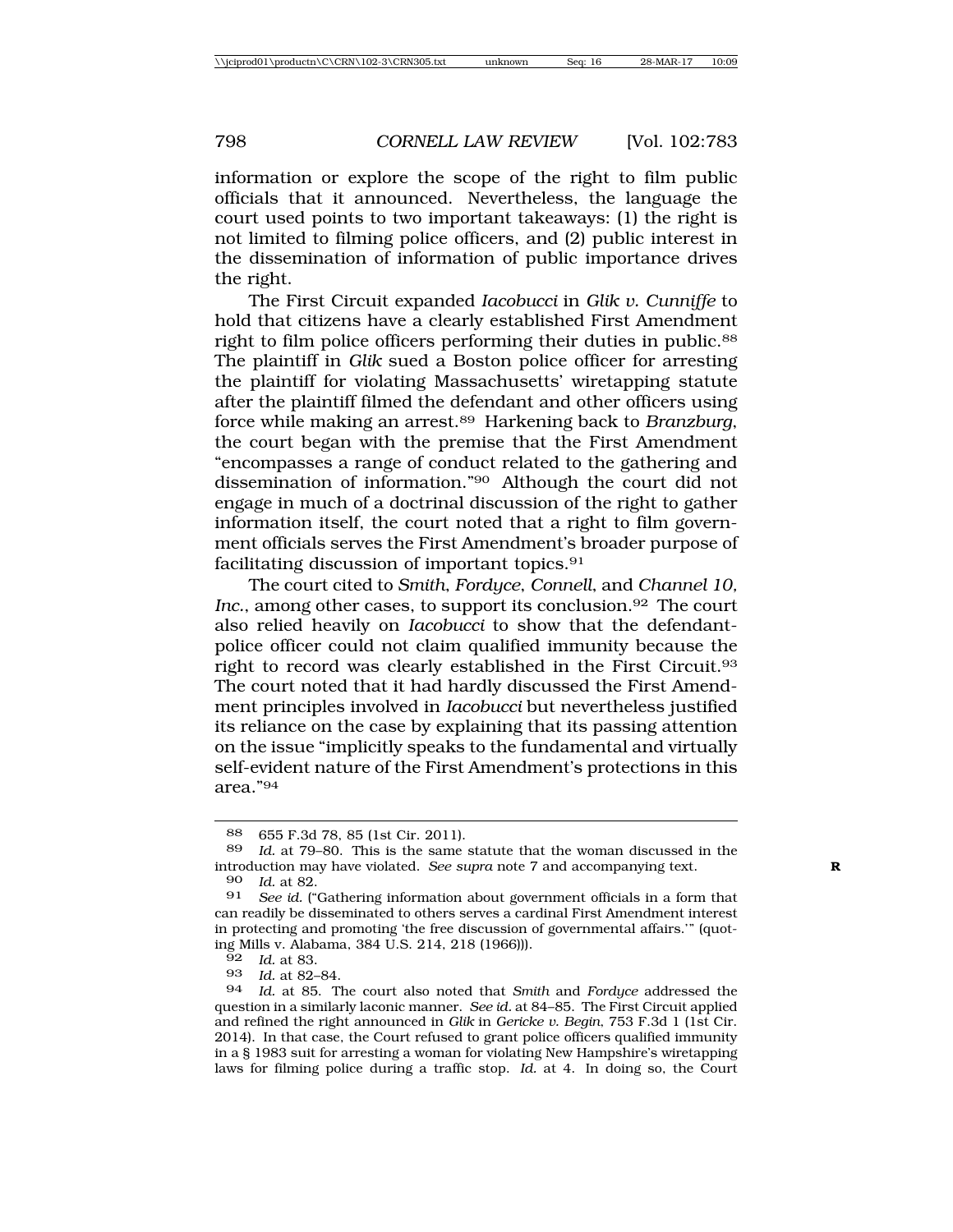The Seventh Circuit has provided the most substantive discussion in favor of the right to record police officers. In *ACLU of Illinois v. Alvarez*, the ACLU sued the Cook County state's attorney seeking to enjoin her from prosecuting the ACLU's legal observers for filming police officers under Illinois' extraordinarily broad wiretapping laws.95 The court began with the uncontroversial premises that audiovisual recordings are modes of speech and thus disseminating audiovisual recordings is protected speech. The court then noted that the necessary corollary of this is that the First Amendment also protects the creation of audiovisual recordings.96 The court framed this corollary as the First Amendment protecting the entirety of the "speech process," and not just the actual communicative act.97 The court buttressed this conclusion with *Branzburg*'s observation that there must be some right to gather information.98

After determining that the recording indeed implicates the First Amendment, the court pivoted to see whether the Illinois wiretapping statute could nevertheless be justified as applied. The Court assumed that the law was generally applicable but nevertheless subject to First Amendment scrutiny because the law directly burdened communicative conduct.<sup>99</sup> The court then concluded that the law was content neutral and thus could be justified as a time, place, and manner restriction if it was narrowly tailored to fit an important government interest and left open ample alternative channels of communication.100 Applying this intermediate scrutiny, the Court concluded that the statute was too broad to be justified by privacy interests;

95 679 F.3d 583, 586 (7th Cir. 2012). The ACLU planned to implement a "police accountability program" whereby ACLU videographers would film police performing their duties in public. *Id.*; *see generally* Jocelyn Simonson, *Copwatching*, 104 CALIF. L. REV. 391, 407–27 (2016) (describing organized programs to monitor police activity such as the one in dispute in *Alvarez*).

96 *See Alvarez*, 679 F.3d at 595–96 ("By way of a simple analogy, banning photography or note-taking at a public event would raise serious First Amendment concerns; a law of that sort would obviously affect the right to publish the resulting photograph or disseminate a report derived from the notes.").

97 *Id.* at 596 ("Put differently, the eavesdropping statute operates at the front end of the speech process by restricting the use of a common, indeed ubiquitous, instrument of communication.").

recognized that traffic stops may sometimes give rise to some particular circumstances under which the police could justifiably order a detainee to stop recording, but "a police order that is specifically directed at the First Amendment right to film police performing their duties in public may be constitutionally imposed only if the officer can reasonably conclude that the filming itself is interfering, or is about to interfere, with his duties." *Id.* at 8.

<sup>98</sup> *See id.* at 596–98.

<sup>99</sup> *Id.* at 602–03.<br>100 *Id.* at 603

*Id.* at 603.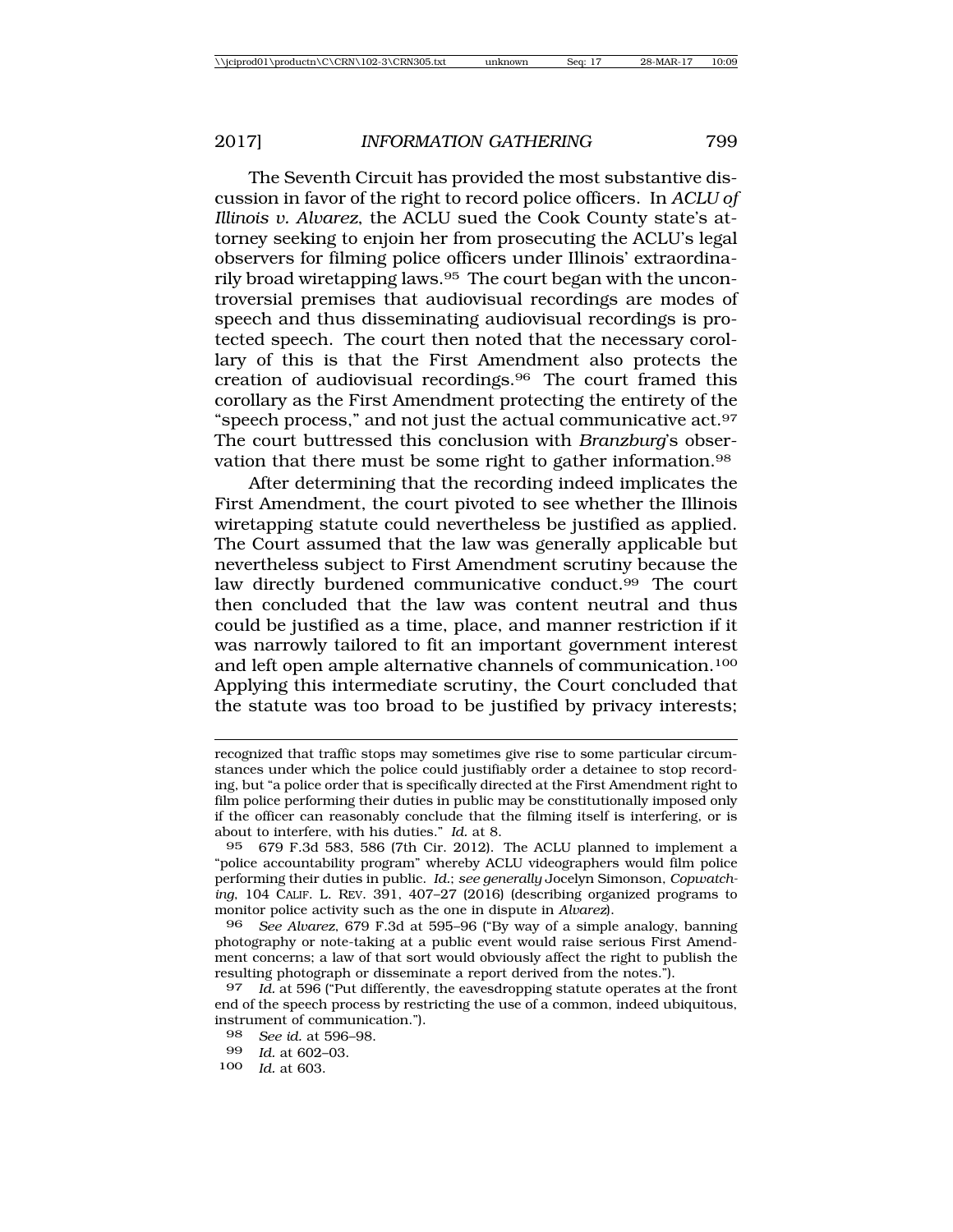the statute was over-inclusive, in that it prohibited recording conversations that the speaker could not have expected to be private, and under-inclusive, in that it did not prohibit observers from listening to conversations and taking notes by hand.101

The courts in *Smith*, *Glik*, and *Alvarez* all narrowly framed the question before them, but the principles they each announced have far broader implications. If audiovisual recording is a protected First Amendment activity, then the government would need to meet intermediate scrutiny at a minimum to justify any law curtailing audiovisual recording. A better theoretical understanding of the right to gather information and why the First Amendment protects the right to record will thus help delineate the extent to which the right to record should apply.

II

#### THEORETICAL FRAMEWORK

Any understanding of First Amendment doctrine is incomplete without a broader understanding of free speech. The law and society take for granted that freedom of speech is a worthwhile goal,<sup>102</sup> but the reasons for this are not always clear. At the broadest level of analysis, free speech could be either a formidable end in and of itself or a means of achieving some other laudable result.103 In the former conceptualization, free speech is often framed as a liberty right—whether premised on the notion of freedom to live "the good life" or personal autonomy, the argument is that one's speech is necessarily beyond the reach of a liberal government.104 This Note refers to this as a "liberal" theory of free speech. Alternatively, free speech is often framed as a means to one of two ends: either the search for truth or democratic governance.105 This Note refers to these theories as "truth" and "democratic" theories of free speech, respectively.

<sup>101</sup> *Id.* at 606. The court also rejected the government's claim that the law was necessary to encourage police-civilian interactions, control the flow of information of security matters, and prevent the escalation of certain police encounters. *Id.* at 607.

See generally FREDERICK SCHAUER, FREE SPEECH: A PHILOSOPHICAL ENQUIRY 63 (1982) (explaining the importance of free speech in a democratic society).

<sup>103</sup> *See id.* at 5 (framing the question of whether free speech is an independent principle or an instance of a broader principle).

<sup>104</sup> *See generally id.* at 47–72 (surveying liberal theories of free speech).

See generally id. at 15-46 (surveying truth and democratic theories of free speech).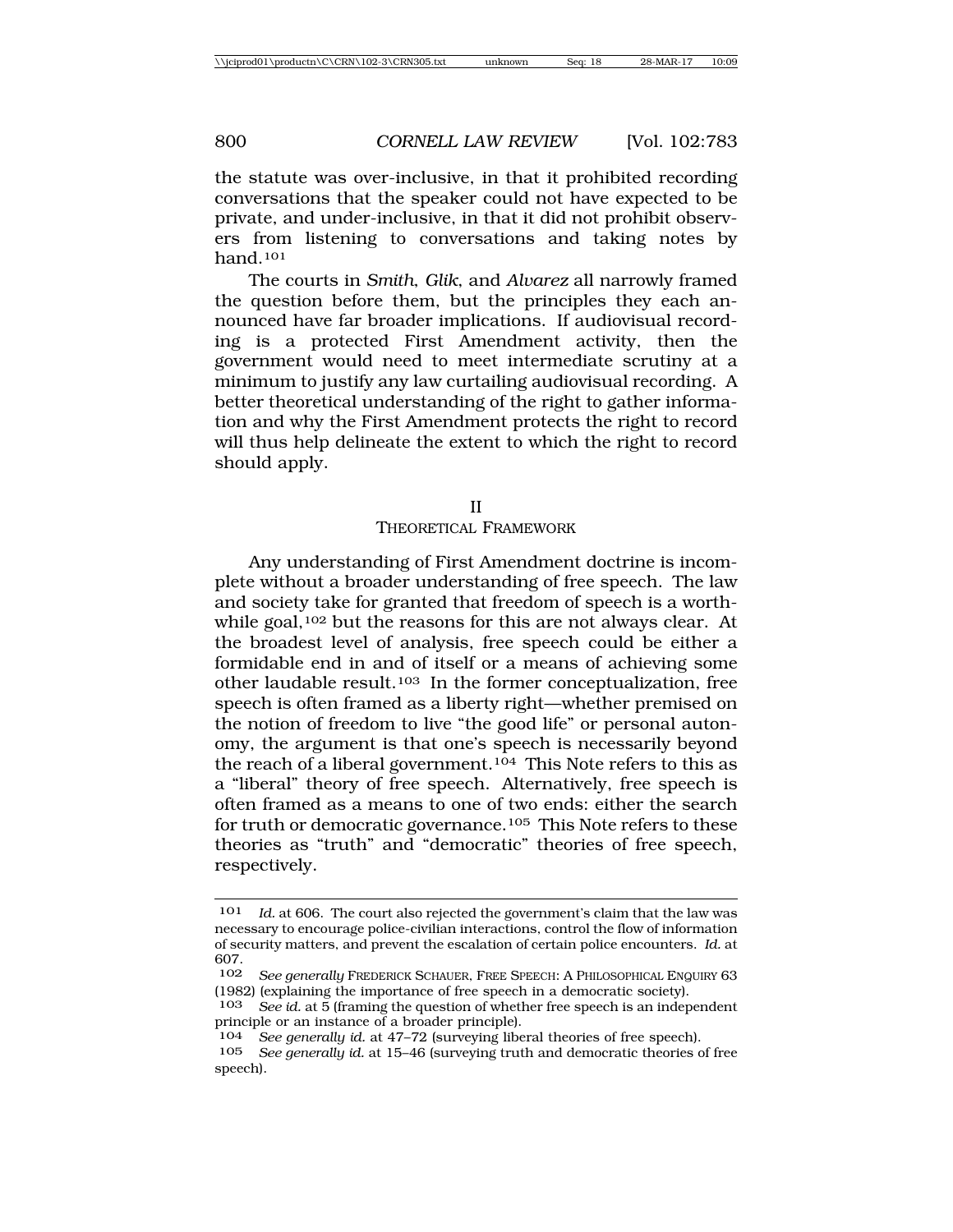This Part provides a brief overview of the liberal and democratic theories as applied generally to the right to free speech.<sup>106</sup> This Note will not explore the possibility that a truth theory of free speech drives the right to gather information for two primary reasons. First, although their theoretical foundations are different, democratic and truth theories of free speech would likely overlap in practice, which would render an analysis of a truth theory superfluous.107 Second, the literature often casts the debate in American First Amendment doctrine as primarily between liberal and democratic theories.108

# A. Liberal Theory of Free Speech

The liberal theory of free speech, sometimes called the libertarian theory, is a non-consequentialist view that personal autonomy necessarily includes freedom of conscience and thus freedom of speech. Liberal theorists argue that a sovereign's power is limited to acts that do not interfere with the individual autonomy of its citizens.109 At its most basic formulation, au-

<sup>106</sup> A complete discussion of either theory is impracticable considering how much ink scholars have spilt on the topic. This Part by necessity only captures a small minority of viewpoints. Although a broader discussion may be desirable, rather than wading into philosophical debates, the aim of this Part is to give the reader the elementary understanding of each theory necessary to understand how each would affect the right to gather information.<br>107 In essence both theories ultimately advoca

In essence, both theories ultimately advocate that as much information be disseminated to the public debate as possible, but both are limited by their ultimate goals: i.e., free speech is only desirable to the extent that its negative effects are outweighed by the benefit of revealing the truth or promoting self-governance. Because the value of truth and self-governance are beyond the scope of this Note, analyses on the limits of the right to gather information would be identical under these theories. Likewise, as means to an end, both theories posit that free speech must subordinate their overarching goals, so a democratic free speech theory would disallow speech that threatens democratic principles, and a truth free speech theory would disallow speech that is demonstrably false. But insofar as this Note limits its analysis of the right to gather information as dealing in the collection of raw data (as opposed to the creation, manipulation, or dissemination of those data), it is difficult to imagine how the right to gather information could implicate speech that directly undermines the truth or democracy, thus eliminating another area in which the practical application of these theories might diverge. *Cf.* SCHAUER, *supra* note 102, at 45 ("An examination of the paradoxes and other **R** weaknesses of the argument from democracy reveals that much of its strength derives not from its independent force, but from the extent to which it is a discrete and important subset of the argument from truth.").<br> $108$  See, e.g., FISS, supra note 3, at 2-3 (introdu

See, e.g., FISS, *supra* note 3, at 2-3 (introducing the liberal/democratic free-speech dichotomy); Nelson Tebbe, *Government Nonendorsement*, 98 MINN. L. REV. 648, 665 (2013) (same).<br>109 *See e a* Thomas Sca

<sup>109</sup> *See, e.g.*, Thomas Scanlon, *A Theory of Freedom of Expression*, 1 PHIL. & PUB. AFF. 204, 215 (1972) (taking "the view that the powers of a state are limited to those that citizens could recognize while still regarding themselves as equal, autonomous, rational agents").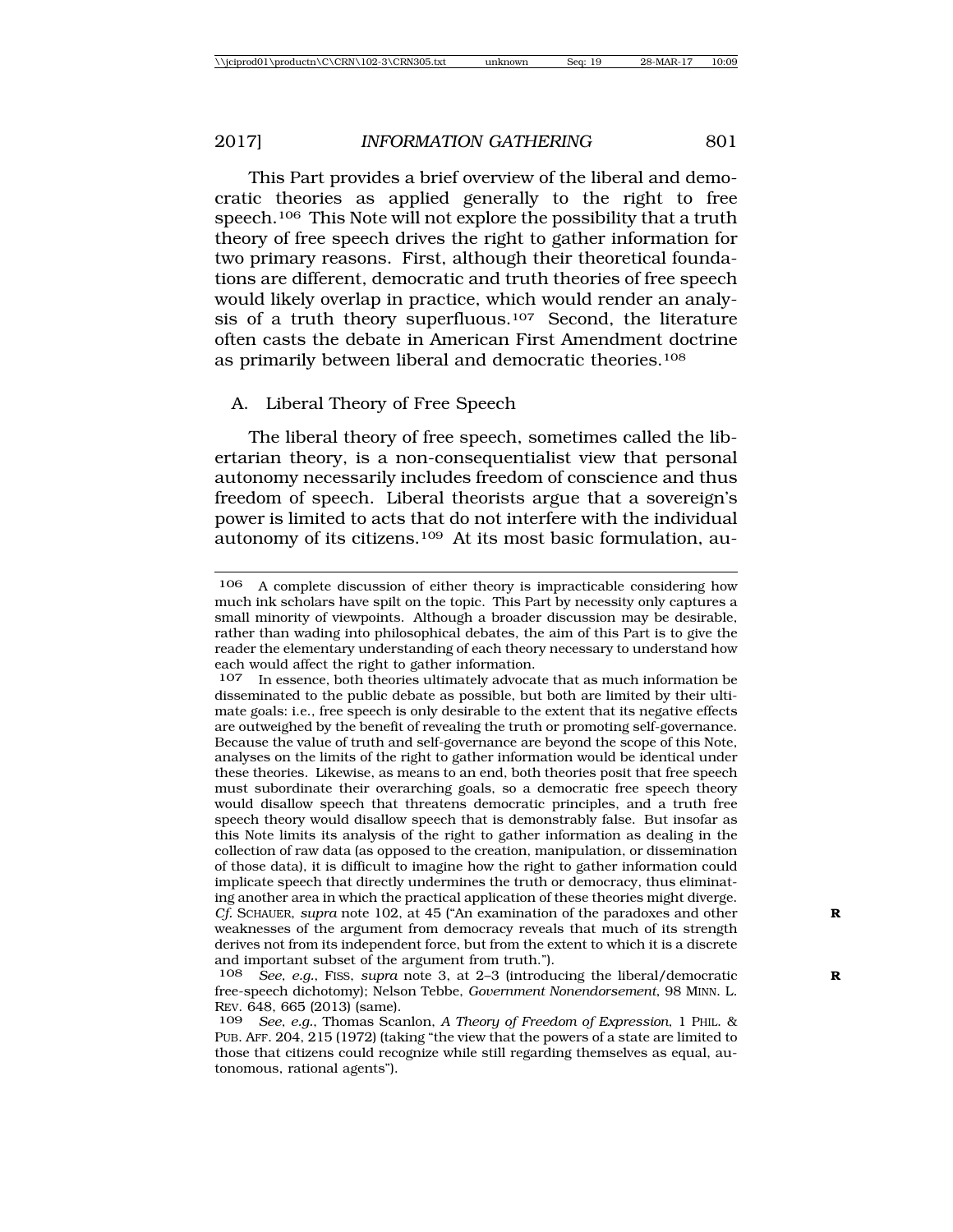tonomy means that a government cannot invade an individual's thoughts.110 Assuming autonomous actors consider information available to them when deciding how to think and act, for a government to restrict the information available to its citizens is thus to restrict its citizens' autonomy. As Scanlon explained:

The harm of coming to have false beliefs is not one that an autonomous man could allow the state to protect him against through restrictions on expression. For a law to provide such protection it would have to be in effect and deterring potential misleaders while the potentially misled remained susceptible to persuasion by them. In order to be protected by such a law a person would thus have to concede to the state the right to decide that certain views were false and, once it had so decided, to prevent him from hearing them advocated even if he might wish to.111

Apart from just demanding a right to *receive* information, freedom of conscience also assumes a right to *communicate* information. As Schauer writes, the former is dependent on the latter:

[I]t is important to remember that language is not only the medium of communication, it is also the medium of thinking. We think not in complete abstractions, but (most commonly) in words. Our ability to think creatively, therefore, is to a great degree dependent upon our language. If communication is stifled, the development of language is restricted. To the extent, therefore, that we curtail the development of linguistic tools, we chill the thought process that utilizes those very same tools.112

None of this is to suggest that, under a strict liberal construction of free speech, the government may never restrict actions with communicative value. An autonomous individual may give the government the authority to protect oneself from the non-communicative dangers of an act of expression<sup>113</sup> or

<sup>110</sup> *See* SCHAUER, *supra* note 102, at 68 ("Because thought may be inherently **R** as well as morally beyond the reach of state power, it is plausible to suggest that the province of thought and individual decision-making is an area, or the only area, in which the individual is truly autonomous.").

<sup>111</sup> Scanlon, *supra* note 109, at 217–18. Scanlon used autonomy to argue that **R** states cannot restrict expression: (1) to prevent falsehoods from harming those who accept the falsehoods as truth, and (2) to prevent individuals from committing a harmful act because "the act of expression led the agents to believe (or increased their tendency to believe) these acts to be worth performing." *Id.* at 213. 112 SCHAUER, *supra* note 102, at 54. **R**

<sup>113</sup> To ask the government to protect oneself from a terrorist's bomb, for example, is not the same as asking the government to protect oneself from the idea the terrorist is trying to communicate.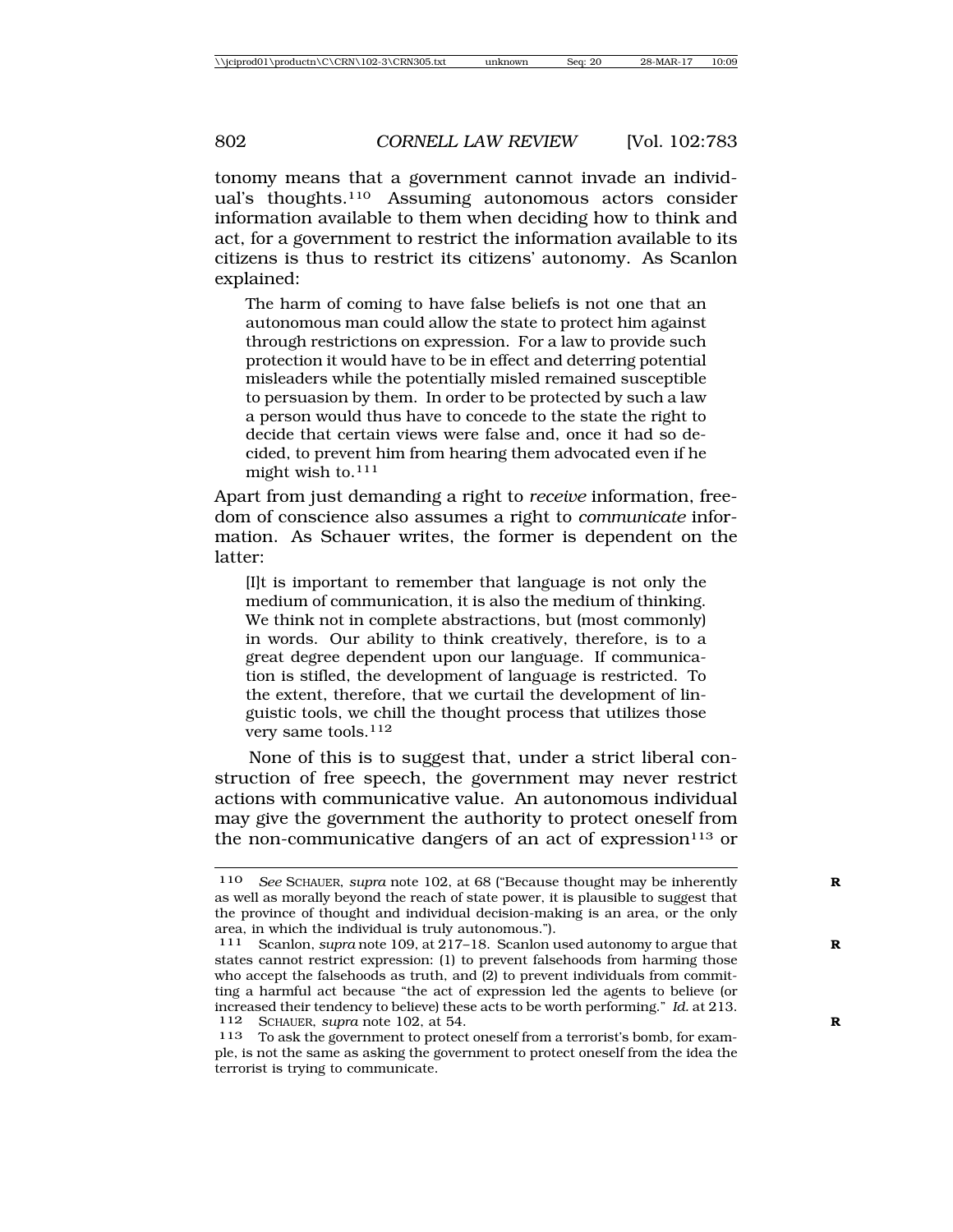from those situations in which the ideas communicated cannot contribute to rational thought.114 Likewise, the speaker's freedom of conscience is only relevant to the extent that the expressive act could fairly be said to contribute to the speaker's subsequent thought process. To give an extreme illustration, preventing a protestor from engaging in self-immolation does not infringe on the protestor's freedom of conscience because the communicative value of the protestor's actions, if completed, would not have an opportunity to further develop the protestor's thoughts on the subject. The question under a liberal theory of free speech must thus be whether the government can justify the restriction without reference to the harm of the communicative aspect or without restricting the speaker's ability to develop her thoughts on the subject.

# B. Democratic Theory of Free Speech

At the outset, the one thing that sets the democratic theory of free speech apart from the liberal theory is that it is dependent upon broader democratic principles—to the extent one rejects democracy as a desirable end, one must also reject freedom of speech.115 But to the extent that self-governance is a laudable goal, democratic theorists argue that free speech is necessary for a democratic system to function. At a most basic level, freedom of speech is a means by which the sovereign (the people) supervises its elected representatives (the government).<sup>116</sup> Thus, freedom of speech under the democratic theory is not aimed at protecting any individual rights to selfexpression but those of society as a whole to have access to the information necessary to inform the democratic process. As Alexander Meiklejohn, the preeminent democratic free speech theorist, observed:

The First Amendment, then, is not the guardian of unregulated talkativeness. It does not require that, on every occasion, every citizen shall take part in public debate. Nor can it even give assurance that everyone shall have opportunity to

<sup>114</sup> Scanlon gave the classic example of falsely shouting "fire" in a crowded theater: "Part of what makes the restriction acceptable is the idea that the persons in the theater who react to the shout are under conditions that diminish their capacity for rational deliberation." Scanlon, *supra* note 109, at 220.<br>115 See SCHAUER, *supra* note 102, at 35

See SCHAUER, *supra* note 102, at 35.

<sup>116</sup> *See id.* at 36 ("First, freedom of speech is crucial in providing the sovereign electorate with the information it needs to exercise its sovereign power, and to engage in the deliberative process requisite to the intelligent use of that power. Second, freedom to criticize makes possible holding government officials, as public servants, properly accountable to their masters, the population at large.").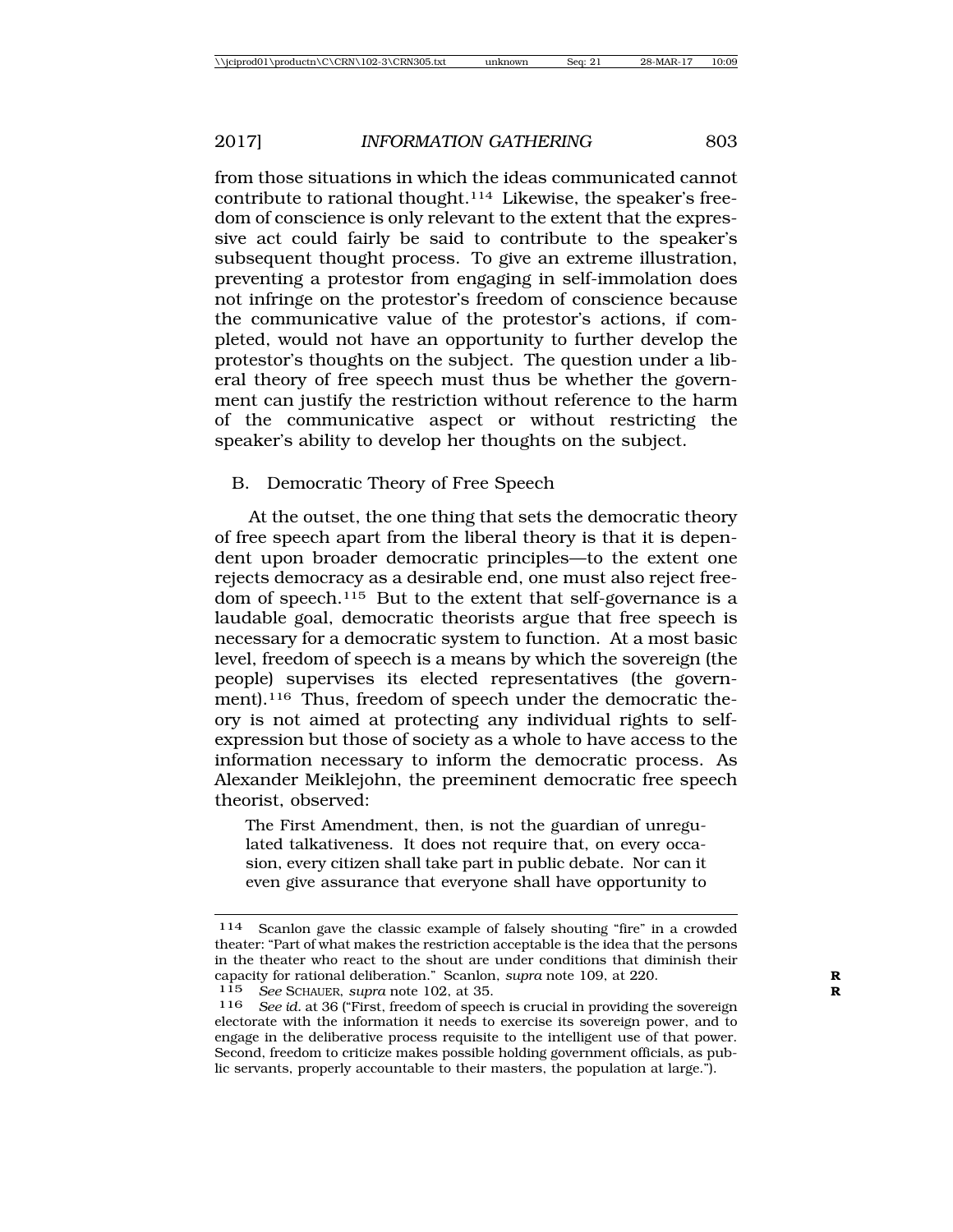do so. . . . What is essential is not that everyone shall speak, but that everything worth saying shall be said. To this end, for example, it may be arranged that each of the known conflicting points of view shall have, and shall be limited to, an assigned share of the time available.<sup>117</sup>

To Meiklejohn and likeminded scholars, restrictions on speech are thus permissible as long as they do not violate "equality of status in the field of ideas."118 In other words, suppressing speech may sometimes be justified for various reasons, but to suppress speech because of the viewpoint it espouses is offensive to democratic principles and cannot be justified in a democratic regime.

The democratic theory of free speech is thus similar to the liberal theory of free speech in the sense that it forbids the government from choosing which ideas are worthy of consideration. But while this result is the same, the justification behind each makes all the difference. The democratic theory only justifies freedom of speech to the extent that the speech in question contributes somehow to the political process. Meiklejohn divided the world of speech into "public" and "private" speech; private speech, he argued, "must be under legislative control," but freedom of public speech is absolute.<sup>119</sup> The liberal theory, on the other hand, protects ideas more broadly, not just those that implicate self-governance.120 Thus, under the democratic theory, the government could justly dictate artistic taste (assuming the art in question is demonstrably apolitical). But under the liberal theory, telling someone she must prefer surrealism to impressionism would be as offensive to that person's autonomy as telling her that she must prefer federalism to confederacy.

<sup>117</sup> ALEXANDER MEIKLEJOHN, FREE SPEECH AND ITS RELATION TO SELF-GOVERNMENT 25–26 (1948).

<sup>118</sup> Id. at 26.<br>119 Id. at 62-

Id. at 62–63. Meiklejohn did not argue private speech is without any protection, but argued that the First Amendment provides absolute protection to public speech while the Fifth Amendment Due Process Clause "gives assurance that a private need to speak will get the impartial consideration to which it is entitled." *Id.* at 63.

<sup>120</sup> *See* Scanlon, *supra* note 109, at 214–15 ("[T]he [liberal] principle is the only **R** plausible principle of freedom of expression I can think of which applies to expression in general and makes no appeal to special rights (e.g., political rights) or to the value to be attached to expression in some particular domain (e.g., artistic expression or the discussion of scientific ideas).").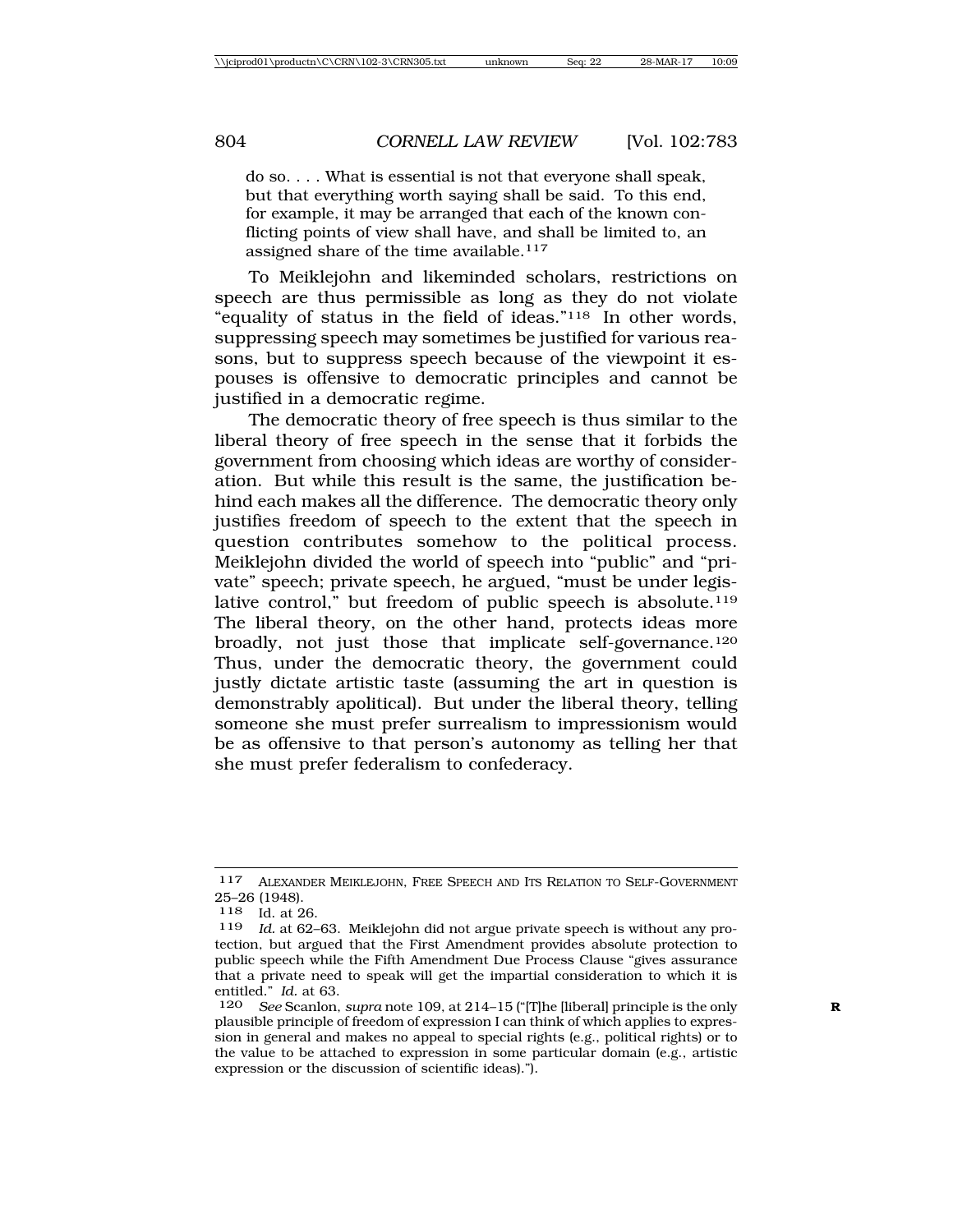### III ANALYSIS

The Supreme Court's right to gather information doctrine121 is best understood as a liberal free speech doctrine. The doctrine as it exists puts no greater emphasis on "public" speech as opposed to "private" speech. Nor does the importance of the information sought matter to the applicability of the right. Although the public-trial cases spoke of the importance of public trials, the Court put significant weight on the historical nature of the public trial.<sup>122</sup> Taken in conjunction with the prison-access cases, this suggests that the government may not suppress the collection of information already available, but the government has no duty to make information otherwise available, regardless of its public importance.

Initially, the dialogue between the majority and dissenters in the Court's right to gather information cases provides ample evidence that the Court rejected a right to gather information supported by a democratic theory of free speech. Justice Powell's *Saxbe* dissent and Justice Steven's *Houchins* dissent are both replete with democratic free speech theory rhetoric.<sup>123</sup> Invoking Meiklejohn, Justice Powell argued that the right to gather information is paramount to democratic society:

What is at stake here is the societal function of the First Amendment in preserving free public discussion of governmental affairs. No aspect of that constitutional guarantee is more rightly treasured than its protection of the ability of our people through free and open debate to consider and resolve their own destiny. As the Solicitor General made the point, "[t]he First Amendment is one of the vital bulwarks of our national commitment to intelligent self-government." It embodies our Nation's commitment to popular self-determination and our abiding faith that the surest course for developing sound national policy lies in a free exchange of

<sup>121</sup> *See supra* subpart I.A.

<sup>122</sup> *See, e.g.*, Richmond Newspapers, Inc. v. Virginia 448 U.S. 555, 569–70 (1980) ("[T]he historical evidence demonstrates conclusively that at the time when our organic laws were adopted, criminal trials both here and in England had long been presumptively open . . . [giving] assurance that the proceedings were conducted fairly to all concerned, and . . . discourage[ing] perjury, the misconduct of participants, and decisions based on secret bias or partiality . . . . The early history of open trials in part reflects the widespread acknowledgement, long before there were behavioral scientists, that public trials had significant community therapeutic value.").

<sup>123</sup> *See* Houchins v. KQED, Inc., 438 U.S. 1, 30–38 (1978) (Stevens, J., dissenting); Saxbe v. Washington Post Co., 417 U.S. 843, 861–63 (1974) (Powell, J., dissenting).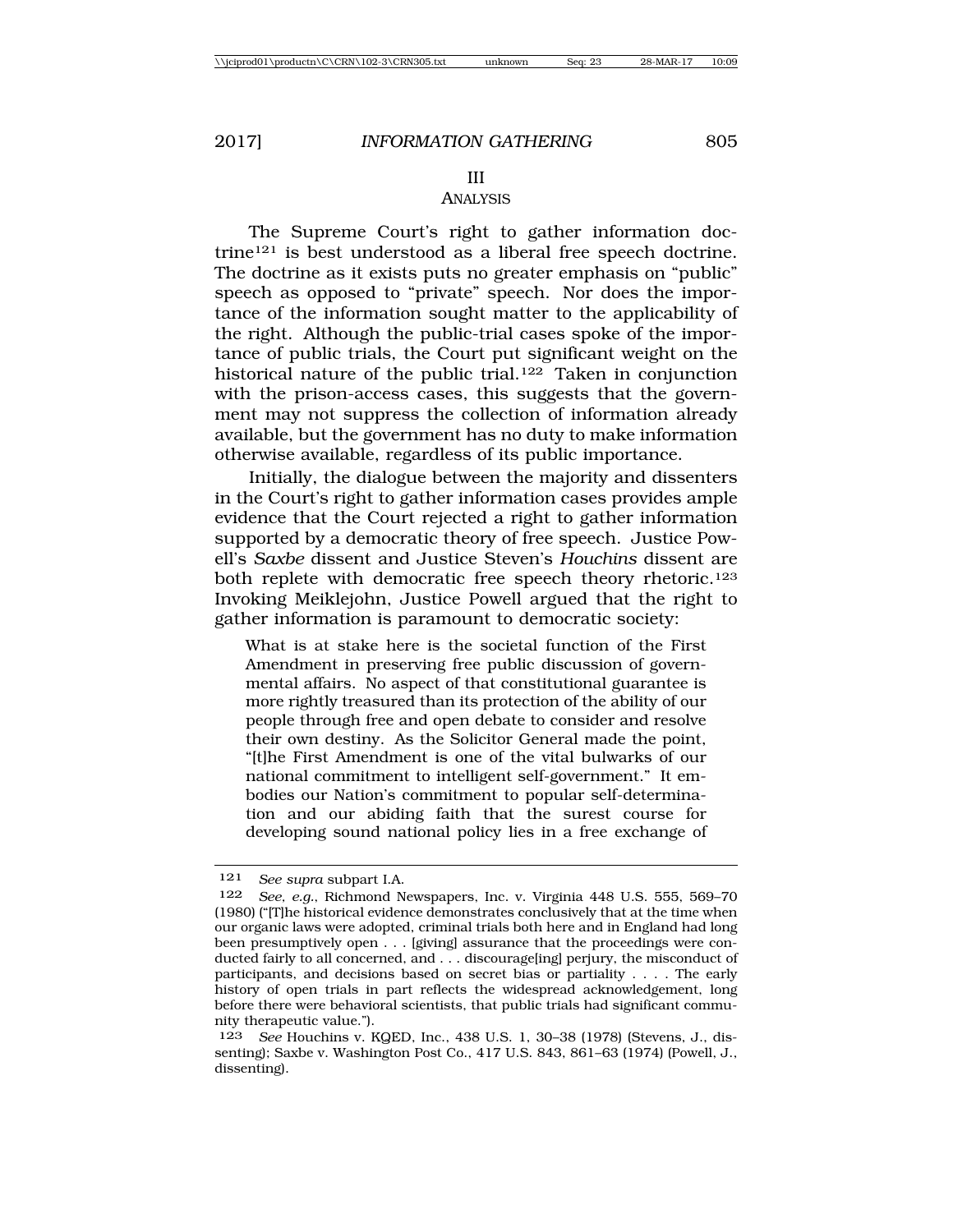views on public issues. And public debate must not only be unfettered; it must also be informed. For that reason this Court has repeatedly stated that First Amendment concerns encompass the receipt of information and ideas as well as the right of free expression.124

Likewise, Justice Stevens argued for a right of access because "information gathering is entitled to some measure of constitutional protection . . . to insure that the citizens are fully informed regarding matters of public interest and importance."125

The majority countered by finding dispositive the general applicability of the challenged regulations.126 The Court most resoundingly rejected the notion that the democratic theory of free speech supports the right to gather information in *Cohen* when it declared that the right to gather information could never be used to exempt an information seeker from an otherwise generally applicable law.127 This interpretation of the right to gather information cannot be rectified with the democratic free speech theory.128

Because free speech under this theory is a means to an end—the end being democratic governance—there are only two factors that can logically be used to valuate speech: the value of democratic governance and the contribution of the speech in question to democratic governance. Thus, a restriction on speech that protects against a harm greater than the loss of democratic governance is justifiable as means to a more important end. Likewise, a restriction on speech that is irrelevant or contrary to democratic governance is justifiable without reason because the restricted speech has no value.129 That a law is

<sup>124</sup> *Saxbe*, 417 U.S. at 862–63 (Powell, J., dissenting) (alteration in original) (footnote and citations omitted); *see also id.* at 862 n.8 ("Indeed, Professor Meiklejohn identified this aspect of the First Amendment as its paramount value.") (citing MEIKLEJOHN, *supra* note 117, at 26). **R**

<sup>125</sup> *Houchins*, 438 U.S. at 32 (Stevens, J., dissenting).

<sup>126</sup> *See id.* at 16 ("[T]he media have no special right of access to the Alameda County Jail different from or greater than that accorded the public generally."); Pell v. Procunier, 417 U.S. 817, 835 (1974) ("[S]ince § 415.071 does not deny the press access to sources of information available to members of the general public, we hold that it does not abridge the protections that the First and Fourteenth Amendments guarantee.").

<sup>127</sup> *See* Cohen v. Cowles Media Co., 501 U.S. 663, 669 (1991).

<sup>128</sup> *See* Thomas I. Emerson, *Legal Foundations of the Right to Know*, 1976 WASH. U. L.Q. 1, 16–19 (1976) (arguing that a democratic understanding of the First Amendment must include some right of access to government information). 129 *Cf.* MEIKLEJOHN, *supra* note 117, at 25 ("If, for example, at a town meeting, **R** twenty like-minded citizens have become a 'party,' and if one of them has read to the meeting an argument which they have all approved, it would be ludicrously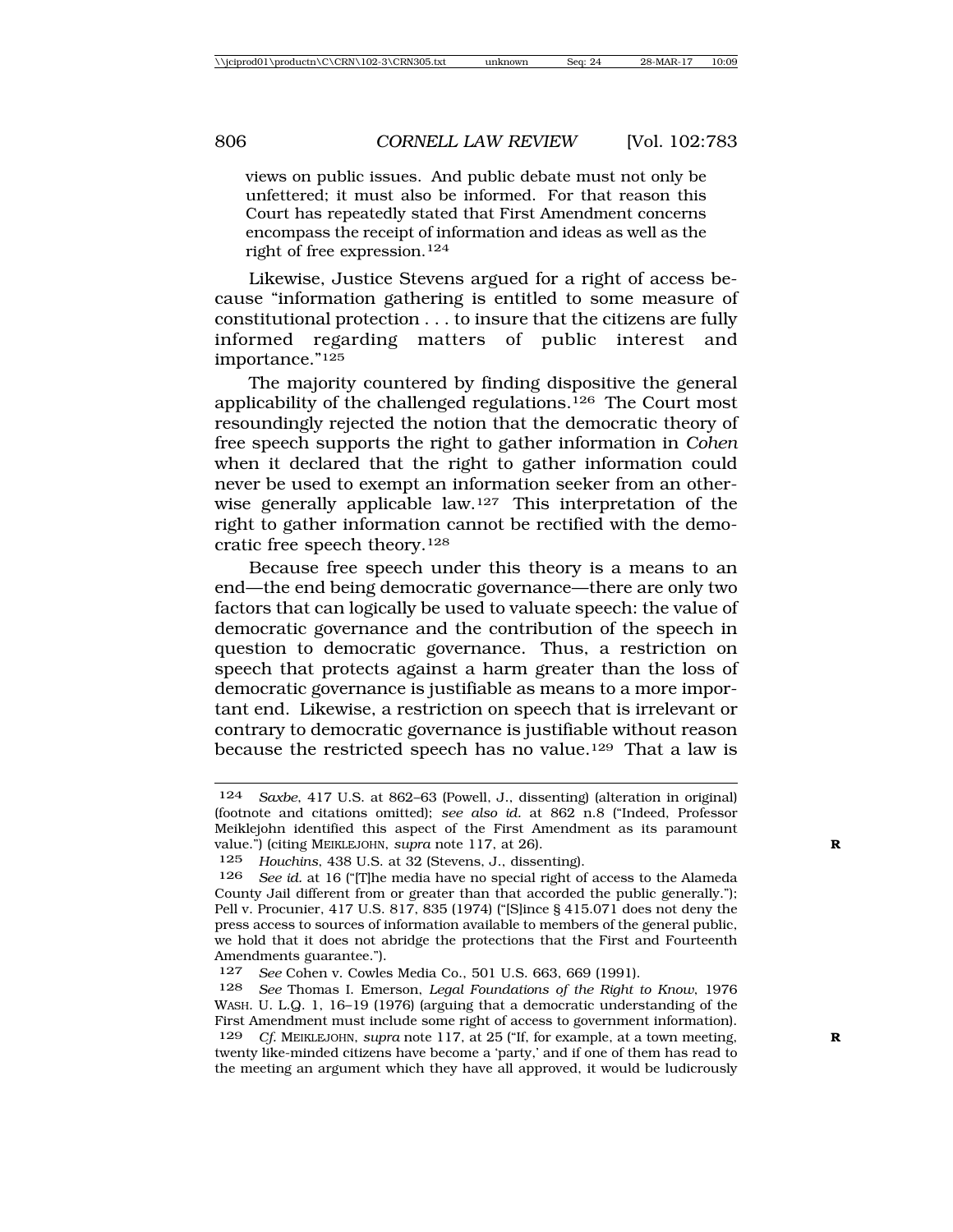generally applicable takes neither of these factors into account. These laws treat political speech and pornography as peers and ignore the gravity of the harm threatened by both. This proposition is best illustrated with an example from a more basic exercise of speech: a law that forbids discussion of the president's policies would be just as offensive to a democratic free speech theory as a law that forbids only opposition party members from discussing the president's policies. Although this hypothetical law is generally applicable because it does not target one set of views, it hinders the discussion of policy that the sovereign public needs to properly supervise its elected leader.130

That *Cohen* dealt with explicitly political speech should not go unnoticed. The plaintiff in *Cohen* was a political operative trying to leak information about a gubernatorial candidate's criminal record to the defendant-newspapers.131 The newspapers' editors decided that, in their professional judgment, they needed to renege on their promise to protect the plaintiff's identity as an ally of the candidate's opponent so that readers could make fully informed decisions about how this information should affect their votes.132 This speech thus implicates the core of what democratic free speech theory seeks to protect: fully informed self-governance.

One could argue that *Cohen* did not directly implicate democratic free speech values because the plaintiff was a private actor seeking to restrict the speech through a private cause of action—promissory estoppel. But the Court in *Cohen* explicitly recognized that the state court creates a state action when it enforces a promissory estoppel claim.133 Thus, the state

out of order for each of the others to insist on reading it again. No competent moderator would tolerate that wasting of the time available for free discussion."). 130 The democratic free speech theory does allow viewpoint-neutral restrictions in some cases. *See id.* at 26 ("[I]t may be arranged that each of the known conflicting points of view shall have, and shall be limited to, an assigned share of the time available."). But this does not mean that the state can shut down discussion of a topic in its entirety. At the heart of the democratic free speech theory is the idea that the government cannot restrict the sovereign electorate from receiving information relevant to its self-governance. *See, e.g.*, SCHAUER, *supra* note 102, at 36 ("[F]reedom of speech is crucial in providing the sovereign electorate **R** with the information it needs to exercise its sovereign power  $\dots$ ."). Thus, while the town meeting moderator in Meiklejohn's famous analogy may restrict redundant or irrelevant discussion in the interest of time, MEIKLEJOHN, *supra* note 117, **R** at 25, he may not deem a politically relevant topic wholly unworthy of discussion.

131 *See Cohen*, 501 U.S. at 665.

132 *See id.* at 666.

133 *See id.* at 668; *see also* N.Y. Times Co. v. Sullivan, 376 U.S. 254, 265 (1964) ("Although this is a civil lawsuit between private parties, the Alabama courts have applied a state rule of law which petitioners claim to impose invalid restrictions on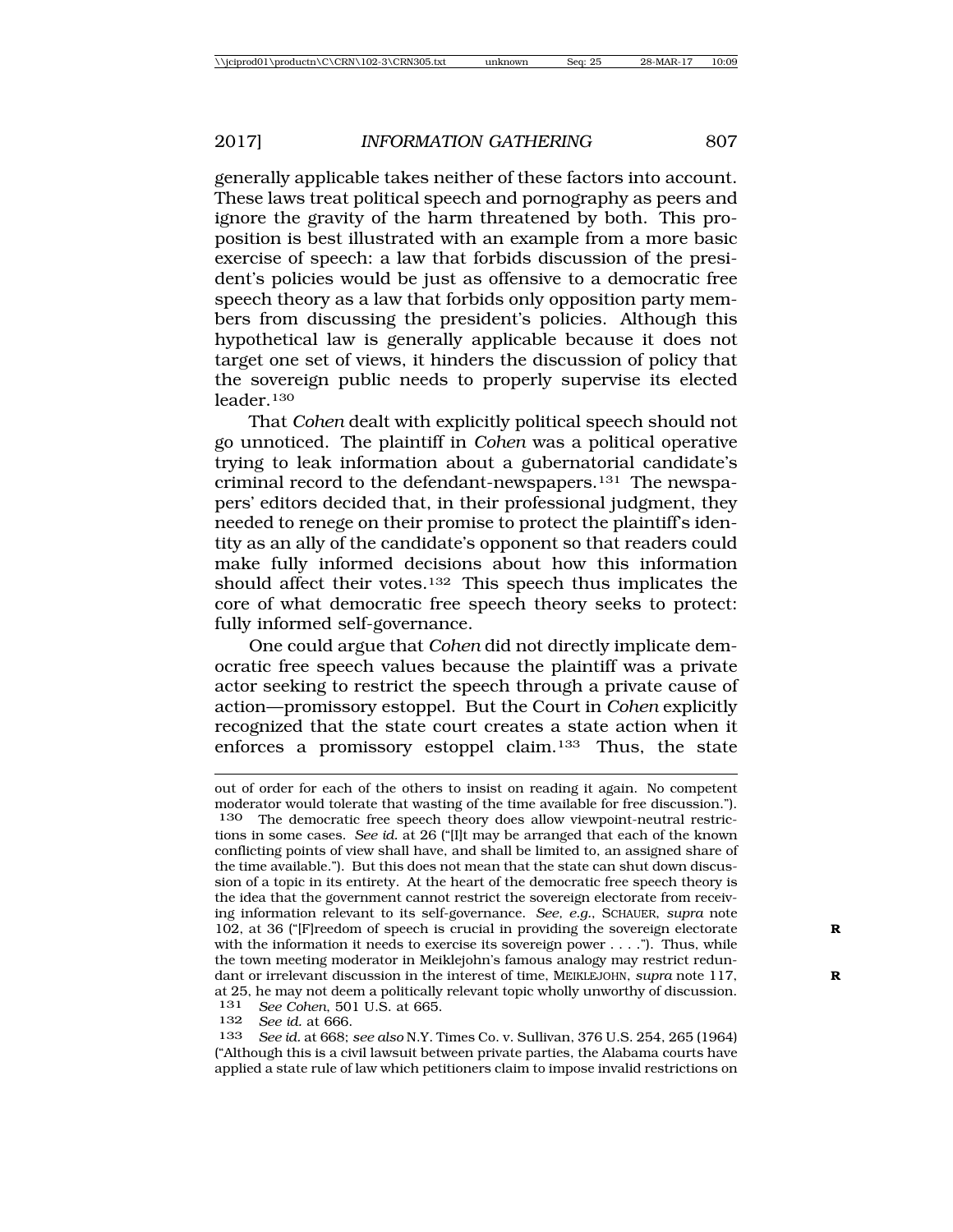court—as a branch of the government—is acting on a private citizen's desire to impede upon the newspapers' right to gather information. That the desire to do so originated with a private citizen does not change the fact that the government is the one ultimately restricting the newspapers' ability to speak freely. The effect is therefore a government restriction on speech directly relevant to self-governance. The Court's failure to analyze it as such shows that some principle other than the democratic free speech theory drives its decision.

But a generally applicable restriction on speech can be justified under a liberal theory of free speech, as long as the harm it seeks to prevent does not arise from the communicative aspect of the speech. This is because an individual can ask the government to protect the individual from speech's incidental harm, just not from the potentially harmful ideas that the speech conveys.134 The liberal theory thus takes a categorical approach to restrictions on speech: if the harm the restriction seeks to protect against is unrelated to the idea the speech conveys, the restriction is justifiable without reference to the gravity of the harm; but if the restriction seeks to protect against a potentially harmful idea, the restriction is categorically impermissible without reference the importance of the idea. *Cohen* and the prison-access cases are therefore completely consistent with the liberal theory of free speech because the restrictions in question are justifiable without reference to the ideas the speech expressed.

Concededly, *Richmond Newspapers* and its progeny appear at first glance to support the democratic view of the right to gather information. Indeed, Chief Justice Burger dedicated a significant portion of his plurality opinion to discussing the importance of public trials.135 But this reading of *Richmond Newspapers* is irreconcilable with the Court's refusal to con-

their constitutional freedoms of speech and press."); Shelley v. Kraemer, 334 U.S. 1, 14 (1948) ("That the action of state courts and judicial officers in their official capacities is to be regarded as action of the State within the meaning of the Fourteenth Amendment, is a proposition which has long been established by decisions of this Court.").<br>134 Cf Scanlon supra

*Cf.* Scanlon, *supra* note 109, at 217 (differentiating the "certain harms" the state has a duty to protect against and "[t]he harm of coming to have false beliefs" from which an autonomous individual cannot seek the state's protection).

<sup>135</sup> *See* Richmond Newspapers, Inc. v. Virginia, 448 U.S. 555, 569–73 (1980) ("[T]he open processes of justice serve an important prophylactic purpose, providing an outlet for community concern, hostility, and emotion. Without an awareness that society's responses to criminal conduct are underway, natural human reactions of outrage and protest are frustrated and may manifest themselves in some form of vengeful 'self-help,' as indeed they did regularly in the activities of vigilante 'committees' on our frontiers.").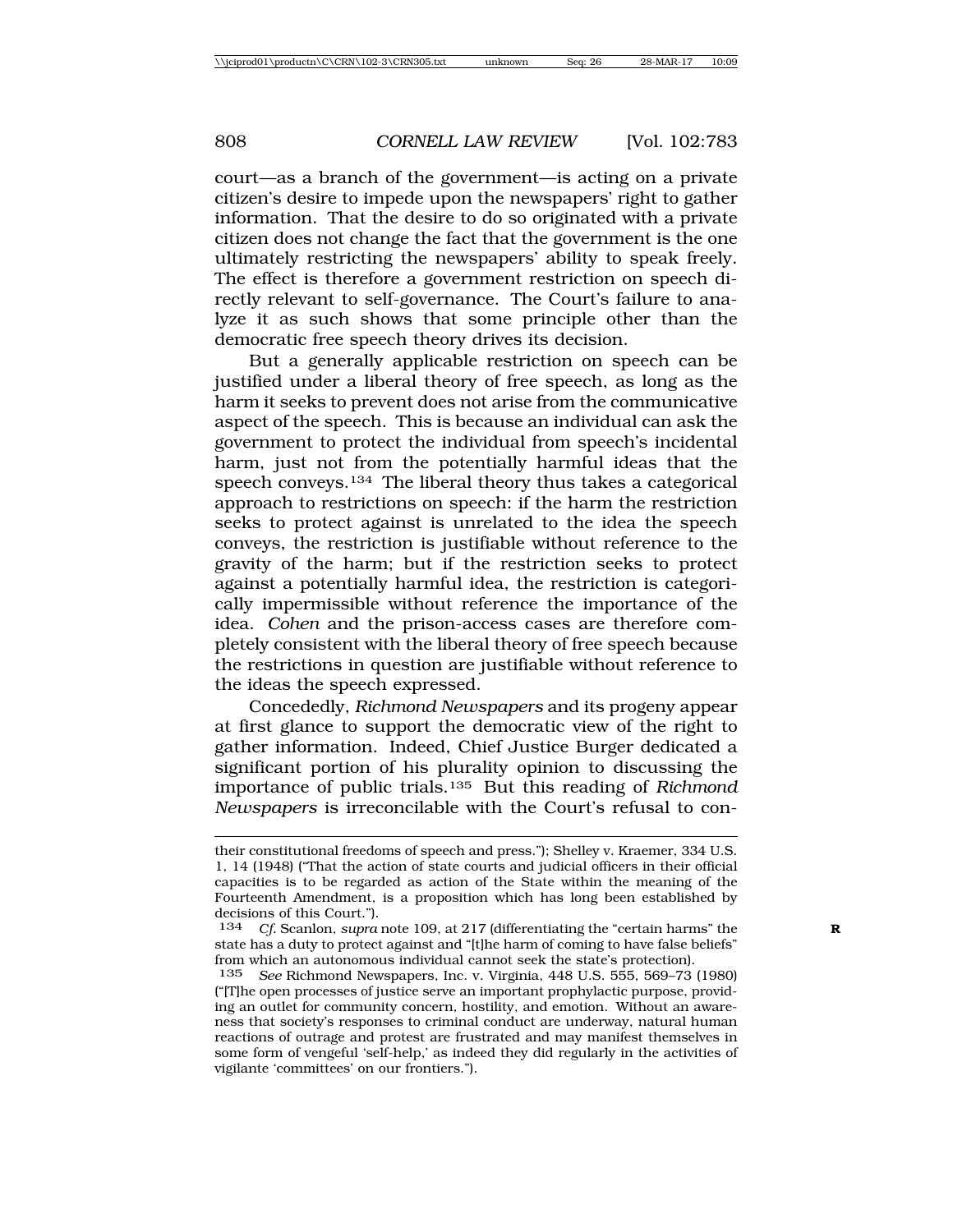sider the importance of media access to prisons in *Houchins* just two years prior.136 Read properly, Chief Justice Burger's primary emphasis on the strong history of the open trial reveals *Richmond Newspaper*'s correct meaning:137 because criminal trials have always been open to the public, restricting access to them is better conceptualized as depriving the public of information already available to it than as declining to grant the public access to information not otherwise available to it.

This distinction is crucial. A democratic right to gather information would likely support an open criminal trial—an important part of governance—regardless of whether Anglo-American society has historically done so. But a liberal right to gather information is only offended once the state restricts access to information that has already been publically communicated. The difference can be thought of as a positive versus a negative obligation. Although liberal theory permits an autonomous person to consent to submit herself to a government that will not do everything in its power to ensure the individual's thoughts are as fully formed as possible, an autonomous person cannot consent to submit to a government that will actively restrict the individual's ability to fully formulate her thoughts; to do so would be to sacrifice the one area that makes the individual truly autonomous and thus undermine the validity of her consent to be governed.138 So if the information disclosed at a criminal trial is conceptualized as already being publicly available, then the state infringes upon individual autonomy by forbidding individuals from collecting this information to formulate their thoughts. But because information within prisons is not already publicly available, the state does not actively impede on thought development by failing to make access to this information available.

<sup>136</sup> This is not to suggest that the Court could not have denied the journalists access to the prisons in these cases under a democratic free speech regime; indeed, it could have weighed the relevant factors and determined that the harm from disorder that access would threaten within the prisons outweighs the benefit to self-governance that access would provide. But the Court simply did not engage in this analysis.

<sup>137</sup> *See Richmond Newspapers*, 448 U.S. at 564–69.

<sup>138</sup> See SCHAUER, *supra* note 102, at 68.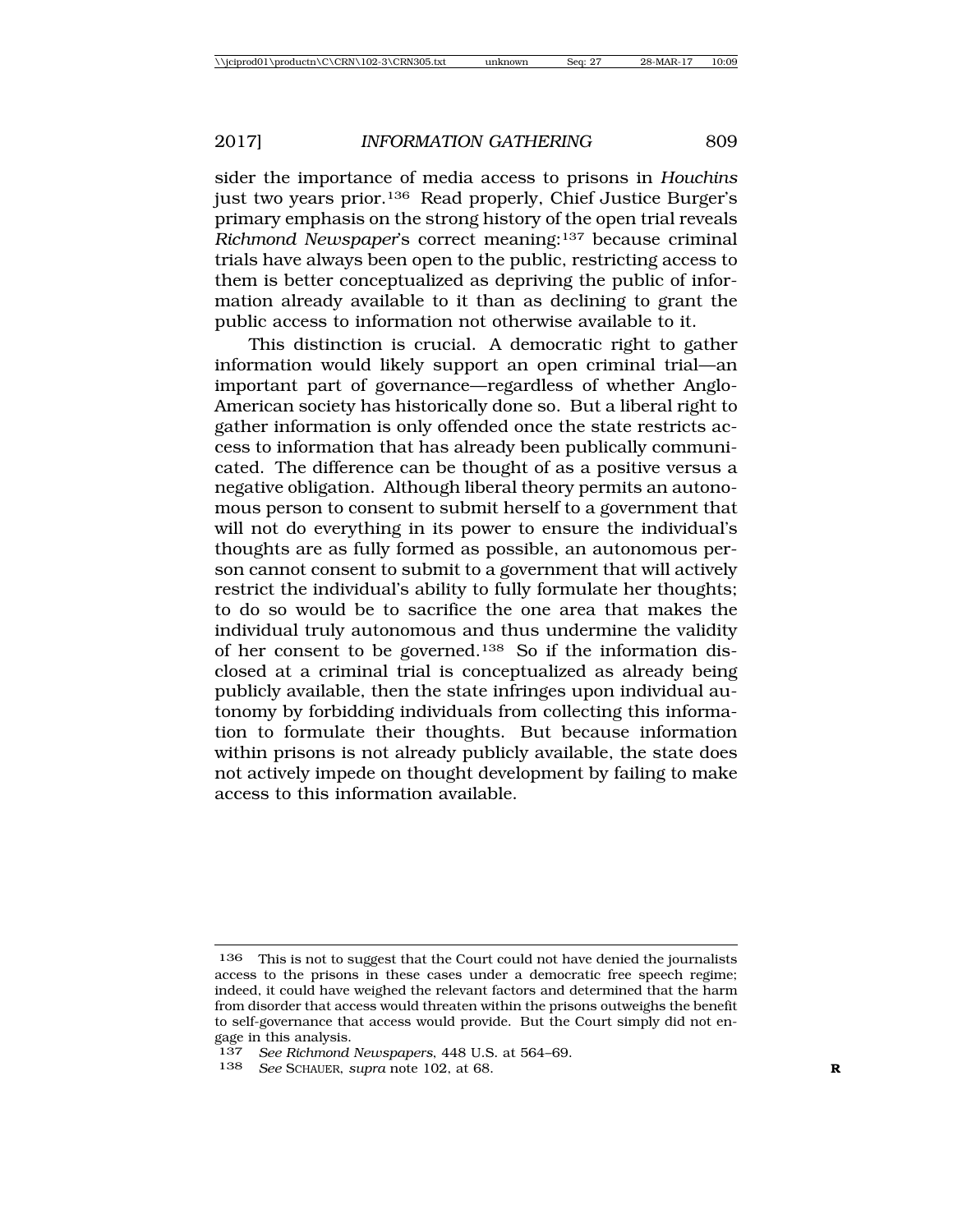#### IMPLICATIONS

#### A. Applying the Right to Record

This understanding that the right to gather information is based on a liberal view of free speech must drive the proper readings of *Smith*, *Glik*, and *Alvarez*. To be consistent with Supreme Court precedent, any First Amendment right to film police officers in public must also protect a right to record private citizens in public as well. Under the liberal theory of free speech, this right is inherently a private right and thus does not depend on the subject of the recording or the content of the information to be recorded. The Supreme Court's liberal understanding of the right to gather information suggests a three-part test for when the First Amendment protects recording a subject without the subject's consent: The information the videographer seeks to record must (1) be observable to the videographer (2) from somewhere the videographer has a right to be (3) under circumstances in which the subject does not have a reasonable expectation of privacy.<sup>139</sup>

The first prong addresses the liberal notion that the government generally may not prevent its citizens from communicating information already available to them. As Kreimer argues, once information is in public, it has "already been 'supplied' to the observer who seeks to record" it.140 In other words, as soon as the information is observable or audible to third parties, it becomes the prerogative of all who can observe or hear it to communicate this information as they wish—including by taking an audiovisual recording.141 So if two people are

<sup>139</sup> *See generally* Kreimer, *supra* note 1, at 355, 386 (surveying a broad range **R** of First Amendment recording issues through a liberal perspective).<br> $140$  *Id at* 391

<sup>&</sup>lt;sup>140</sup> *Id.* at 391.<br><sup>141</sup> There could be some debate over whether information must be observable by the naked eye or audible by the naked ear before it is available to the videographer in a manner that the liberal theory of free speech cautions the government against restricting the communication of the information. On the one hand, the liberal theory of free speech does not seem to distinguish between the means by which the speaker comes to attain the information she seeks to communicate. But on the other hand, allowing speakers to obtain such information through advanced technological means (audio enhancing equipment, for instance), blurs the distinction between information available to the speaker and information the speaker has pried away from another source. *Cf.* Florida Star v. B.J.F., 491 U.S. 524, 535 (1989) (distinguishing between publishing personal information that is already publicly available and publishing personal information acquired through unlawful means); Margot E. Kaminski, *Regulating Real-World Surveillance*, 90 WASH. L. REV. 1113, 1158–65 (2015) (discussing how technological innovations make surveillance increasingly possible in formerly private places). Resolving this question would require a separate analysis that is beyond the scope of this Note.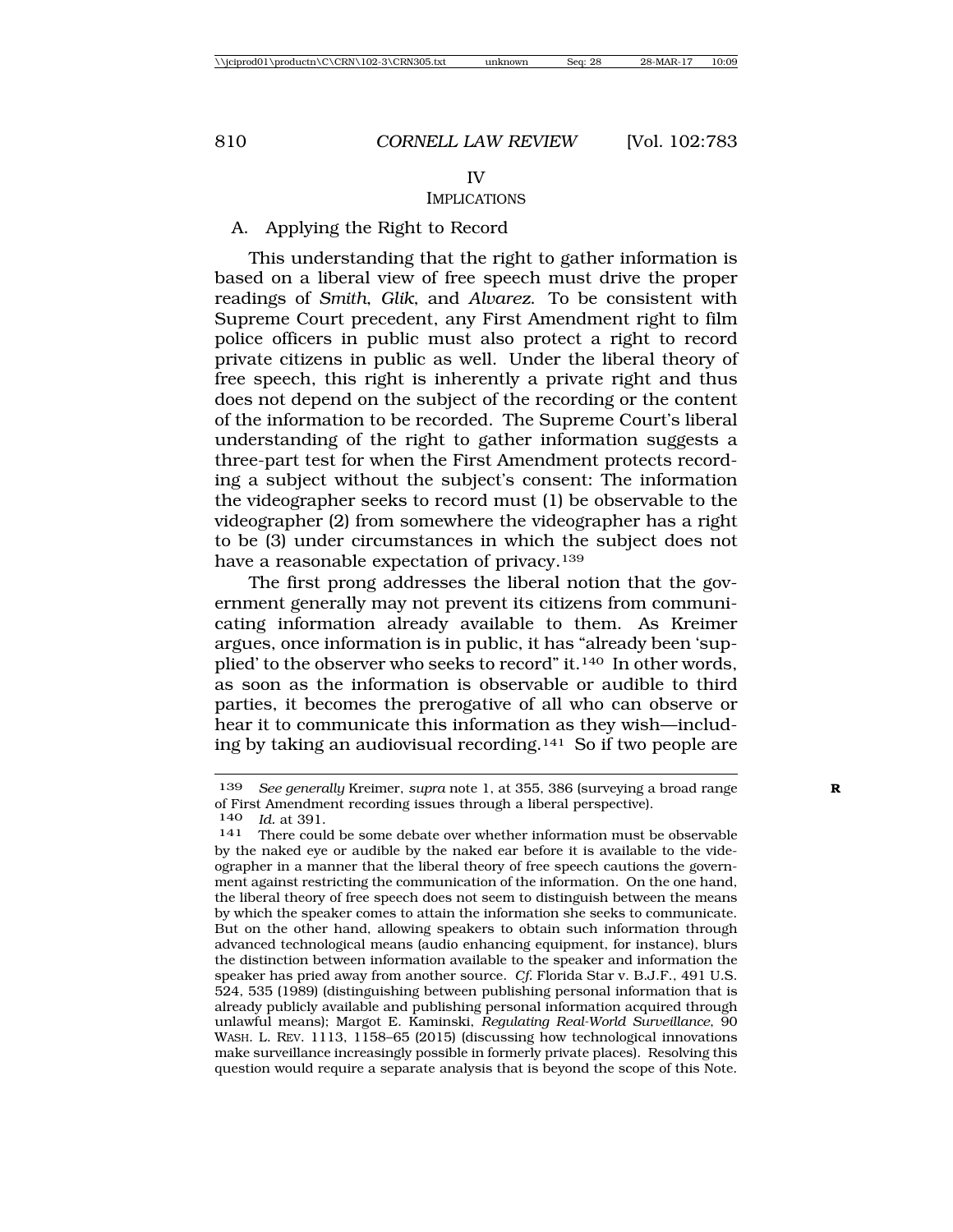having a conversation in a public square and a third person can observe their interactions and hear their conversations, the first prong of this test has been met because to restrict the recording would be to restrict the third person from communicating information already available to her.142

The liberal theory of free speech would not allow this restriction unless communicating this information threatens some harm separate from the ideas expressed by communicating the information. This is the basis for the test's second and third prongs: recording may nevertheless be restricted if the videographer is trespassing or the subjects of the recording have a reasonable expectation of privacy. To begin with the second prong, one could argue that even when the recorder is trespassing, any observable information has nevertheless been made available to the recorder and therefore the state cannot prevent its communication. But the state can prevent the separate harm caused by the act of trespass—which by logical extension includes information gathered while trespassing without violating any liberal notions of free speech. This is consistent with the Supreme Court doctrine that the media may be liable for disseminating unlawfully obtained speech<sup>143</sup> and with *Cohen*'s holding that generally applicable laws do not offend the right to gather information if they burden information gathering activity.144 Therefore, this right may only be exercised when the videographer may observe the information from somewhere she is entitled to be without question of whether or not she is recording anyone.<sup>145</sup>

For present purposes, the question is moot because any information that is communicated but is not observable by the naked eye or audible by the naked ear would likely have been communicated with a reasonable expectation of privacy. Thus, the videographer would fail the test's third prong regardless of whether or not she could pass the first prong.

<sup>142</sup> *Cf.* Kreimer, *supra* note 1, at 390 ("Prohibitions of image capture are not **R** directed against the 'gathering' of information from unwilling sources; they bar the act of recording for future review impressions already gathered by observers.").

<sup>143</sup> *See Florida Star*, 491 U.S. at 534 ("[T]he *Daily Mail* formulation only protects the publication of information which a newspaper has 'lawfully obtained' . . . . " (quoting Smith v. Daily Mail Publ'g Co., 443 U.S. 97, 103 (1979)) (internal alterations omitted)).

<sup>144</sup> Cohen v. Cowles Media Co., 501 U.S. 663, 669 (1991); *see also supra* section I.A.4 (presenting the line of cases establishing that generally applicable laws may constitutionally burden the right to gather information).

<sup>145</sup> It should be emphasized that this second prong does not restrict the right to record to public spaces; rather, the videographer may record as long as she is not trespassing. Thus, a videographer could record a patron dining at a restaurant as long as the videographer has the proprietor's permission to do so. The proprietor may exercise her right to exclude the videographer from her property,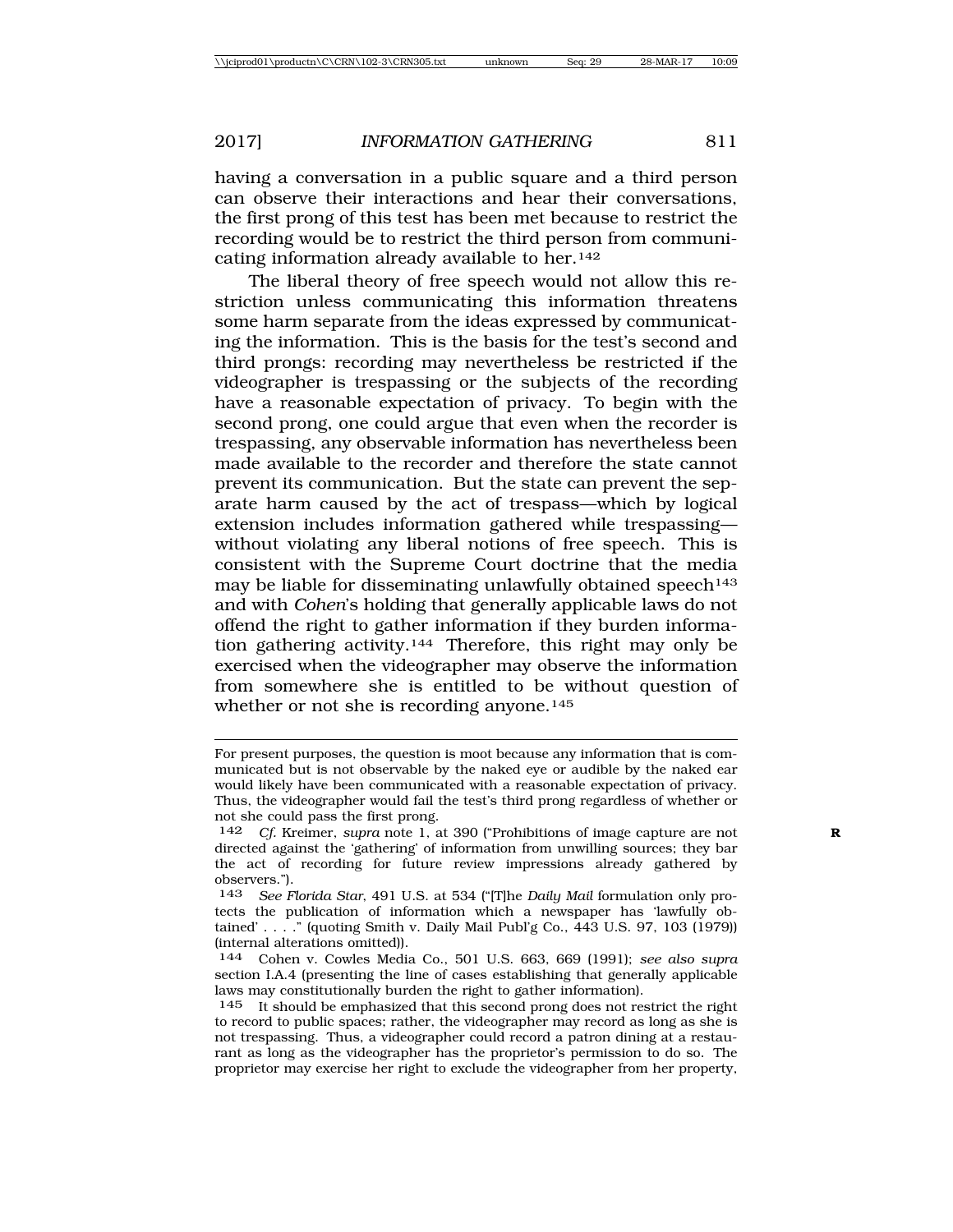As for the third prong, beyond trespassing, the harm the recording threatens would almost invariably be the invasion of the subject's privacy.146 Although the exact harm that invasion of privacy poses is often intangible and thus difficult to define for the purposes of a legal test,<sup>147</sup> the common-law invasion of privacy tort causes of action, which reflect centuries of Anglo-American wisdom, support the notion that there should be no legally recognized harm to the subject's privacy interests when the subject did not have a reasonable expectation of privacy. There are two common-law invasion of privacy torts that implicate recording subjects without their consent: "unreasonable publicity given to the other's private life" and "unreasonable intrusion upon the seclusion of another."<sup>148</sup> But the elements of reasonableness, privacy, and seclusion strictly exclude a cause of action based on nonconsensual recording

148 RESTATEMENT (SECOND) OF TORTS § 652A(2)(a), (c) (AM. LAW INST. 1977).

but in this circumstance the government—on its own or through a private action by the recording's subject—is prevented from restricting the recording, assuming of course that the other two prongs are met.

<sup>146</sup> One could even question whether the harm caused by an invasion of privacy is distinctive enough from the ideas expressed through the recording that a liberal government can seek to prevent it. This philosophical question is beyond the scope of this Note, which assumes for present purposes that the invasion of privacy indeed presents a distinctive harm.

There may be additional, case-specific harms that recording can cause. To return to the example of recording police, which framed this Note, recording might still be constitutionally prohibited if the actual act of recording interferes with the officers' duties. *See* Gericke v. Begin, 753 F.3d 1, 8 (1st Cir. 2014) ("[A] police order that is specifically directed at the First Amendment right to film police performing their duties in public may be constitutionally imposed only if the officer can reasonably conclude that the filming itself is interfering, or is about to interfere, with his duties."); Justin Welply, Comment, *When, Where and Why the First Amendment Protects the Right to Record Police Communications: A Substantial Interference Guideline for Determining the Scope of the Right to Record and for Revamping Restrictive State Wiretapping Laws*, 57 ST. LOUIS U. L.J. 1085, 1106–10 (2013) (proposing a "substantial interference" test for when recording police officers can be constitutionally prohibited). This Note does not seek to address all possible scenarios when recording threatens some harm unrelated to the idea expressed, but such cases should still be analyzed under the principles expressed herein.

<sup>147</sup> *See* Kaminski, *supra* note 141, at 1115–16 ("[M]erely identifying the gov- **R** ernment interest in surveillance laws as an interest in privacy protection is inadequate because privacy can mean many different things."). Kaminski argues that privacy can best be conceptualized as "boundary management"—that is, "the process of dynamically managing the degree of disclosure of one's self to others." Id. at 1116. Under this framework, she concludes, the government has an interest in "in preventing people from miscalculating their boundaries" by misunderstanding the level of publicity to which their actions are exposed, and protecting people against having to change their behaviors in light of new technologies and other intrusions on previously private spheres. *Id.* at 1135.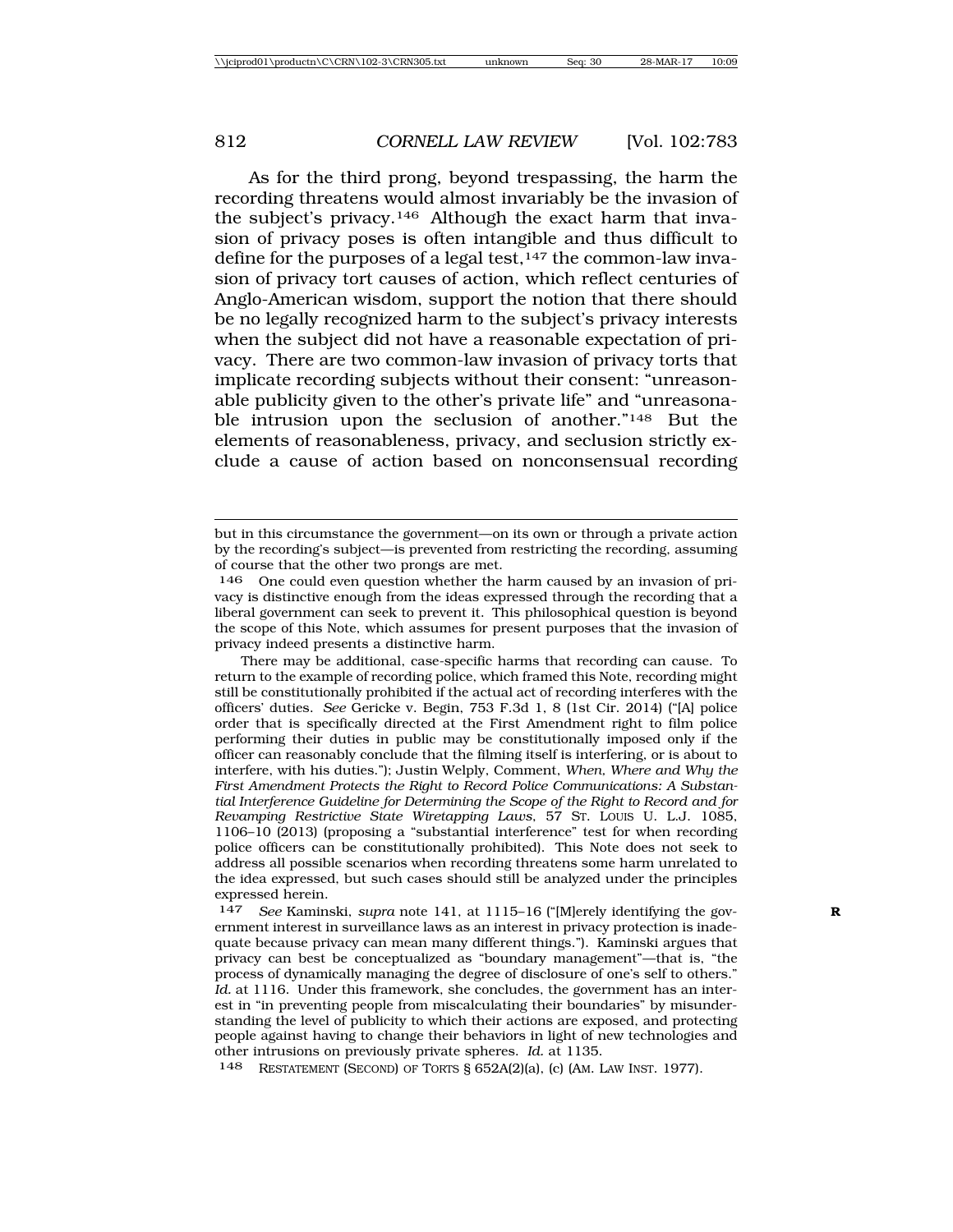when the subject does not have a reasonable expectation of privacy.149

# B. Potential Critiques

A plausible criticism is that this conclusion is inherently incompatible with the courts' holdings in *Smith*, *Glik*, and *Alvarez*—that is, these cases can only be read with a foundation in a democratic theory of the right to gather information and simply are not supported by the Supreme Court's precedent in this area. It is true that the courts in all three cases—especially *Glik*—found it significant that the subjects of the recordings at issue were police officers.150 Although this seemingly invokes a democratic view of the right to gather information because of the democratic importance of monitoring public servants, it may still be consistent insofar as police officers working in

<sup>149</sup> *See id.* § 652B cmt. c ("Nor is there liability for observing him or even taking his photograph while he is walking on the public highway, since he is not then in seclusion, and his appearance is public and open to the public eye."); *id.* § 652D cmt. b ("[T]here is no liability for giving further publicity to what the plaintiff himself leaves open to the public eye."); *cf.* Florida Star v. B.J.F., 491 U.S. 524, 532 n.7 (1989) ("[P]rivacy interests fade once information already appears on the public record."). It should be noted that these traditional torts have faced criticism amid the robust and ongoing debate around privacy rights. *See, e.g.*, Danielle Keats Citron, *Mainstreaming Privacy Torts*, 98 CALIF. L. REV. 1805, 1825–26 (2010) (arguing that certain modern "privacy problems fall outside the four privacy torts."); Kaminski, *supra* note 141, at 1124–25 (lamenting the insufficiency **R** of the "the private-public binary" reflected in the common law privacy torts); Neil M. Richards & Daniel J. Solove, *Prosser's Privacy Law: A Mixed Legacy*, 98 CALIF. L. REV. 1887, 1918 (2010) (arguing that "[t]ort law has not emerged as the leading protector of privacy" because "[p]rivacy tort cases have proven quite difficult for plaintiffs to win, and the torts have not kept pace with contemporary privacy problems"). Nevertheless, the requirement that invasion-of-privacy plaintiffs had a reasonable expectation of privacy is not seriously undermined by these criticisms. Kaminski, for example, argues that one of the government's interests in privacy law is protecting people from surveillance in situations in which they have a reasonable but mistaken expectation of privacy. *See* Kaminski, *supra* note 141, **R** at 1136 ("[The government's] interest [in privacy laws] is implicated when a person has a desired degree of openness to the world, but miscalculates her use of management mechanisms based on settled expectations about her environment.").

<sup>150</sup> *See* ACLU of Illinois v. Alvarez, 679 F.3d 583, 597 (7th Cir. 2012) ("[T]he First Amendment interests are quite strong. On the factual premises of this case, the eavesdropping statute prohibits nonconsensual audio recording of public officials performing their official duties in public."); Glik v. Cunniffe, 655 F.3d 78, 82 (1st Cir. 2011) ("Gathering information about government officials in a form that can readily be disseminated to others serves a cardinal First Amendment interest in protecting and promoting the 'free discussion of governmental affairs.' . . . This is particularly true of law enforcement officials . . . ."); Smith v. City of Cumming, 212 F.3d 1332, 1333 (11th Cir. 2000) ("The First Amendment protects the right to gather information about what public officials do on public property, and specifically, a right to record matters of public interest.").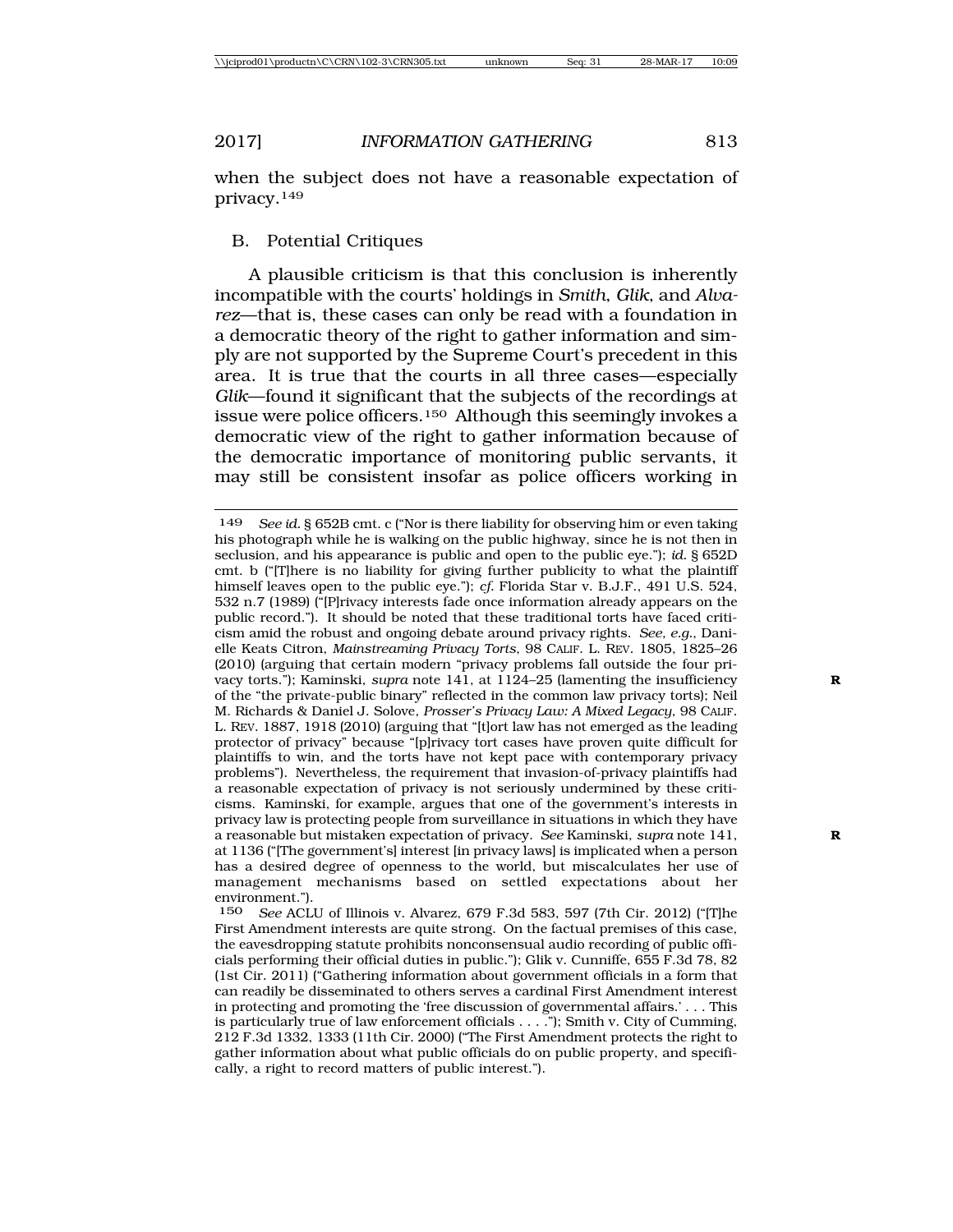public should expect some level of public scrutiny and therefore have a diminished expectation of privacy. This observation might make a given set of facts more compelling, but it does not undermine the conclusion that the right established in these cases must extend to recordings of private citizens. Even if police officers generally have a lower expectation of privacy when working in public, it would be an overly broad and unprincipled generalization to declare that only police officers so lack an expectation of privacy that the First Amendment protects recording them but not private citizens.151

Another potential criticism is that this Note ignores the gravity of the privacy interests at stake even when a person does not have a reasonable expectation of privacy. That is, although the subject of the recording may reasonably expect that passersby will observe him and overhear his conversations, the harm posed by recording the subject may nevertheless supersede the videographer's right to record.152 As Lipton notes, the nature of audiovisual recordings and their easy dissemination pose significant threats to privacy.153 In particular, the argument goes, modern video recordings can be produced and disseminated worldwide instantaneously by almost anyone, and they can serve as powerful assertions of fact despite potentially lacking crucial context.154 Indeed, a number of

<sup>151</sup> *Cf. Alvarez*, 679 F.3d at 605–06 (dismissing the argument that police officers had an expectation of privacy during audible conversations on public streets). An alternative explanation is that there is no actual invasion of privacy if the information is of public concern. Indeed, that publicized information "is not of legitimate concern to the public" is an element for a common-law "Publicity Given to Private Life" tort claim. RESTATEMENT (SECOND) OF TORTS § 652D (AM. LAW INST. 1977). But defining the harm police officers face when they are recorded in terms of this common-law tort is both over- and under-inclusive: it assumes that all conversations police officers will have while performing their duties in public will be "of legitimate concern to the public" and also requires that the information recorded be subsequently "give[n] publicity." *Id. Smith* and *Glik* do not contemplate either factor, and the court in *Alvarez* only briefly touches upon the former. *See Alvarez*, 679 F.3d at 606 n.12 ("The communications at issue here are not [covered by this tort]."); *id.* at 611–12 (Posner, J., dissenting) ("In some instances such publicity would violate the tort right of privacy.").

<sup>152</sup> *Cf.* Julie E. Cohen, *Examined Lives: Informational Privacy and the Subject as Object*, 52 STAN. L. REV 1373, 1425 (2000) ("The injury, here, does not lie in the exposure of formerly private behaviors to public view, but in the dissolution of the boundaries that insulate different spheres of behavior from one another."); Kaminski, *supra* note 141, at 1125–26 (criticizing the traditional "binary" approach **R** to privacy law that distinguishes between information revealed inside and outside the home).

<sup>153</sup> Jacqueline D. Lipton, *"We, the Paparazzi": Developing a Privacy Paradigm for Digital Video*, 95 IOWA L. REV. 919, 927 (2010).

<sup>154</sup> *Id.* at 927–28.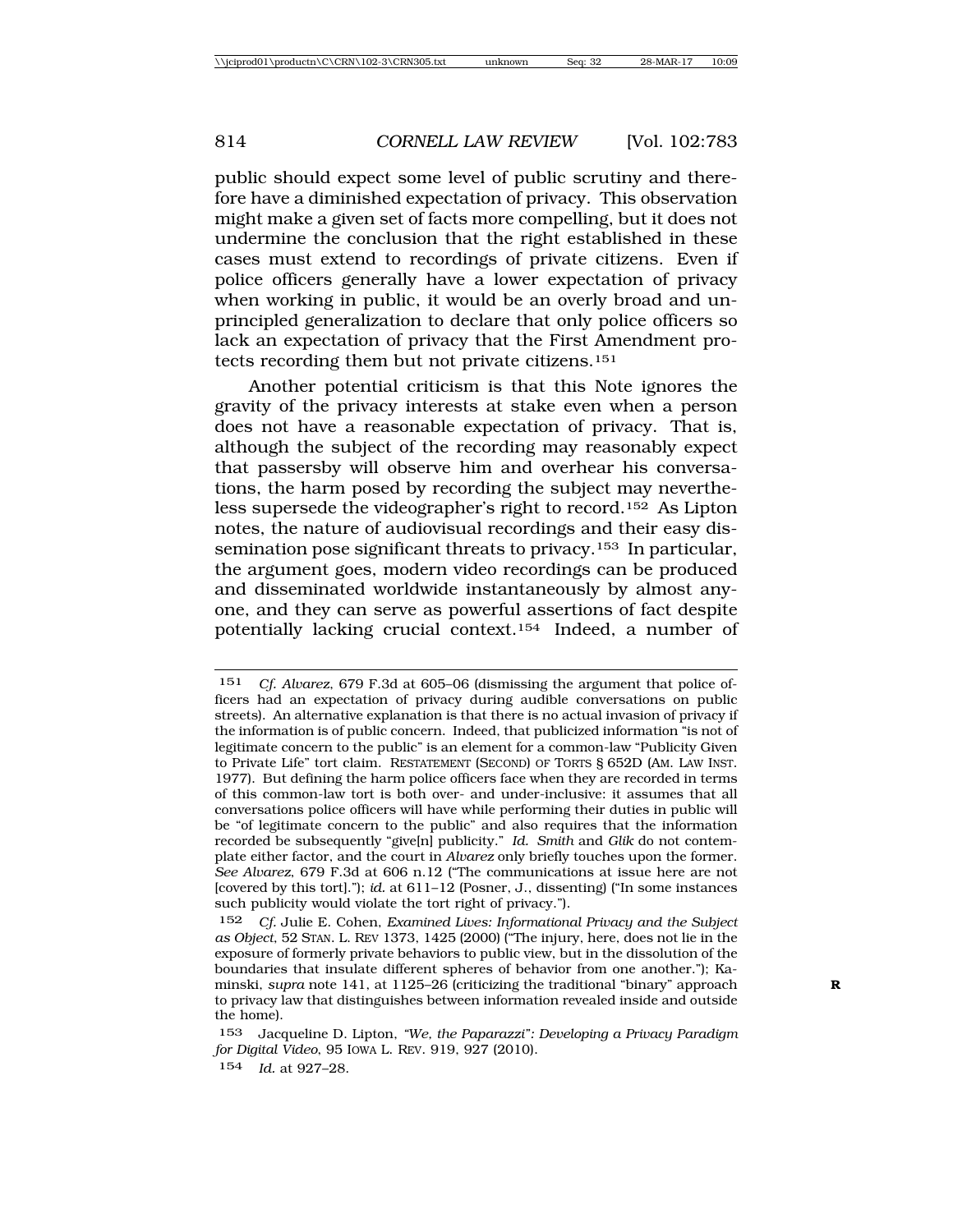commentators have advocated expanding invasion of privacy torts to include invasions of privacy in public spaces.155

This criticism invokes a wider debate between the First Amendment and privacy rights that is beyond the scope of this Note. For present purposes, two counterpoints suffice: (1) exempting situations in which a person, despite being in public, has a reasonable expectation of privacy addresses the most troublesome invasions of the person's private affairs; and (2) the harms threatened in situations in which a person does not have a reasonable expectation of privacy may nevertheless be excluded from First Amendment protection through other doctrines such as libel. First, the most prominent concern regarding recording in public places is the ease and proliferation of voyeurism.156 Specifically, commentators rightfully worry about the ease of photographing—or recording—one's genitals or other intimate areas with mobile technology.157 But although such voyeurs may be able to meet the first and second prongs of the proposed test, they would almost invariably fail the third; social norms clearly dictate that one has a reasonable expectation of privacy to their parts under their clothes.158 Indeed, many anti-voyeurism laws mandate that the victim has a reasonable expectation of privacy, which they specify the victim can have in a public place.<sup>159</sup>

<sup>155</sup> *See, e.g.*, Josh Blackman, *Omniveillance, Google, Privacy in Public, and the Right to Your Digital Identity: A Tort for Recording and Disseminating an Individual's Image Over the Internet*, 49 SANTA CLARA L. REV. 313, 354 (2009) (proposing multifactor balancing test imposing liability for violating one's right to his or her digital identity by disseminating digital images or recordings); Aimee Jodoi Lum, Comment, *Don't Smile, Your Image Has Just Been Recorded on a Camera-Phone: The Need for Privacy in the Public Sphere*, 27 U. HAW. L. REV. 377, 412 (2005) (proposing cause of action in tort for "recording an image in public of another's intimate area(s), without that person's consent" (footnote omitted)); Andrew Jay McClurg, *Bringing Privacy Law out of the Closet: A Tort Theory of Liability for Intrusions in Public Places*, 73 N.C. L. REV. 989, 1058–59 (1995) (proposing a multifactor balancing test imposing liability for intrusion into one's privacy that is "highly offensive to a reasonable person," even if intruded upon affairs are "open to public inspection").

<sup>156</sup> *See* Blackman, *supra* note 155, at 360; Lum, *supra* note 155, at 379. **R**

<sup>157</sup> *See* Blackman, *supra* note 155, at 360; Lum, *supra* note 155, at 379. **R**

<sup>158</sup> The expectation remains regardless of one's choice of outfit. *See* Lum, *supra* note 155, at 412 n.252 ("Skimpy thongs, bras, and other similar lingerie are **R** commonly worn, and can shift with the slightest movement of the wearer, thereby exposing intimate areas partially, albeit underneath clothing. This should not compromise women's expectation of privacy for those intimate areas.").

<sup>159</sup> *See, e.g.*, 18 U.S.C. § 1801(b)(5)(B) (2012) (defining "reasonable expectation of privacy" as a reasonable belief "that a private area of the individual would not be visible to the public, regardless of whether that person is in a public or private place"); WASH. REV. CODE § 9A.44.115(2)(b) (2003) (criminalizing filming of intimate areas "under circumstances where the person has a reasonable expectation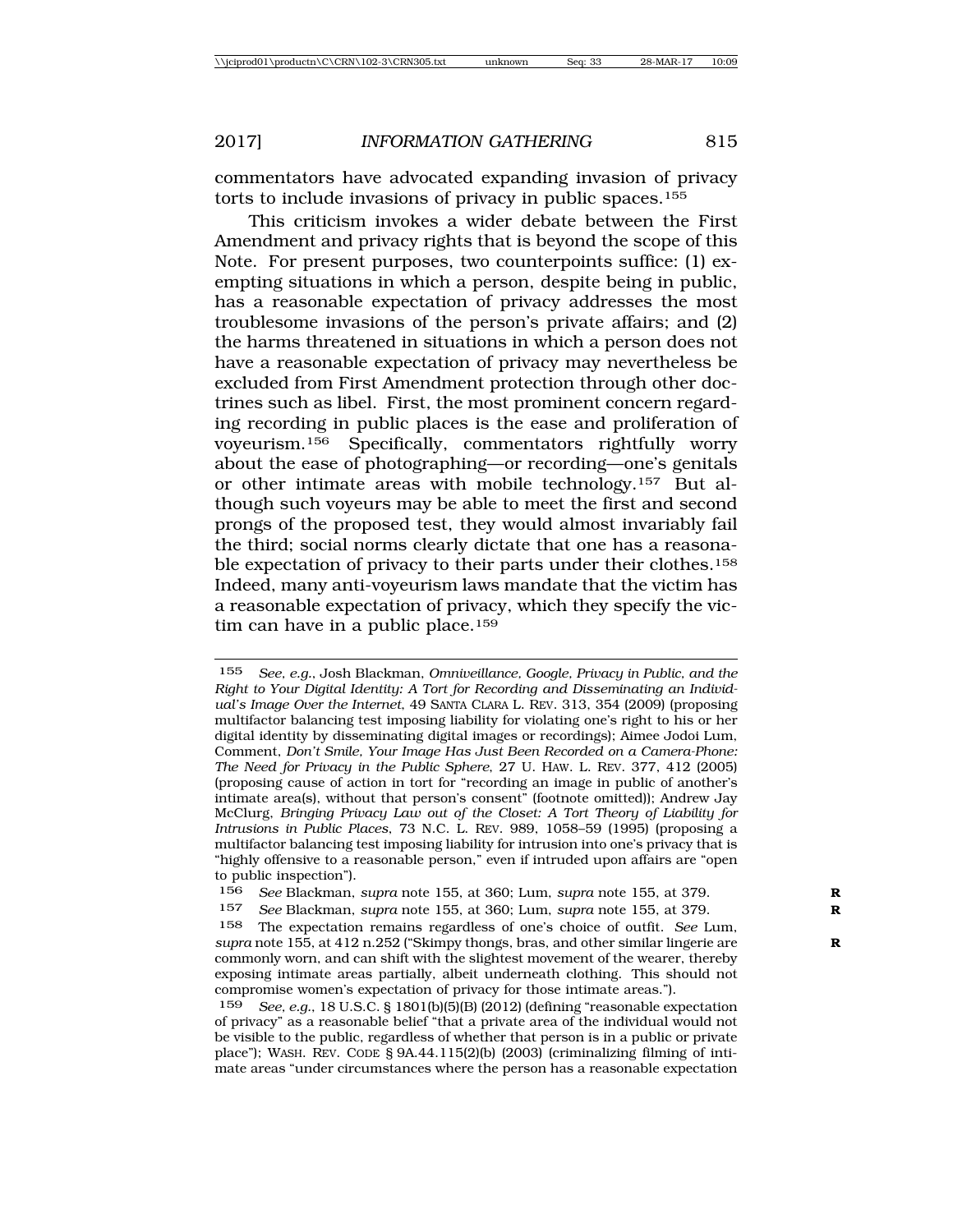Furthermore, a harmful recording of a subject in a circumstance in which the subject does not have a reasonable expectation to privacy will often fall into a separate category of unprotected speech. For example, Lipton expressed concern that recordings pose special privacy concerns because they can be viewed out of context.160 But if a video is edited to remove context and imply a false assertion of fact, it could be found to be libelous and thus outside of the First Amendment's protection.161 Likewise, courts have found that anti-harassment statutes that target the harasser's non-expressive conduct instead of speech are permissible under the First Amendment.<sup>162</sup> And if the act of recording is so offensive that it would cause the subject to fight the videographer, then it may be prohibited under the Court's fighting words doctrine.163 Thus, the harm to privacy itself that the right to record presents is not enough to remove it from First Amendment protection.

Some may still argue that the value of permitting recording should nevertheless be weighed against the residual privacy concerns. Daniel J. Solove argues that a liberal free speech regime does not justify allowing individuals to invade each other's privacy because privacy rights are derived from the same interests in autonomy as free speech rights.<sup>164</sup> Thus, he argues that the law should take a balancing approach when the two rights are in conflict.165 Initially, however, it should be noted that the liberal notion of protecting an individual's autonomy is rooted in the individual's ability to consent to govern-

of privacy, whether in a public or private place"). *See generally* Lum, *supra* note 155, at 395–404 (surveying federal and state anti-voyeurism laws). But the lan- **R** guage in these statutes must still be narrow enough to cover only those situations in which the victim has a reasonable expectation of privacy. *See Ex parte* Thompson, 442 S.W.3d 325, 348–49 (Tex. Crim. App. 2014) (holding catchall provision in state's anti-voyeurism statute was unconstitutionally overbroad because it criminalized recordings that did not invade "substantial privacy interests.").<br>160 Lipton, supra note 153, at 928.

Lipton, *supra* note 153, at 928.

<sup>161</sup> *See* Gertz v. Robert Welch, Inc., 418 U.S. 323, 347 (1974) (holding that First Amendment only requires some finding of fault for imposing liability for libeling a private citizen).

<sup>162</sup> *See, e.g.*, Gormley v. Conn. State Dep't of Prisons, 632 F.2d 938, 941–42 (2d Cir. 1980) (upholding a Connecticut statute criminalizing harassing phone calls); United States v. Lampley, 573 F.2d 783, 787 (3d Cir. 1978) (upholding a federal statute criminalizing harassing phone calls).<br>163 See Chaplinsky v New Hampshire 315 U.S.

<sup>163</sup> *See* Chaplinsky v. New Hampshire, 315 U.S. 568, 573 (1942).

See Daniel J. Solove, *The Virtues of Knowing Less: Justifying Privacy Protections Against Disclosure*, 53 DUKE L.J. 967, 992 (2003) ("If the interest of the speaker or listener is defined in terms of self-determination and autonomy, the interest of the harmed individual can be conceptualized in similar terms . . . . There is no clear reason why the autonomy of speakers or listeners should prevail over that of the harmed individuals."). 165 *See id.* at 1031.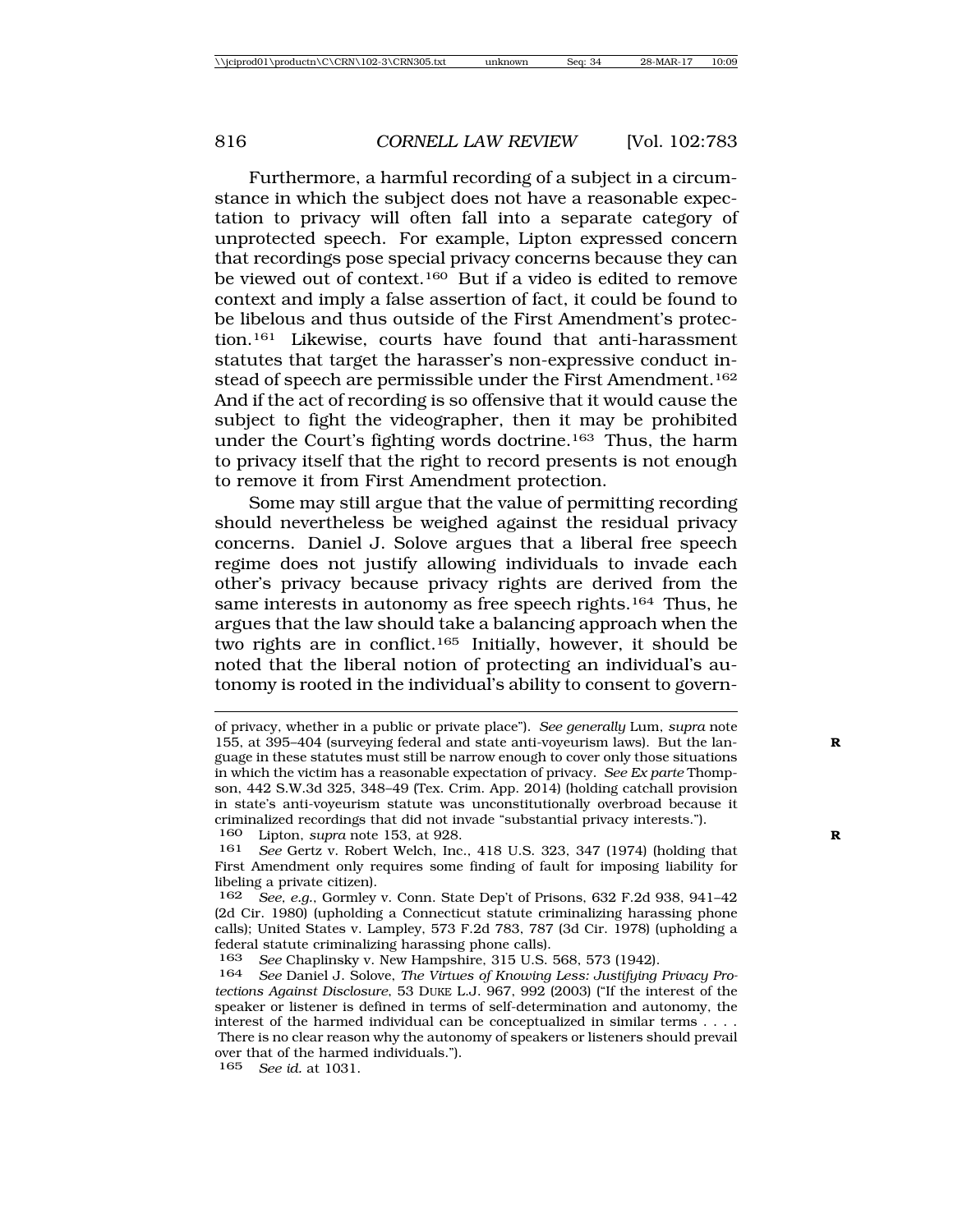ment rule and therefore places no duty on the government to protect citizens from harm to their autonomy caused by a private actor.166 But an autonomous actor can of course consent to government restrictions on speech to shield the actor from some harm unrelated to the ideas the speech expresses, which arguably includes an invasion of the actor's privacy by a private individual. Thus, the gravity of the harm threatened by the invasion of privacy is indeed relevant because it allows an autonomous individual to consent to the restriction on speech without sacrificing autonomy. But if this harm is not present, then an autonomous individual cannot consent to the restriction on speech regardless of the importance of the speech. Thus, the question is not a matter of balancing one interest against the other, it is merely a matter of inquiring whether the harm threatened by the invasion of privacy is sufficient to justify restriction on *any* speech. For the reasons discussed in this section, the right to record satisfies these conditions.

#### **CONCLUSION**

This Note set forth a framework under which the right to record can be explored further. One general question for further scholarship that this analysis leaves open is under what exact circumstances the recording subject's privacy rights are sufficient to overcome First Amendment scrutiny. Although this Note broadly concludes that the First Amendment does not protect recording a subject who has a reasonable expectation of privacy, further analysis is needed to properly define what a reasonable expectation of privacy entails.167 In a general sense, the question remains of whether a reasonable expectation of privacy entails a reasonable expectation that the subject

<sup>166</sup> *Cf.* Scanlon, *supra* note 109, at 215 ("[T]he powers of a state are limited to **R** those that citizens could recognize while still regarding themselves as equal, autonomous, rational agents."). *See generally supra* subpart II.A (exploring the liberal theory of free speech).

<sup>167</sup> For present purposes, it should be noted that a reasonable expectation of privacy should include certain situations in which the subject is in a public place. *See* Kaminski, *supra* note 141, at 1125–26 (criticizing the law's frequent concep- **R** tion of privacy as a dichotomy between public and private realms). In addition to the reasonable expectation of privacy people in public have underneath their clothes discussed above, see *supra* notes 156–159 and accompanying text, courts **R** have found that "overzealous" private investigators' actions can rise to the level of an invasion-of-privacy tort when they use "intrusive" means "to elicit information which would not be available through normal inquiry or observation." Nader v. Gen. Motor Corp., 255 N.E.2d 765, 769, 771 (1970) (holding plaintiff had sufficiently pled an invasion of privacy tort by alleging investigators followed plaintiff so closely into a bank that they could "see the denomination of the bills he was withdrawing").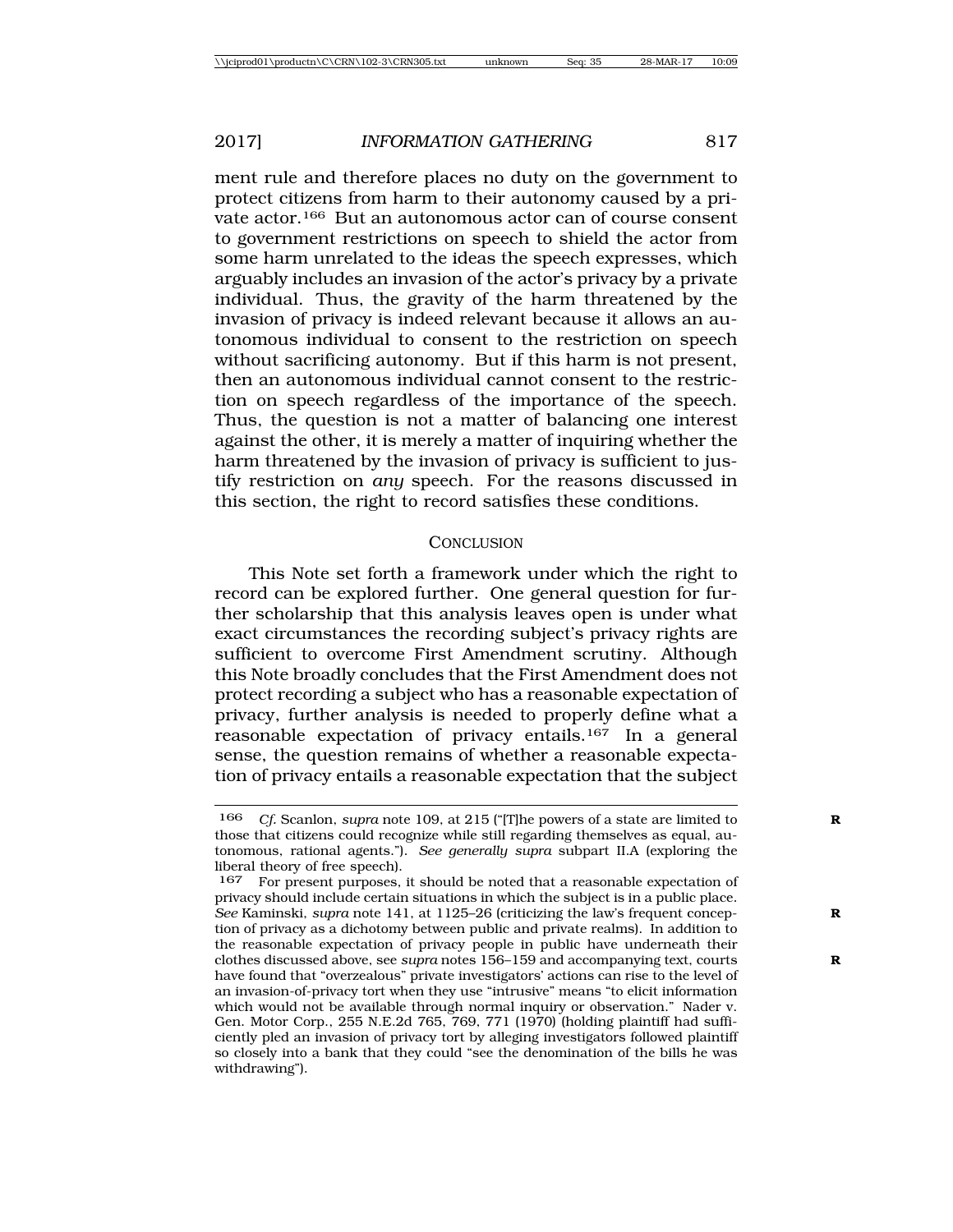will not be seen or overheard, or whether it entails a reasonable expectation the subject will not be recorded. A more specific question in this area is whether a subject can ever have a reasonable expectation of privacy when the videographer is openly recording. And relatedly, further analysis could explore whether people have a per se reasonable expectation of privacy from surreptitious recording.168

But even within this framework of the right to record, courts and legislators should keep the right to record in mind when addressing privacy protections. Of most immediate concern are wiretapping laws, like the one addressed in the Introduction.169 Many current wiretapping statutes are written narrowly enough that they already provide a basis for courts to exclude communications by individuals who do not have a reasonable expectation of privacy. The Federal Electronic Communications Privacy Act of 1968, for example, criminalizes the intentional interception of "oral" communication, but requires both a subjective and objective expectation of privacy by defining "oral communication" as "any oral communication uttered by a person exhibiting an expectation that such communication is not subject to interception under circumstances justifying such expectation."170 Federal courts have liberally interpreted this provision, holding, for example, that persons on a trading floor<sup>171</sup> and in a private "house of complete strangers"172 have no reasonable expectation of privacy. State courts interpreting statutes with similar language should likewise interpret it liberally to respect the First Amendment's right

<sup>168</sup> Indeed, the ACLU recently filed a lawsuit in Massachusetts seeking to explicitly extend *Glik* to cover the surreptitious recording of police officers. *See ACLU Lawsuit Defends Right to Record Police in Public Performance of Duties*, ACLU (July 1, 2016), https://www.aclu.org/news/aclu-lawsuit-defends-right-record-police-public-performance-duties [https://perma.cc/X3D8-DCC7].<br>169 See sunta notes 7–8 and accompanying text

See supra notes 7–8 and accompanying text.

<sup>170</sup> 18 U.S.C §§ 2510(2), 2511(1) (2012); s*ee also, e.g.*, CAL. PENAL CODE § 632(c) (West 2016) (excluding "any other circumstance in which the parties to the communication may reasonably expect that the communication may be overheard or recorded" from eavesdropping prohibition); Mo. REV. STAT. § 542.400(8) (2015) (defining "oral communication" in a wiretapping statute as requiring a justified expectation "that such communication is not subject to interception"). *But see, e.g.*, MICH. COMP. LAWS § 750.539c (2016) (forbidding any recording of a private conversation without the consent of all parties involved); OR. REV. STAT. § 165.540 (2015) (prohibiting nonconsensual recording of private conversations with some exceptions, namely for those involving law enforcement or taking place at certain public events).

<sup>171</sup> *See In re* John Doe Trader Number One, 894 F.2d 240, 243 (7th Cir. 1990) (holding no reasonable expectation of privacy because "it has long been established that a police officer may enter private premises on a ruse or by deception"). 172 United States v. Pui Kan Lam, 438 F.2d 1202, 1206 (2d Cir. 1973).